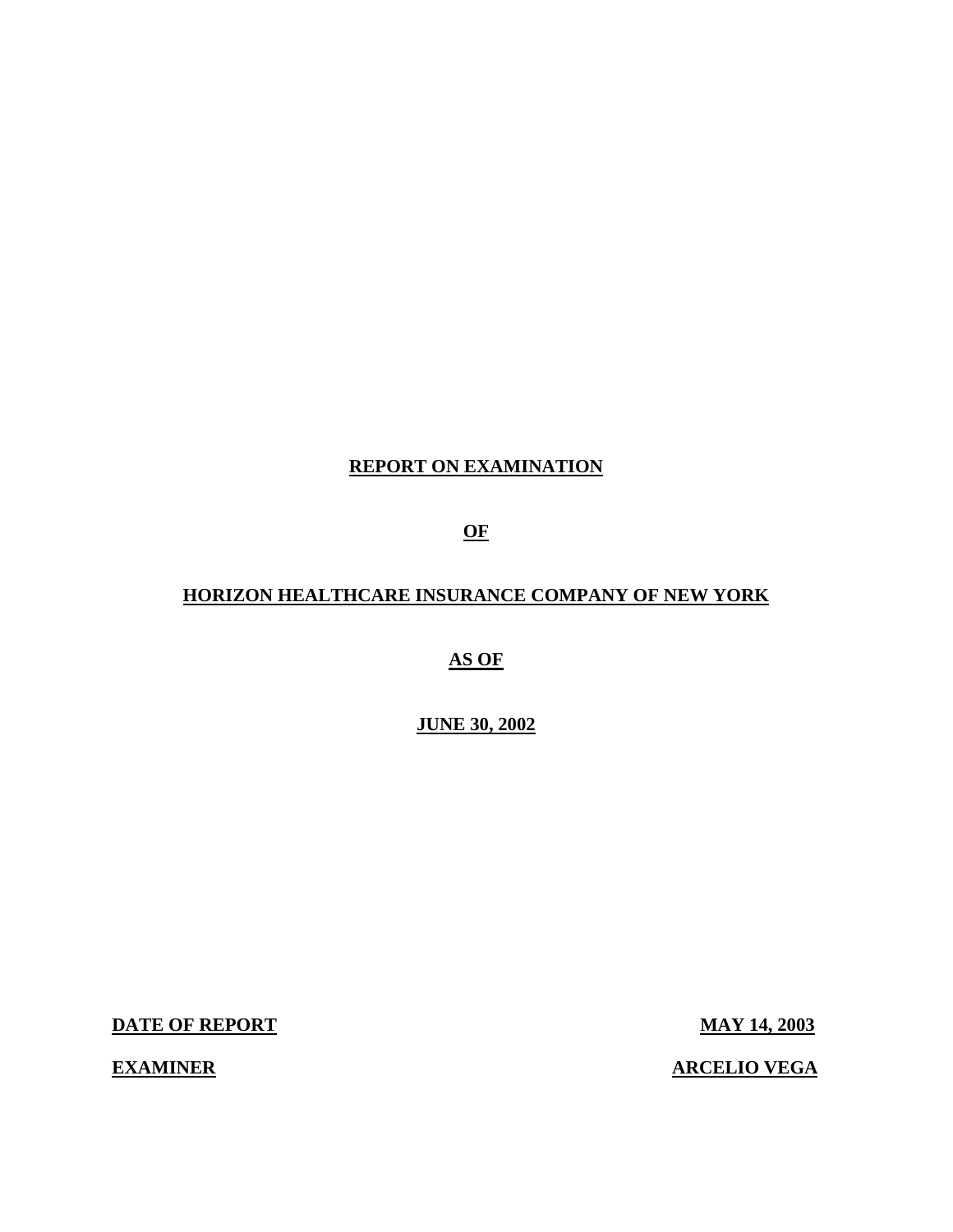# **TABLE OF CONTENTS**

|    | <b>ITEM NO.</b>                                                                                                                                                                                                                                                                                                                                                                                                                                                                                        | PAGE NO.                                                                   |  |  |
|----|--------------------------------------------------------------------------------------------------------------------------------------------------------------------------------------------------------------------------------------------------------------------------------------------------------------------------------------------------------------------------------------------------------------------------------------------------------------------------------------------------------|----------------------------------------------------------------------------|--|--|
| 1. | Scope of examination                                                                                                                                                                                                                                                                                                                                                                                                                                                                                   |                                                                            |  |  |
| 2. | Executive summary                                                                                                                                                                                                                                                                                                                                                                                                                                                                                      | 3                                                                          |  |  |
| 3. | Description of Company                                                                                                                                                                                                                                                                                                                                                                                                                                                                                 | 3                                                                          |  |  |
|    | Management<br>A.                                                                                                                                                                                                                                                                                                                                                                                                                                                                                       | 4                                                                          |  |  |
|    | <b>B.</b><br>Territory and plan of operation                                                                                                                                                                                                                                                                                                                                                                                                                                                           | 8                                                                          |  |  |
|    | Reinsurance<br>$\mathcal{C}$ .                                                                                                                                                                                                                                                                                                                                                                                                                                                                         | 9                                                                          |  |  |
|    | Holding company system<br>D.                                                                                                                                                                                                                                                                                                                                                                                                                                                                           | 9                                                                          |  |  |
| 4. | Horizon Blue Cross Blue Shield Of New Jersey<br>$\mathbf{i}$<br>Tax allocation agreement<br>$\mathbf{ii}$<br>Horizon Healthcare of New York, Inc.<br>iii<br>Horizon Healthcare Dental Services, Inc.<br>iv<br>Investments<br>V<br>vi Cash accounts<br>vii Allocation of expenses<br>Company's name on EOB Form<br>viii<br>Separate operating identity<br>ix<br>Accounts and records<br>$\mathbf{X}$<br>Significant operating ratios<br>Ε.<br><b>Financial statements</b><br><b>Balance</b> sheet<br>A. | 11<br>13<br>15<br>16<br>17<br>17<br>20<br>23<br>23<br>24<br>25<br>26<br>26 |  |  |
|    | Statement of revenue, expenses, capital and surplus<br>Β.                                                                                                                                                                                                                                                                                                                                                                                                                                              | 27                                                                         |  |  |
| 5. | Accident and health premiums due and unpaid                                                                                                                                                                                                                                                                                                                                                                                                                                                            |                                                                            |  |  |
| 6. | State tax deposit                                                                                                                                                                                                                                                                                                                                                                                                                                                                                      |                                                                            |  |  |
| 7. | Claims unpaid                                                                                                                                                                                                                                                                                                                                                                                                                                                                                          | 28                                                                         |  |  |
| 8. | Unpaid claims adjustment expenses                                                                                                                                                                                                                                                                                                                                                                                                                                                                      |                                                                            |  |  |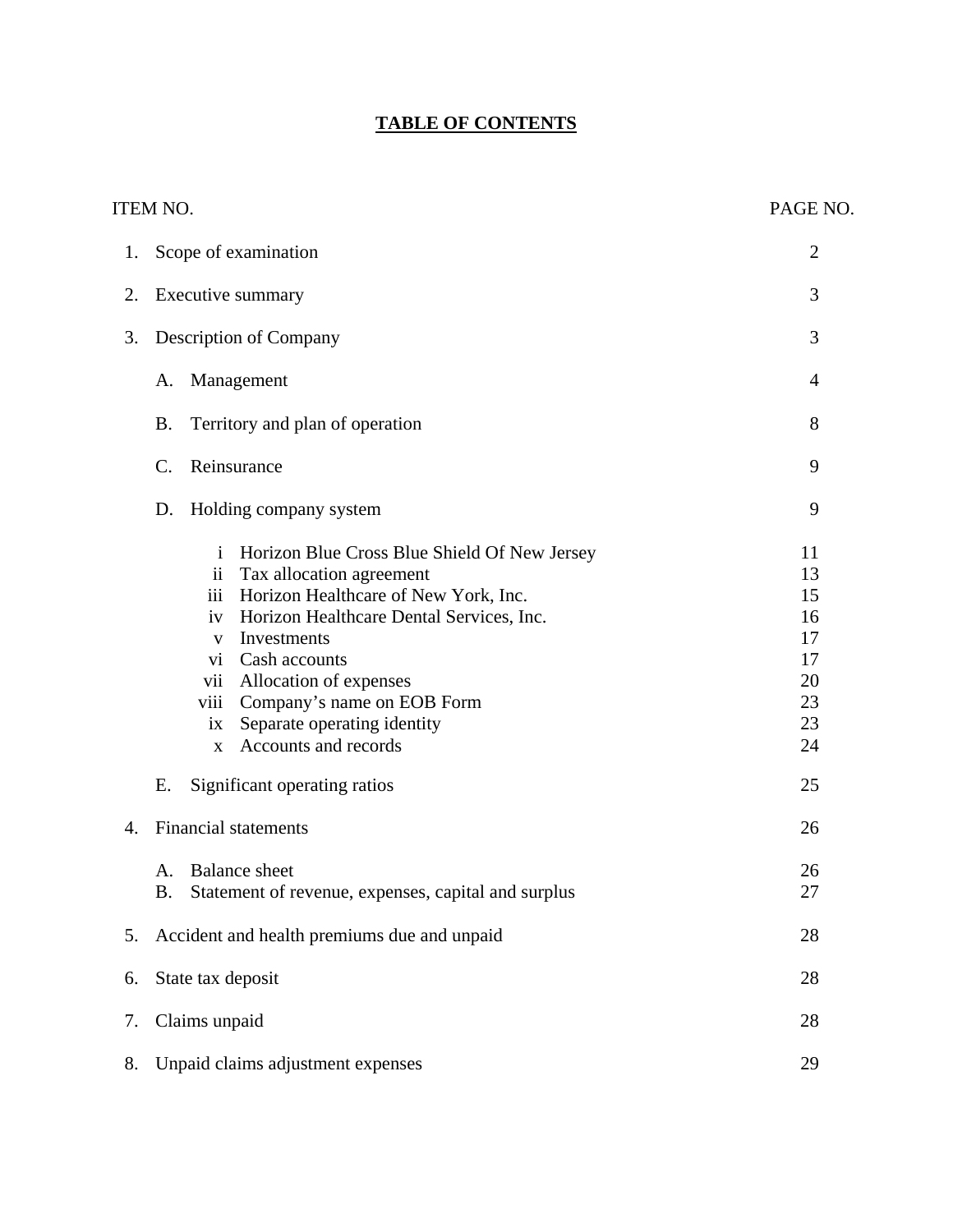<span id="page-2-0"></span>

|     | <b>ITEM NO.</b>                                                                                                                                                           | PAGE NO.                         |
|-----|---------------------------------------------------------------------------------------------------------------------------------------------------------------------------|----------------------------------|
| 9.  | General expenses due or accrued                                                                                                                                           | 29                               |
| 10. | Contingent liability                                                                                                                                                      | 30                               |
| 11. | State income taxes payable                                                                                                                                                | 31                               |
| 12. | Market conduct activities                                                                                                                                                 | 31                               |
|     | Claims<br>A.                                                                                                                                                              | 31                               |
|     | Prompt pay<br>$\mathbf{1}$<br>Claims attributes<br>$\mathbf{ii}$                                                                                                          | 32<br>37                         |
|     | Explanation of benefits form<br>B.<br>Advertising<br>$\mathbf{C}$ .<br><b>Sales</b><br>D.<br>Complaints<br>Е.<br>Grievances<br>F.<br>Fraud detection and prevention<br>G. | 39<br>42<br>45<br>48<br>51<br>52 |
| 13. | Summary of comments and recommendations                                                                                                                                   | 55                               |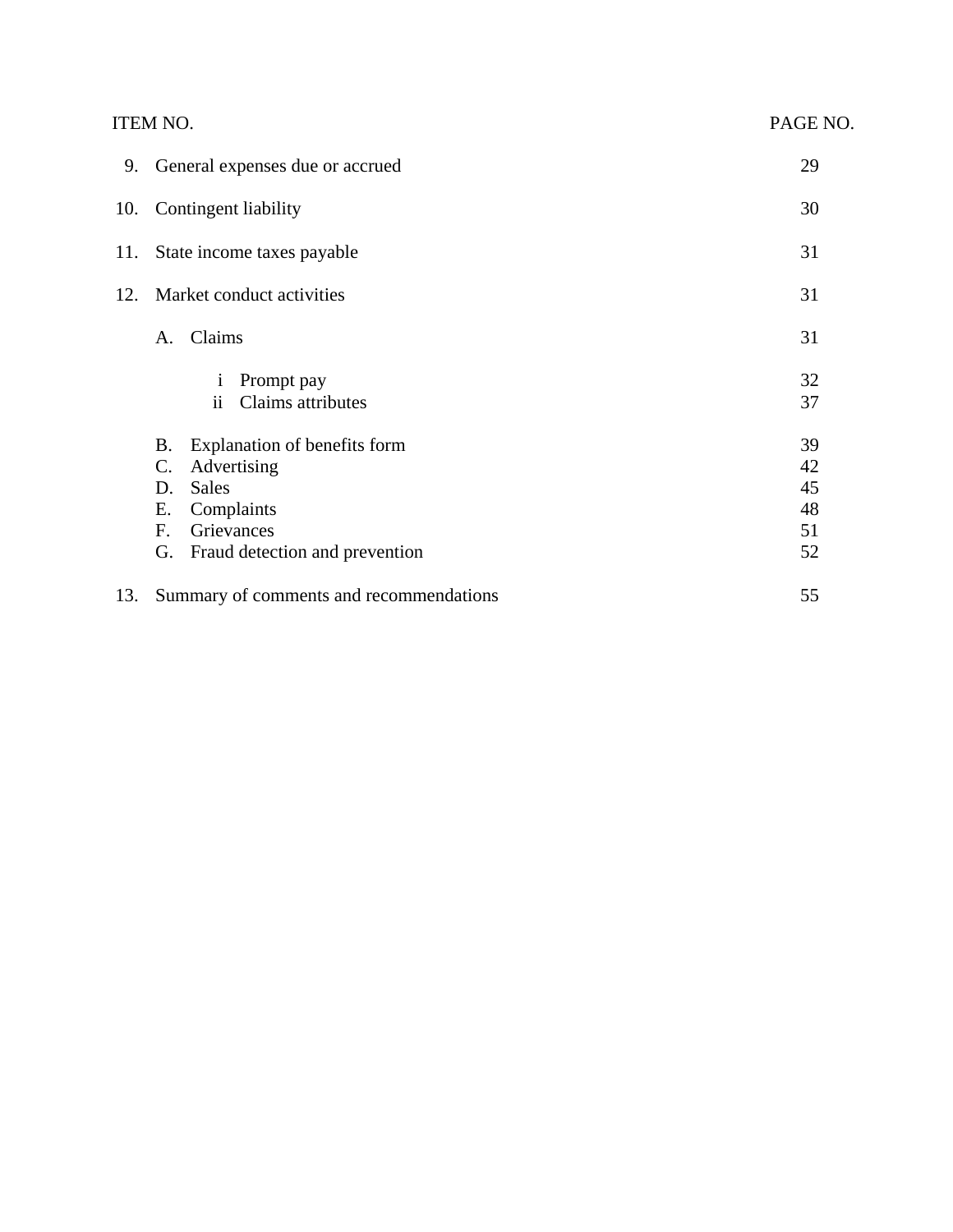

**25 BEAVER STREET** STATE OF NEW YORK INSURANCE DEPARTMENT NEW YORK, NEW YORK 10004

Governor

 George E. Pataki Gregory V. Serio Superintendent

March 31, 2003

Honorable Gregory V. Serio Superintendent of Insurance Albany, New York 12257

Sir:

Pursuant to the provisions of the New York Insurance Law and acting in accordance with directions contained in Appointment Number 21869, dated May  $15<sup>th</sup>$ , 2002, and annexed hereto, I have made an examination into the condition and affairs of Horizon Healthcare Insurance Company of New York, a for-profit accident and health insurance company licensed under the provisions of Article 42 of the New York Insurance Law, at its home office located at 1180 Avenue of the Americas, New York, New York 10036. The following report, as respectfully submitted, deals with the findings concerning the manner in which Horizon Healthcare Insurance Company of New York conducts its financial business transactions and fulfills its contractual obligations to policyholders and claimants.

Wherever the terms "Company" or "HHICNY", appear herein, without qualification, they should be understood to refer to Horizon Healthcare Insurance Company of New York.

Wherever the terms "BCBSNJ" appear herein, without qualification, they should be understood to refer to Horizon Blue Cross Blue Shield of New Jersey.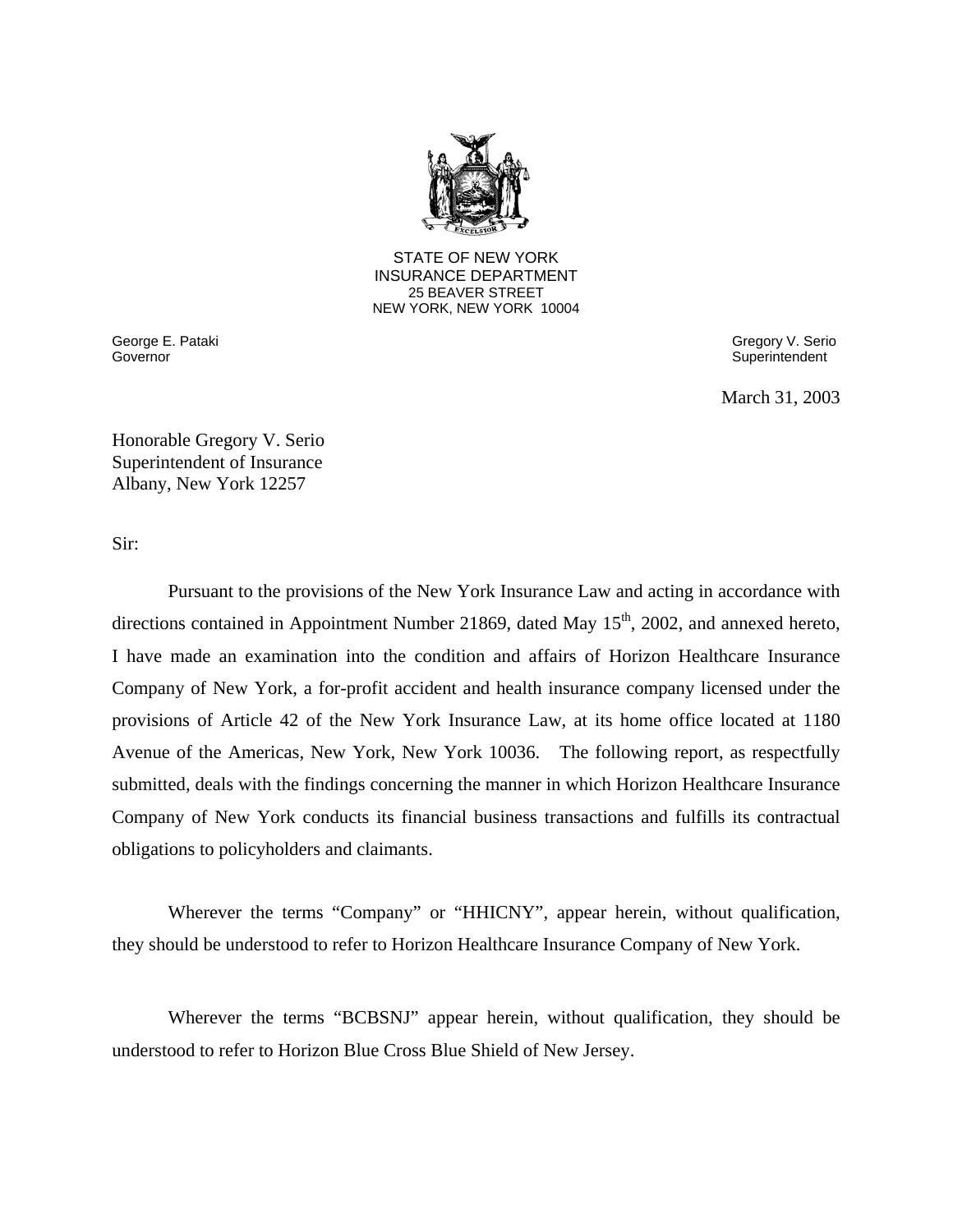#### **1. SCOPE OF EXAMINATION**

This is the first examination of the Company. The examination covers the period February 1, 1999 to June 30, 2002. Where deemed appropriate, transactions subsequent to this period were also reviewed.

The examination comprised a complete verification of assets and liabilities as of June 30, 2002, in accordance with Statutory Accounting Principles, as adopted by the Department, and a review of income and disbursements deemed necessary to accomplish such verification. A review or audit was also made of the following items as called for in the Examiners Handbook of the National Association of Insurance Commissioners:

History of the Company Management and control Corporate records Fidelity bonds and other insurance Territory and plan of operation Growth of Plan Business in force Claims experience Reinsurance Accounts and records Financial statements Treatment of policyholders and claimants

This report on examination is confined to the financial statements and comments on those matters, which involve departures from laws, regulations or rules, or which are deemed to require an explanation or description.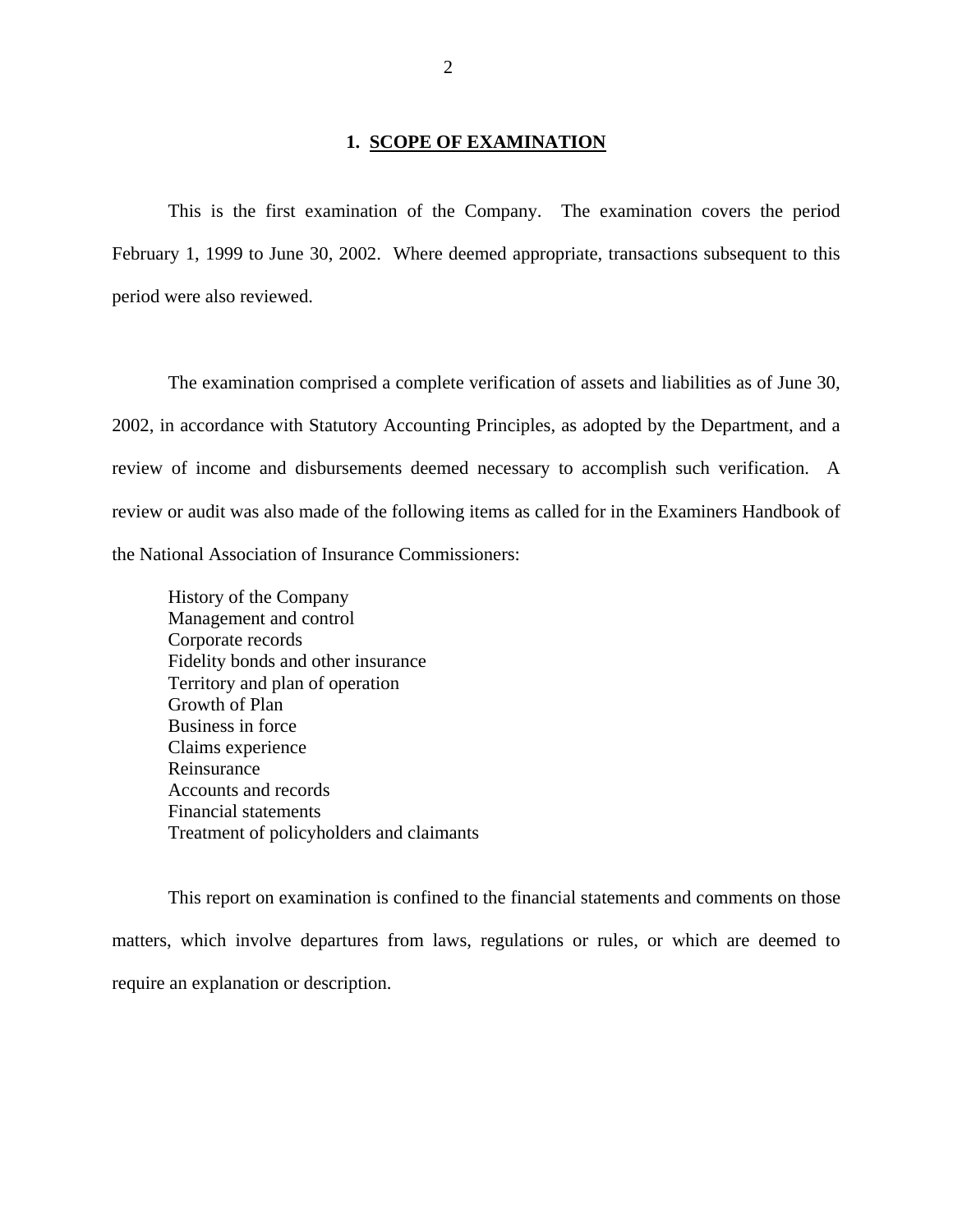#### *2***. EXECUTIVE SUMMARY**

The examination revealed some operational deficiencies that directly impacted the Company's compliance with the New York Insurance Law ("NYIL"). The most significant findings of this examination include the following:

- Examination findings disclosed that during the examination period, HHICNY's board of directors minutes and other documentation inadequacies gave the appearance that the Board lacked proper control over the Company's activities;
- Substantial error rates on adjudicated claims resulting from various processing deficiencies;
- Violations of Section 1505(b) of the NYIL relative to transactions with its ultimate Parent, Horizon Blue Cross Blue Shield of New Jersey ("BCBSNJ");
- Violations of Section 1712 of the NYIL relative to transactions with its immediate Parent, Horizon Healthcare of New York, Inc. (HHNY);
- Violations of Section 3224-a relative to the prompt payment of claims;
- Explanation of benefits statement do not include proper appeals language in violation of Section 3234(b) of the NYIL;

#### **3. DESCRIPTION OF COMPANY**

 (NY), a for-profit corporation licensed pursuant to Article 42 of the New York Insurance Law. On August 16, 1998, the Articles of Incorporation was amended to change the name of the Horizon Healthcare Insurance Company of New York was originally incorporated under New York State Law on January 6, 1998, under the name of Medigroup Insurance Company corporation from Medigroup Insurance Company (NY) to Horizon Healthcare Insurance Company of New York. The Company commenced business on February 22, 1999. According to the Articles of Incorporation, the number of shares issued and outstanding shall be one hundred, having a par value of two thousand dollars (\$2,000) each for a total common capital stock of two hundred thousand dollars (\$200,000). Ownership of the Company is divided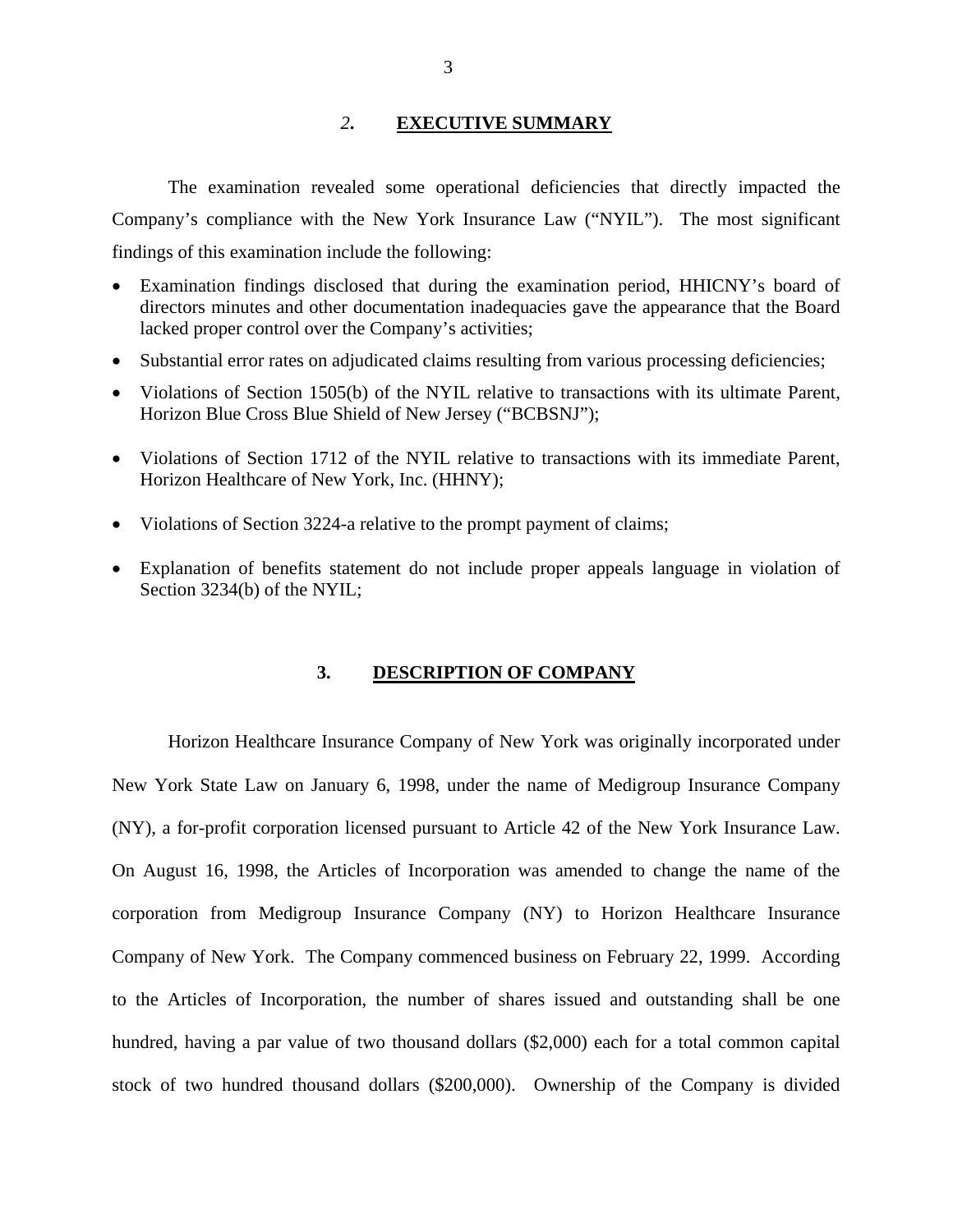between Horizon Healthcare Holding Corp. (formerly known as Medigroup Holding Company, Inc.) and Horizon Healthcare of New York, Inc., ("HHNY") a domestic health maintenance organization, each of which own fifty shares of common stock purchased at \$150,000 for an initial total capital of \$300,000 (\$200,000 capital and \$100,000 paid in and contributed to surplus). Both entities are in turn owned by the ultimate parent, Horizon Blue Cross Blue Shield of New Jersey. HHICNY was established to transact and carry out the business of accident and health insurance, as defined in Section 1113(a)(3)(i) of the New York Insurance Law.

#### A. **Management**

Pursuant to the Company's charter and by-laws, management of the Company is vested in and exercised by its Board of Directors. The number of directors shall be no less than thirteen nor more than nineteen, of which no less than three shall be New York residents.

At June 30, 2002, the Board of Directors consisted of the following thirteen members:

| Name and Residence        | <b>Principal Business Affiliation</b>             |
|---------------------------|---------------------------------------------------|
| William J. Marino         | President and Chief Executive Officer             |
| Morris Plain, NJ          | Horizon Blue Cross Blue Shield of New Jersey      |
| Christy W. Bell           | <b>Senior Vice-President</b>                      |
| Chester, NJ               | Horizon Blue Cross Blue Shield of New Jersey      |
| Thomas G. Boyajy          | President and Chief Operating Officer             |
| New York, NY              | Horizon Healthcare Insurance Company of New York  |
| Charles R. Dees, Jr., PhD | Vice-President for Development & Public Relations |
| Englewood, NJ             | The Jackie Robinson Foundation                    |
| Stephen J. Fischl, MD     | President                                         |
| Summit, NJ                | Vista Health System LLC                           |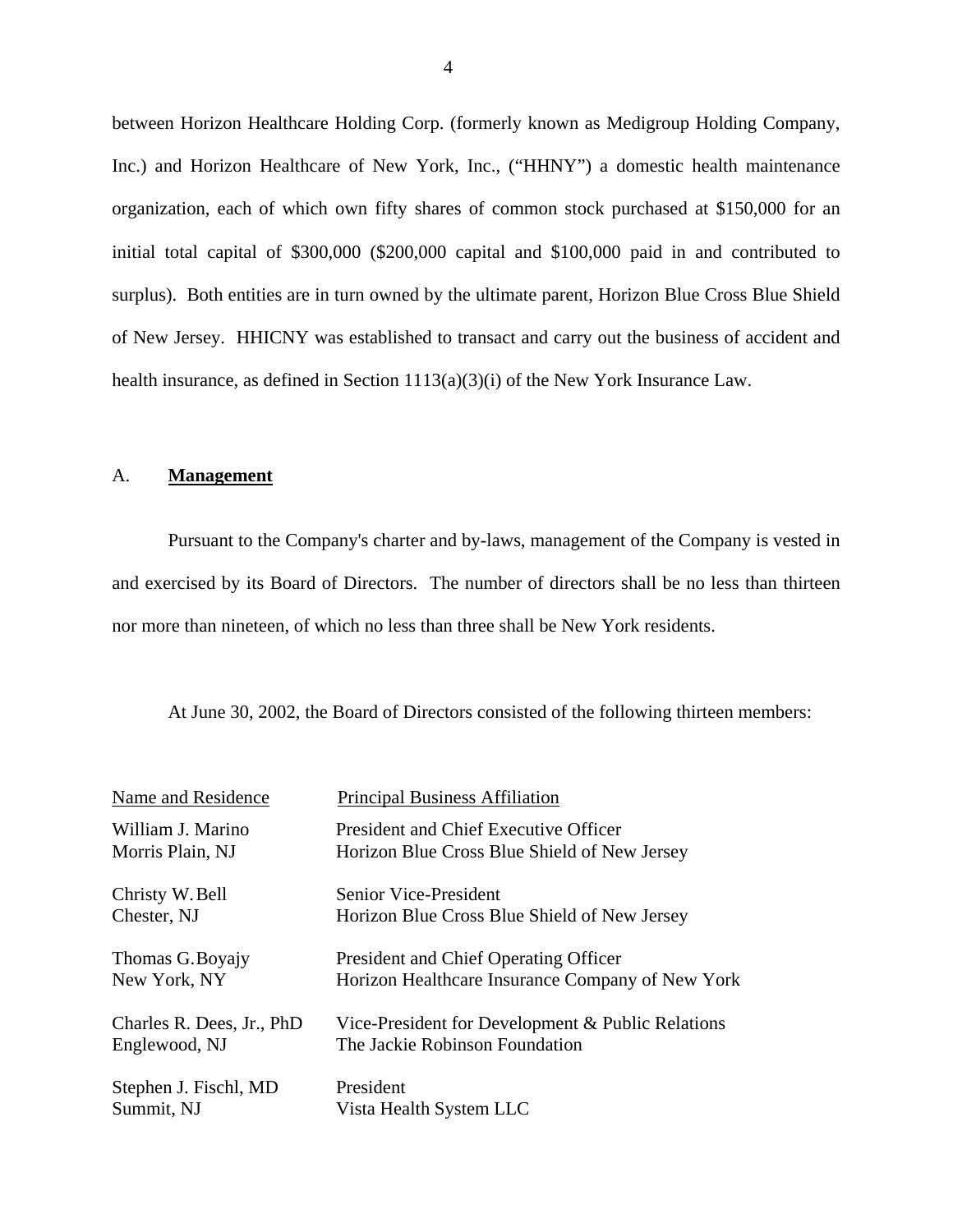| Name and Residence                     | <b>Principal Business Affiliation</b>                                                   |
|----------------------------------------|-----------------------------------------------------------------------------------------|
| Vincent J. Giblin                      | <b>Business Manager</b>                                                                 |
| Spring Lake, NJ                        | International Union of Operating Engineers, Local 68 – AFL-CIO                          |
| Kurt Giesler, Esq.                     | <b>Assistant General Counsel</b>                                                        |
| New York, NY                           | Horizon Blue Cross Blue Shield of New Jersey                                            |
| Robert A. Marino                       | <b>Senior Vice President</b>                                                            |
| West Caldwell, NJ                      | Horizon Blue Cross Blue Shield of New Jersey                                            |
| Michael R.McGarvey, MD<br>New York, NY | Retired                                                                                 |
| Robert J. Pures                        | <b>Senior Vice-President</b>                                                            |
| Rivervale, NJ                          | Horizon Blue Cross Blue Shield of New Jersey                                            |
| Jerrold Shenkman, Esq.                 | <b>Assistant General Counsel</b>                                                        |
| Scarsdale, NY                          | Horizon Blue Cross Blue Shield of New Jersey                                            |
| James A. Skidmore, Jr.                 | Chairman, President and Chief Executive Officer                                         |
| Berkeley Heights, NJ                   | Science Management Corp.                                                                |
| Peter G. Stewart, Esq.<br>Caldwell, NJ | Partner<br>Carella, Byrne, Bain, Gilfillan, Cechi, Stewart & Olstein of<br>Roseland, NJ |

The principal officers of the Company as of June 30, 2002 were as follows:

#### Name

Robert A. Marino Thomas G. Boyajy Robert E. Meehan Christine L. Nelson William J. Frantel

#### **Title**

President and Chief Operating Officer Chief Executive Officer Vice-President Deputy Secretary Treasurer

During the period under examination, the Board of Directors met twenty times.

5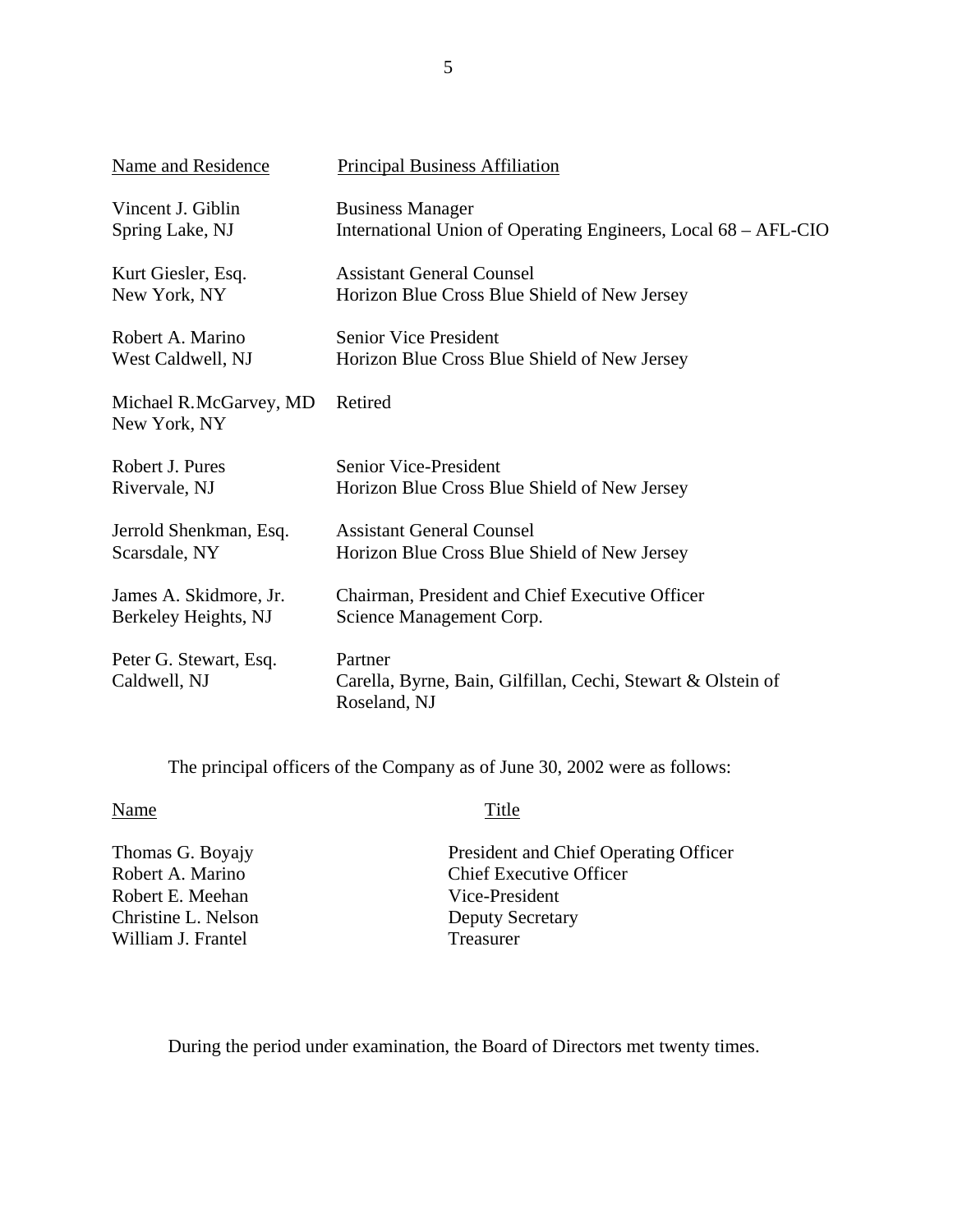Article 2, Section 2.07 of the bylaws states:

"The Board of Directors shall, approximately one month prior to the annual meeting of the shareholders, appoint a Nominating Committee of no fewer than three (3) Directors which shall file in writing with the Secretary of the Corporation a list of nominees for election by the shareholders as Directors of the Corporation to fill expiring terms."

During the period under examination, various individuals were elected to the board. The examiners requested the minutes of the board of directors and any committee thereof. The Company was unable to provide the nominating committee minutes.

It is recommended that the Board of Directors appoint a nominating committee prior to the annual shareholder's meeting in compliance with Article 2, Section 2.07 of the Company's bylaws.

Since commencing business, the Company has been sustaining net losses from operations and receiving an influx of capital contributions in order to maintain adequate capital and surplus. However, during the examination period, only limited financial discussions were documented in the minutes of the Board meetings. The minutes of the board do not reflect any discussions concerning the issues of losses or surplus contributions.

It is recommended that the Company's Board of Directors' underwriting and surplus discussions be documented.

The Company entered into various management services agreements with BCBSNJ, Horizon Healthcare of New York, Inc. ("HHNY"), and Horizon Healthcare Dental Services, Inc. A Tax Allocation Agreement was entered into with BCBSNJ, HHNY, and Horizon Healthcare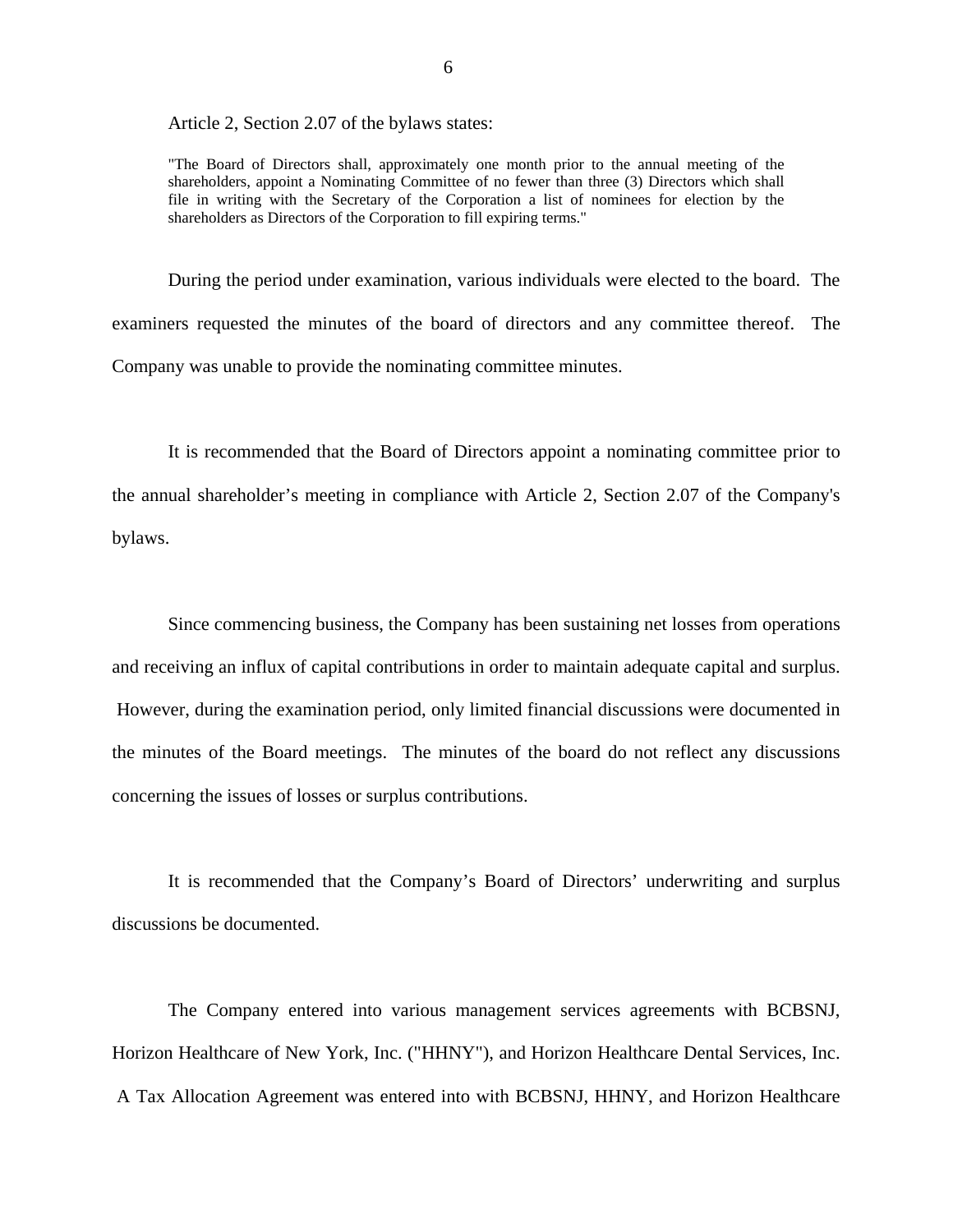Holding Company, Inc. Only the management agreement with BCBSNJ dated the 1st day of November, 1998 was mentioned in the minutes. The Board of Directors' minutes do not reflect that the Tax Allocation Agreement, nor any of the other agreements, were approved by the Board (See Section 2D Holding Company herein for further detail on the service agreements).

It is recommended that all agreements within the holding company system be approved by the Board of Directors prior to implementation.

Section 1411(a) of the New York Insurance Law states:

"No domestic insurer shall make any loan or investment, except as provided in subsection (h) hereof, unless authorized or approved by its board of directors or a committee thereof responsible for supervising or making such investment or loan. The committee's minutes shall be recorded and a report submitted to the board of directors at its next meeting."

A review of the minutes of board of directors meetings disclosed that the minutes were silent regarding investments. The Company has delegated this responsibility to its ultimate parent BCBSNJ. (See Section 2D Holding Company herein for further detail on the investment activities).

It is recommended that the Company's investments be approved by its board of directors or a committee thereof in compliance with Section 1411(a) of the New York Insurance Law. It is also recommended that HHICNY's board of directors create and implement company specific policies and procedures that will enable it to approve the sales and purchases of its investments.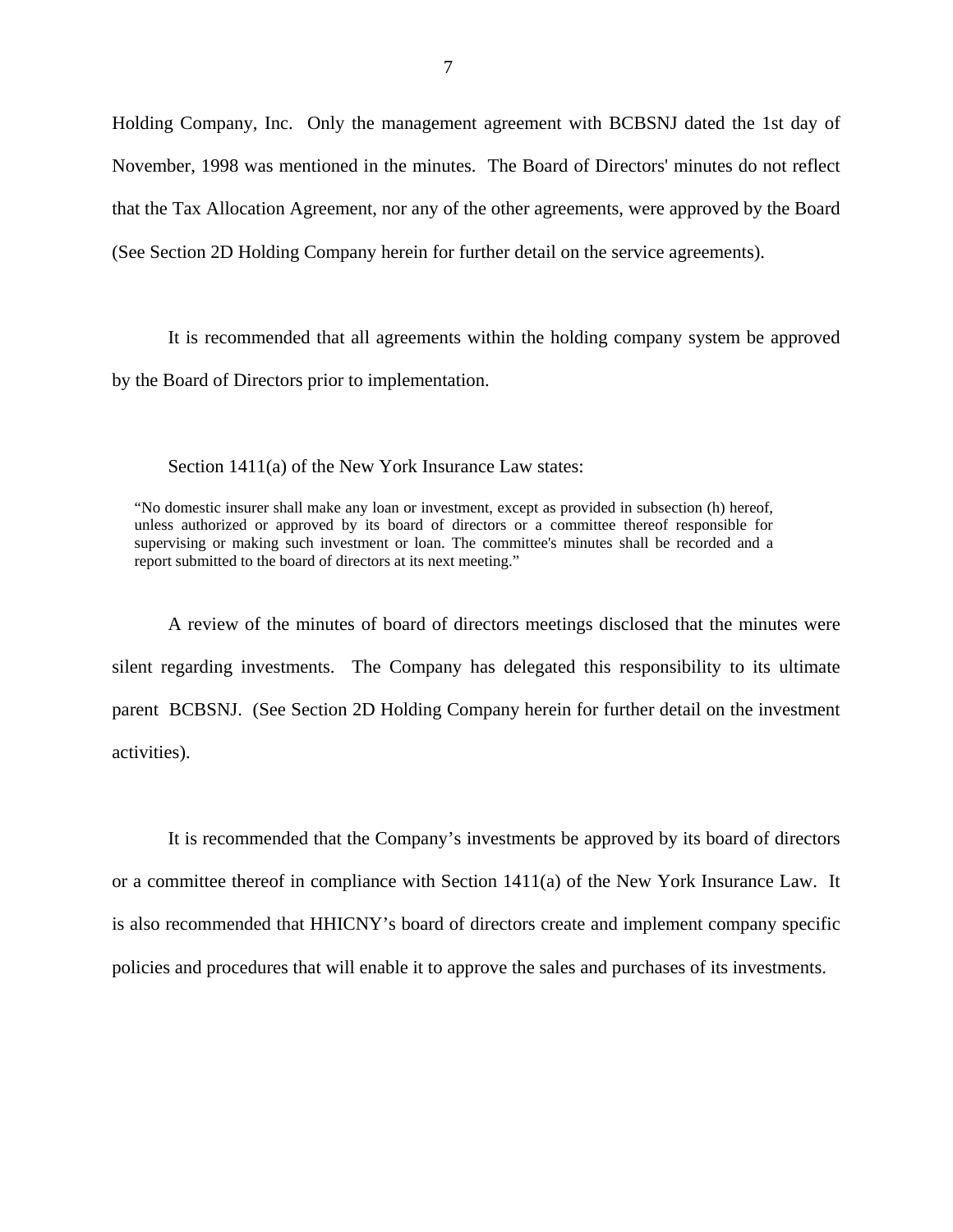#### B. **Territory and Plan of Operation**

Horizon Healthcare Insurance Company of New York is licensed as a monoline accident and health insurer pursuant to Article 42 of the New York Insurance Law. Accordingly it is authorized to write the kind of business set forth in Section 1113(a)(3) of the Insurance Law. The Company currently limits its business written to the counties of New York, Bronx, Kings, Queens, Richmond, Nassau, Suffolk, Westchester, Rockland, and Orange.

During the period February 1, 1999 through June 30, 2002, the Company experienced a net increase in policyholders. An analysis of the increase in enrollment is set forth below:

|                          | 1999   | 2000   | 2001   | 2002*    |
|--------------------------|--------|--------|--------|----------|
| Enrollment, January 1    | $-0-$  | 13,102 | 26,282 | 57,301   |
| Net Gain/(Loss)          | 13,102 | 13,180 | 31,019 | (2, 436) |
| Enrollment, December 31* | 13,102 | 26,282 | 57,301 | 54,865   |

\*Enrollment for 2002 is through June  $30<sup>th</sup>$  only.

During 2001 the increases in policies were attributed primarily to two large Association groups, ABLE and IRBA.

The Company terminated ABLE and IRBA membership in the second and third quarters of 2002. These terminations were not completely offset by gains in membership from other sources.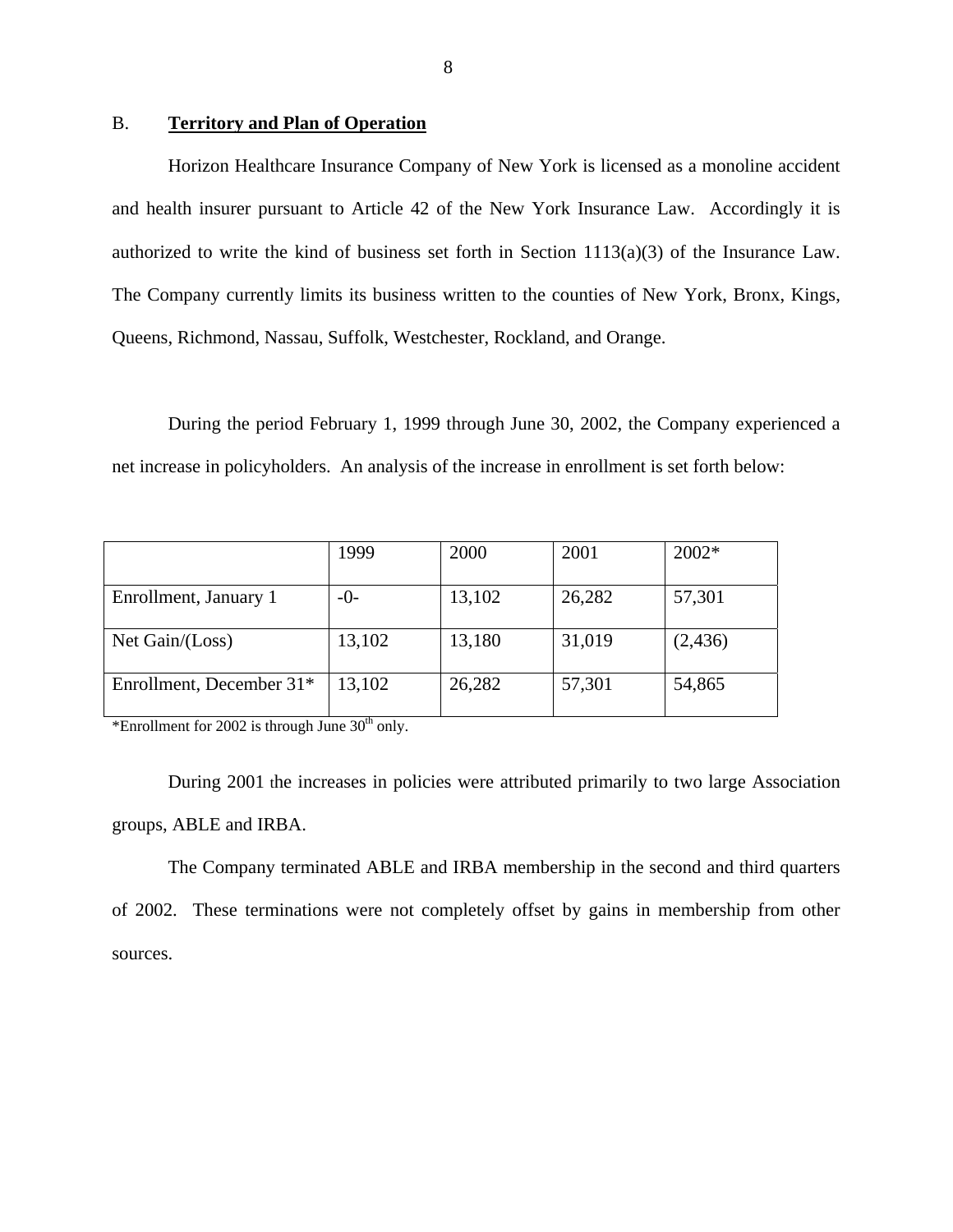#### C. **Reinsurance**

At June 30, 2002, the Company had an excess of loss reinsurance program in effect with an authorized reinsurer for its accident and health business. The policy provided is a renewal policy covering the period of January 1, 2002 through December 31, 2002. The agreement is automatically renewed unless either party gives the other at least sixty (60) days notice of its intention not to renew. The reinsurance coverage in effect is as follows:

| <b>Benefit Plans Covered:</b>    | PPO, Vista Plus, EPO, Vista                                       |
|----------------------------------|-------------------------------------------------------------------|
| <b>Excess of Loss Retention:</b> | \$300,000 per covered member per reinsurance period               |
| <b>Reinsurers Maximum</b>        |                                                                   |
| Liability:                       | \$1,700,000 per covered member per reinsurance period             |
| Reinsurer's Excess of            | Claims incurred during the reinsurance period and paid during the |
| Loss Claims                      | reinsurance period or the twelve month period immediately         |
| <b>Accumulation Basis:</b>       | following the end of the reinsurance period.                      |

The reinsurance agreement contains the standard clauses required by Section 1308(a) of the New York Insurance Law.

#### **D. Holding Company System**

Horizon Healthcare Insurance Company of New York, was incorporated on January 6, 1998 under the name of Medigroup Insurance Company. It commenced doing business on February 22, 1999. The Company is 50% owned by Horizon Healthcare Holding Company, LLC. ("HHHC") and 50% by Horizon Healthcare of New York, Inc. ("HHNY"). HHHC and HHNY are both wholly owned by the ultimate parent, Horizon Healthcare Services, Inc., d/b/a Horizon Blue Cross Blue Shield of New Jersey.

The following represents the Holding Company System as reported in Schedule Y of the Company's filed June 30, 2002 Quarterly Statement: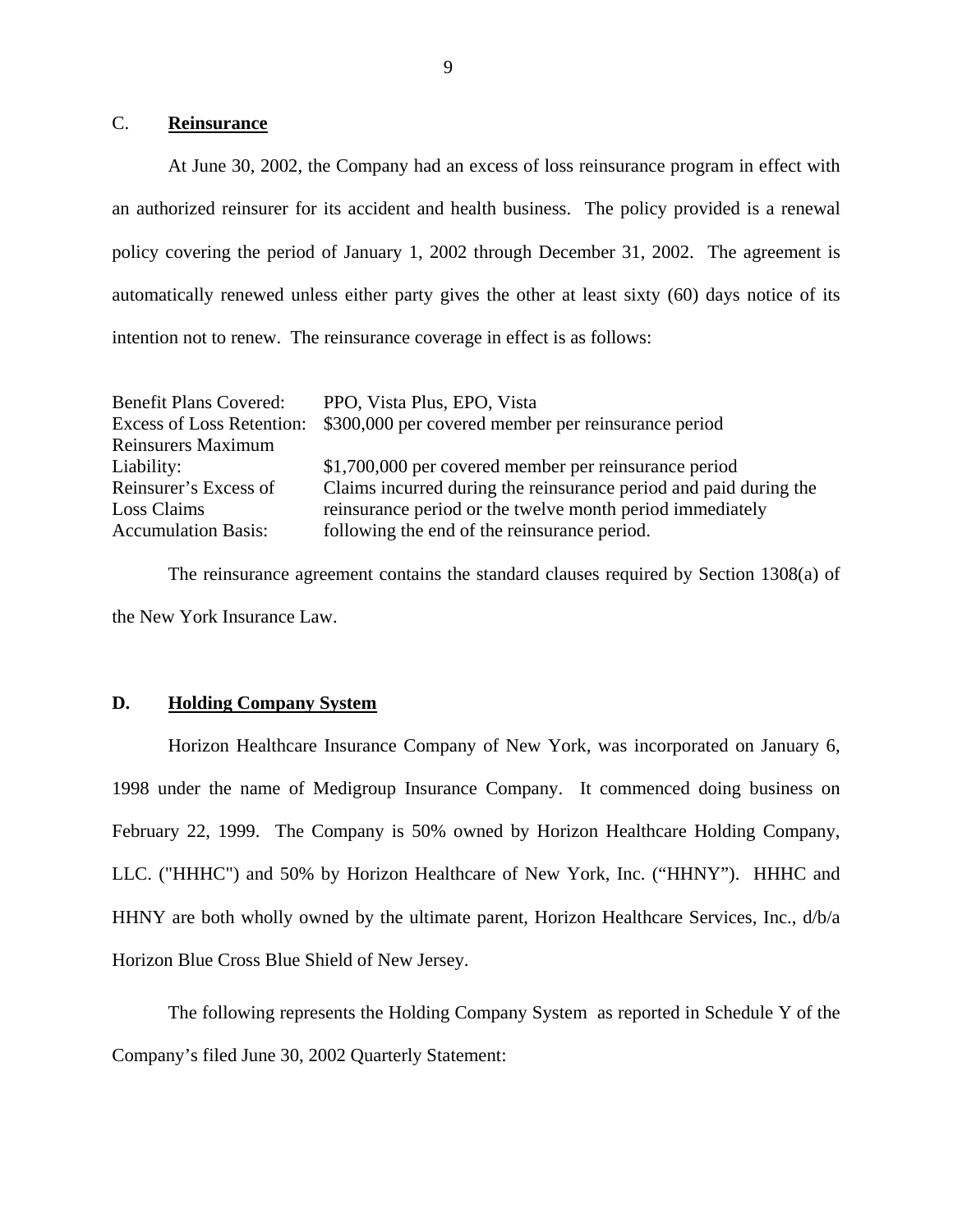

As a member of a holding company system, HHICNY is required to file registration statements pursuant to the requirements of Article 15 of the New York Insurance Law and Department Regulation 52 (11NYCRR 80). All pertinent filings made regarding the aforementioned statutes were reviewed, and no problem areas were encountered.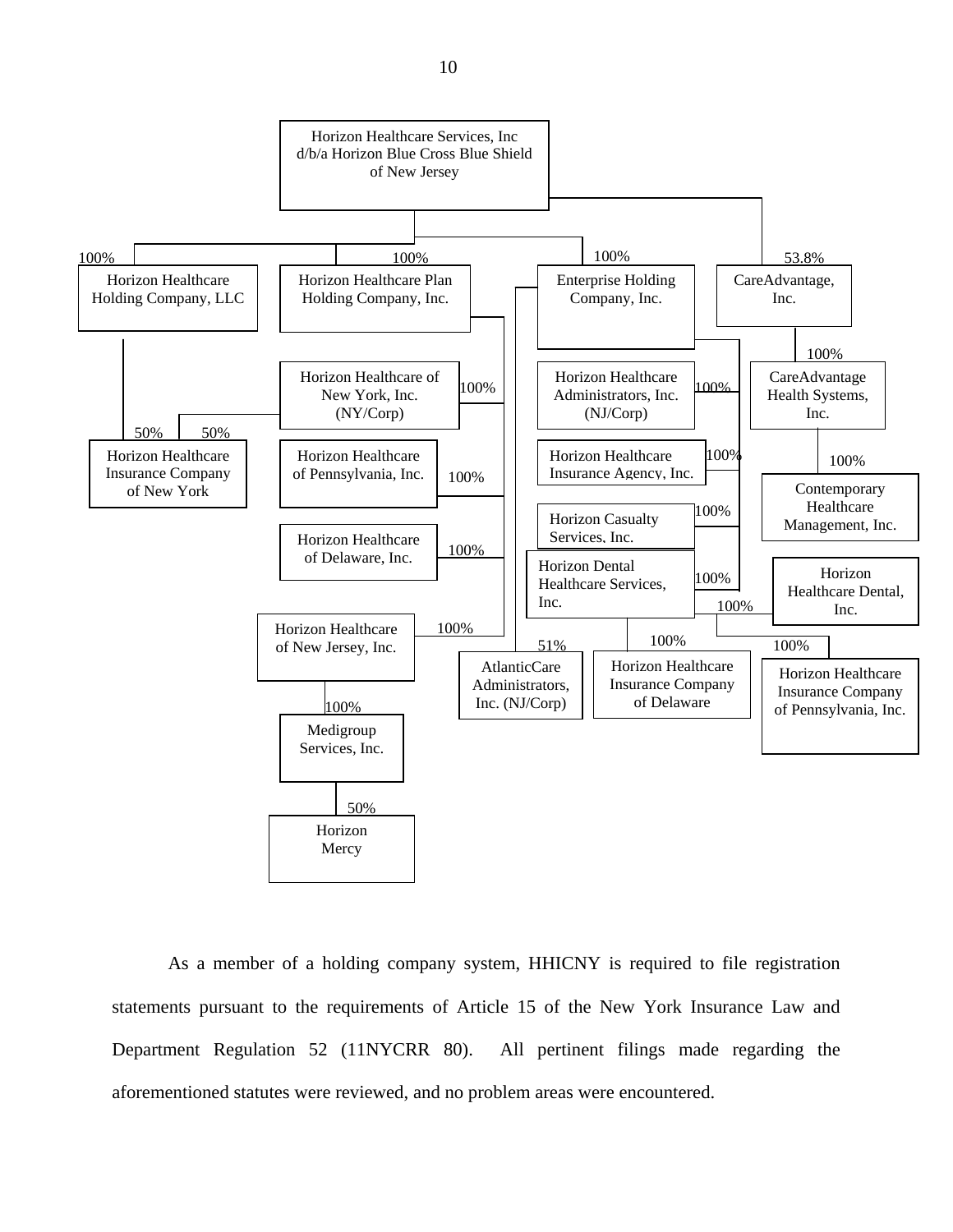#### i. **Horizon Blue Cross Blue Shield of New Jersey**

On November 1, 1998, HHICNY entered into a management agreement, approved by the Department, with Horizon Blue Cross and Blue Shield of New Jersey ("Ultimate Parent"), where BCBSNJ performs certain administrative services. The services include executive and other general and administrative support; all actuarial functions; all rating and underwriting functions, preparations and issuance of all benefit contracts; development and implementation of mechanical and manual systems and procedures for the day-to-day operational requirements; provider network services; all accounting activities and other services usual to an accident and health company.

Under the section of "Payments to BCBSNJ" for services provided, the agreement states that on or about the 15th of each month BCBSNJ will submit to HHICNY an invoice for administrative services provided during the preceding month. HHICNY will pay BCBSNJ for amounts charged within fifteen (15) days of its receipt of the related invoice. The agreement was approved by the Department. The terms of the agreement as applies to payments for services rendered in the previous months are not followed by the parties involved. The Company states that in cases such as payroll, the process is to determine the annual amount at the beginning of the year and charge the appropriate companies via a journal entry each month, but HHICNY does not have a formal agreement. Subsequent to the examination period, HHICNY provided a detailed schedule of the budgeted amounts for various categories to be allocated in 2002. Advertising and general expenses are not included in the schedule. Also, due to the late receipt of the schedule, the examiner was not able to test if the rate allocated was applied to the various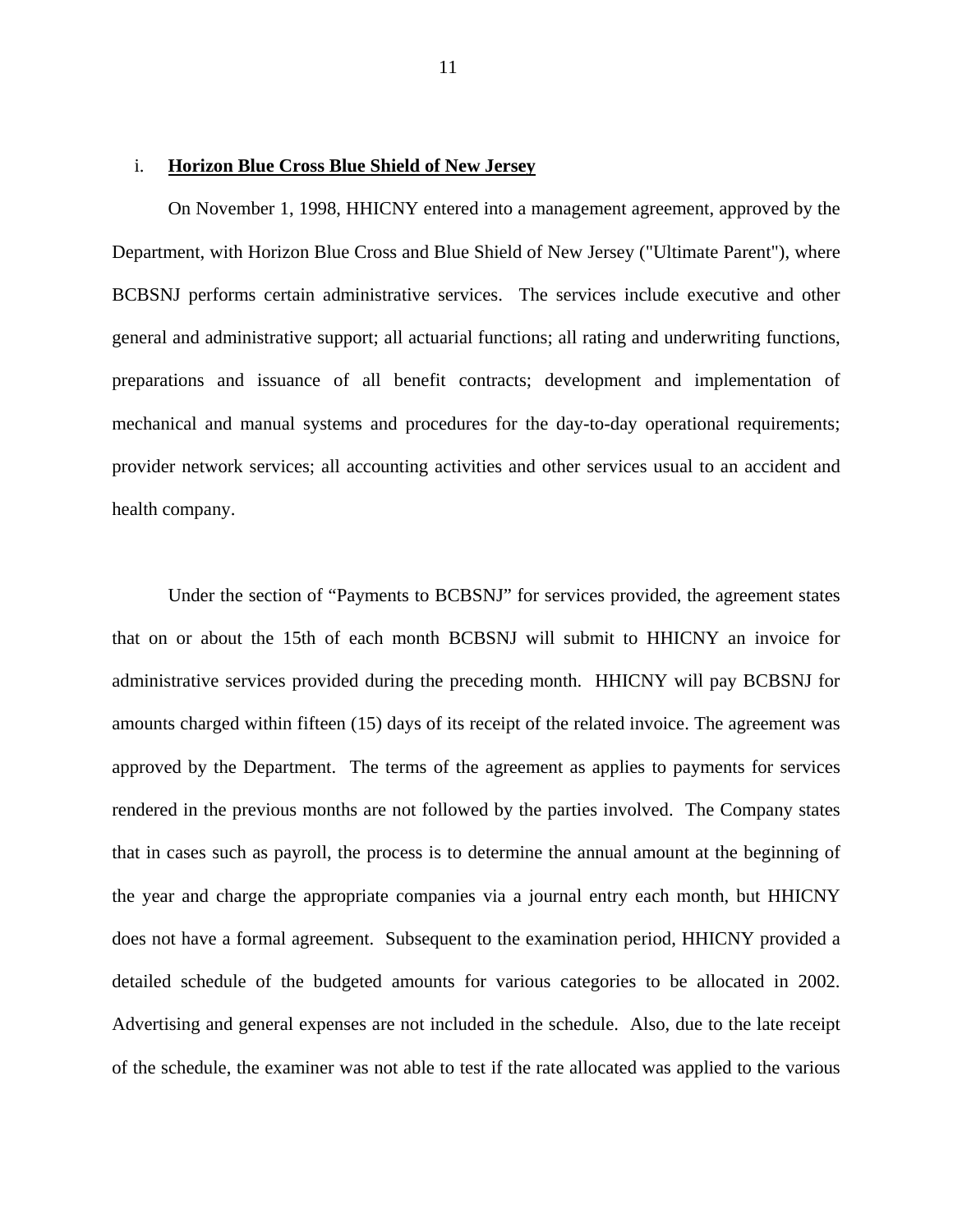categories. BCBSNJ offsets premiums received against expenses paid for each monthly period. The net amount is posted to the intercompany account "Amounts due to parent, subsidiaries and affiliates" ("Due to/Due from"), which increases or decreases the Due to/Due from account (see also the allocation write-up below). This liability account has been increasing annually from 1999, the year HHICNY commenced writing an insurance business to June 30, 2002, the date of determination. The intercompany account balances for the period under examination as reported in the applicable filed statements for calendar years 1999, 2000, 2001, and June 30, 2002 are: \$1,178,305, \$5,218,989, 6,294,371, and \$6,371,017 respectively. The Due to/Due from account was never settled in accordance with the terms of the agreement during the examination period.

It is recommended that the Company and BCBSNJ follow the terms of the contract approved by the Department.

Section 1505(d) of the New York Insurance Law states:

 writing of its intention to enter into any such transaction at least thirty days prior thereto, or such "The following transactions between a domestic controlled insurer and any person in its holding company system may not be entered into unless the insurer has notified the superintendent in shorter period as he may permit, and he has not disapproved it within such period: (1) sales, purchases, exchanges, loans or extensions of credit, or investments, involving more than one-half of one percent but less than five percent of the insurer`s admitted assets at last year-end; (2) reinsurance treaties or agreements; (3) rendering of services on a regular or systematic basis; or (4) any material transaction, specified by regulation, which the superintendent determines may adversely affect the interests of the insurer`s policyholders or shareholders. Nothing herein contained shall be deemed to authorize or permit any transaction which, in the case of a noncontrolled insurer, would be otherwise contrary to law."

Under the caption of "General Provisions", Item 9 "Term and Termination" states: "The term of this agreement shall commence on the Effective Date and continue thereafter until the third anniversary of the Effective Date, unless (i) extended by mutual consent of the parties, subject to approval by the New York State Department of Insurance, or (ii) earlier terminated by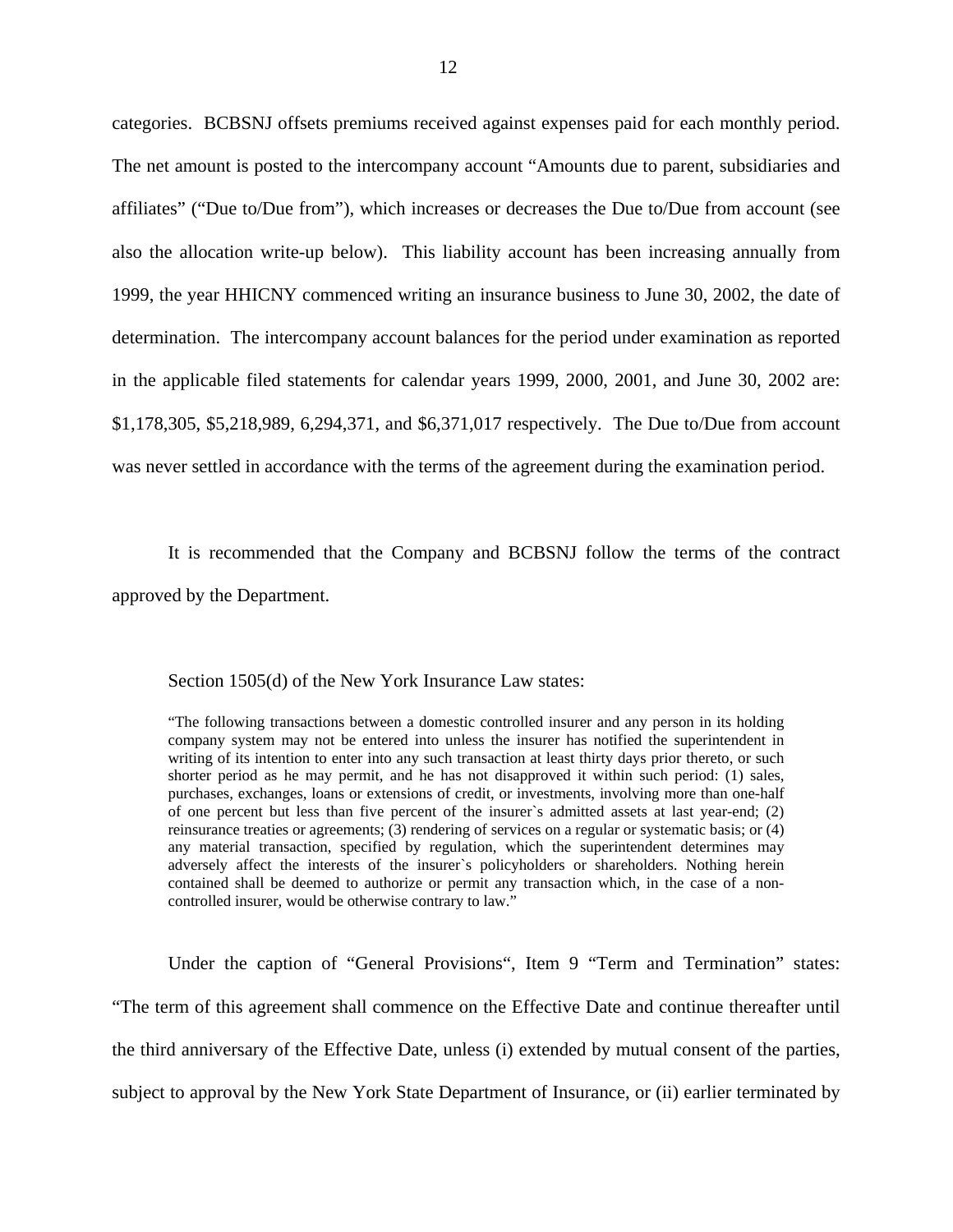mutual consent of the parties or by either party with or without cause, upon sixty (60) days written notice to the other party..." The third anniversary of the effective date was October 31, 2001. No extension or renewal of this agreement, or any replacement was provided to the examiner.

Both companies continued to operate as though the original agreement was still in effect. It appears that as of November  $1<sup>st</sup>$ , 2001 BCBSNJ has been performing services and HHICNY has been paying for such services without the benefit of the formalized written agreement having been extended or renewed.

It is recommended that HHICNY and BCBSNJ maintain appropriate written agreements to formalize the services to be provided along with terms, conditions and the duties, of each company, and submit them to the Department pursuant to Section 1505(d).

#### ii. **Tax Allocation Agreement**

Effective November 1, 1998, BCBSNJ entered into a tax allocation agreement ("Agreement") with various of its subsidiaries, including HHICNY. The Agreement requires that in the years that the company is not profitable, the consolidated federal income tax benefit be transferred back to the Company equal to the value received by BCBSNJ from its consolidated federal income tax filing.

The guidelines in Circular Letter 33 (1979) state in part:

<sup>&</sup>quot;…Income taxes paid based on consolidated tax returns and intercorporate income tax allocations are transactions between related parties and as such the agreement must be fair and equitable and recognize the separate operating identity of the domestic insurer…"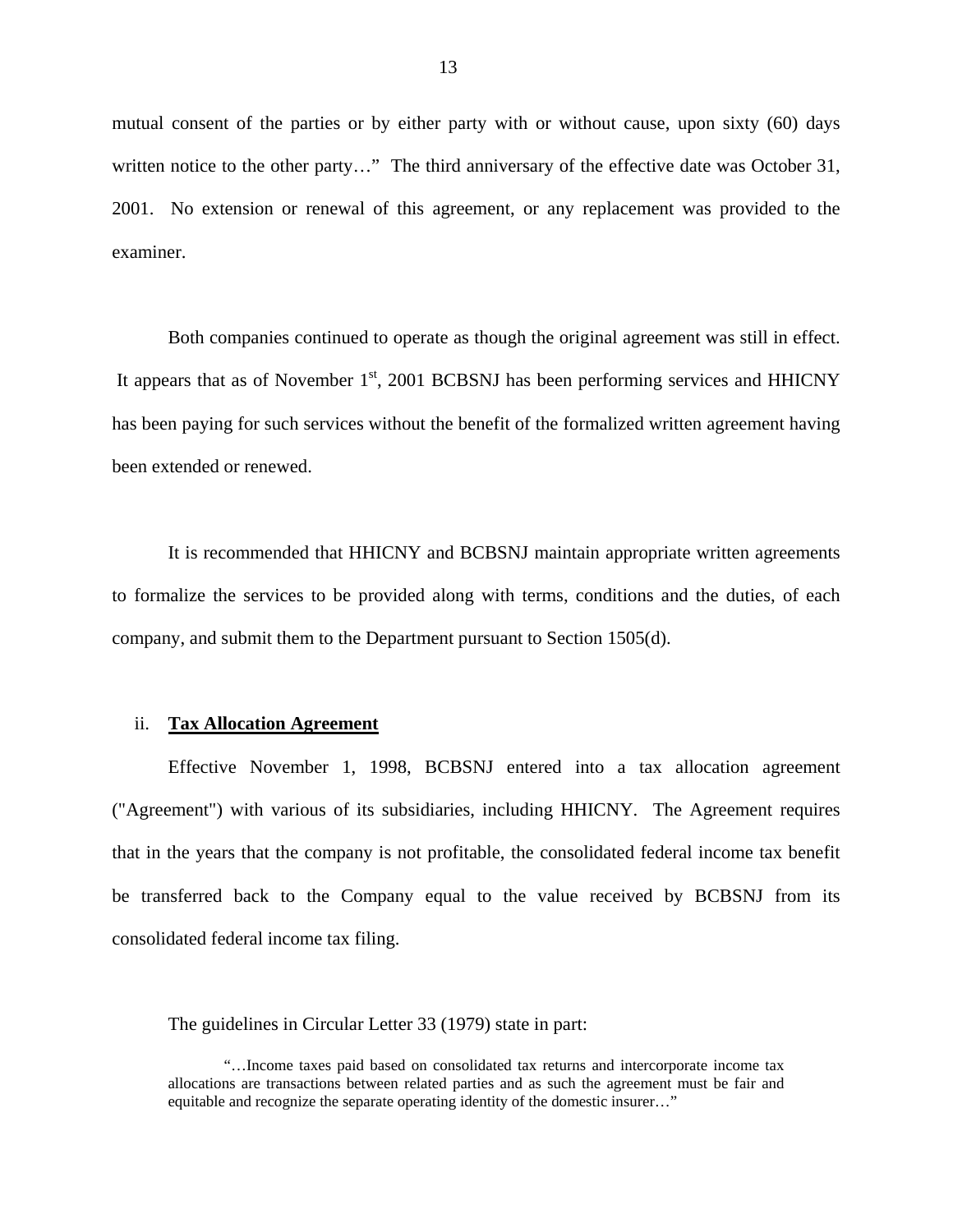Also, Items 1 and 5 in Circular Letter 33 (1979) state:

"1. Every domestic insurer which is a party to a consolidated federal income tax filing must have a definitive written agreement, approved by its Board of Directors, governing its participation therein…"

"5…All settlements shall be in cash or securities eligible as investments for such domestic insurer, at market value…"

Item 5 above is also reproduced in the Tax Allocation Agreement that was signed by all parties involved.

BCBSNJ and the Company rely on journal entries to record the tax benefits to the "Payable to parent, subsidiaries and affiliates" account. This account maintains a running balance that has not been settled since the inception of the Company.

The Agreement also provides that all settlements shall be made no later than thirty (30) days after the filing of the applicable estimated or actual Consolidated Federal Income Tax return with the IRS.

As disclosed under the caption of "Management", the Board of Directors' meeting minutes do not reflect that the Board approved the Tax Allocation Agreement. The Agreement was approved by the Department, but its terms are not being followed by BCBSNJ and HHICNY.

Federal income tax recoverable-Parent ("FIT recoverable") is written off the books at different, inconsistent intervals: FIT recoverable for calendar years 2000 and 2001 should have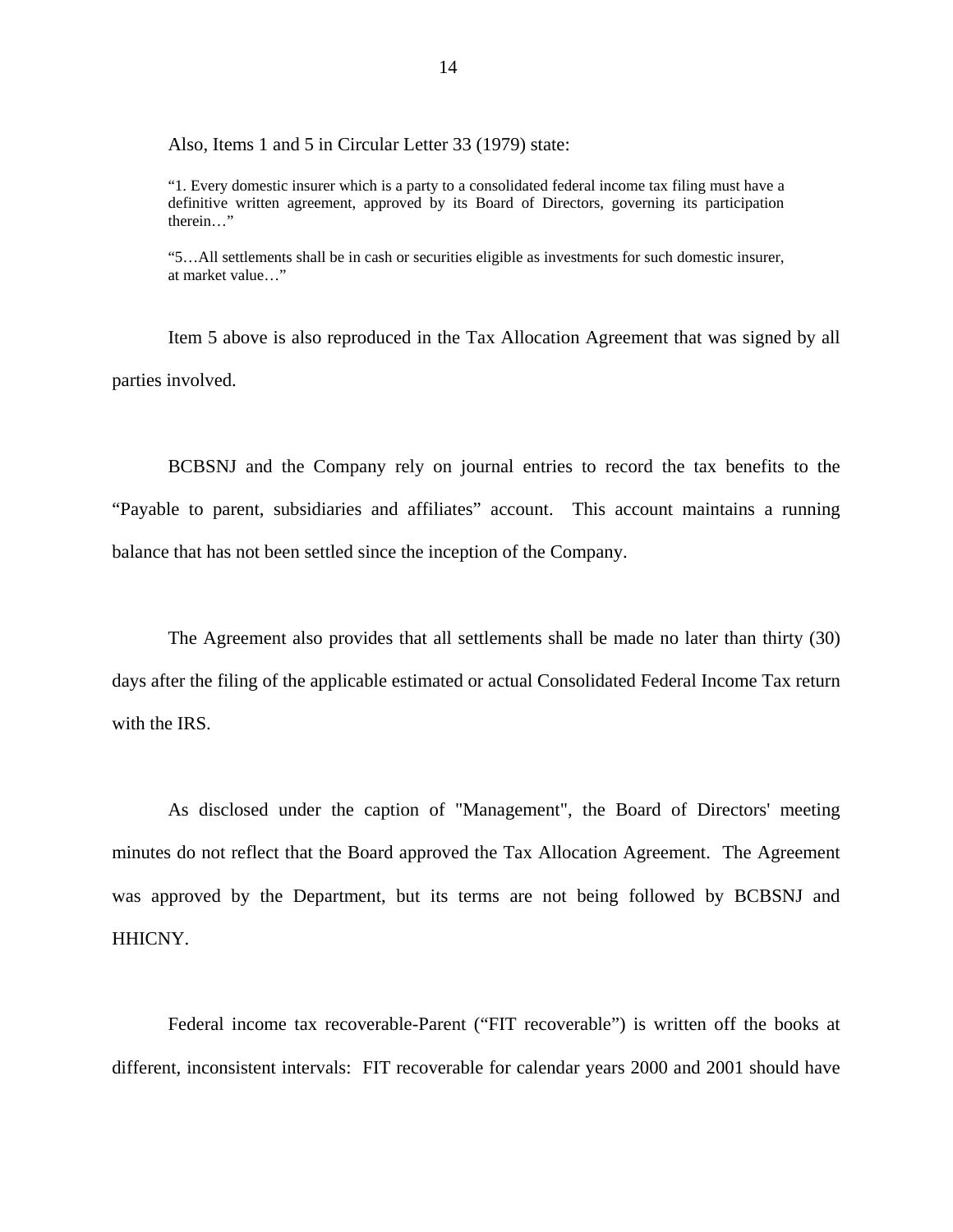been removed from the books by September  $30<sup>th</sup>$  of the following year. Both were only removed through journal entries in March 2002. An additional \$1,800,000 FIT recoverable for calendar year 2001 appears to have been recorded in September 2002 and removed in the same month. The above statements illustrate that the Ultimate Parent's accounting treatment that HHICNY's transactions receive, appear to be similar to the accounting treatment of a separate department or line of business.

It is recommended that the Company settle its Federal income tax recoverable account in cash or securities eligible as investments as required by the Tax Allocation Agreement and Circular Letter 33 (1979). It is also recommended that the Company follow the terms of the Tax Allocation Agreement and settle the Federal income tax recoverable within the 30 day term specified in the agreement.

#### iii. **Horizon Healthcare of New York, Inc.**

Section 1505(d)(3) of the New York Insurance Law states:

Section 1505(d):"...The following transactions between a domestic controlled insurer and any person in its holding company system may not be entered into unless the insurer has notified the superintendent in writing of its intention to enter into any such transaction at least thirty days prior thereto, or such shorter period as he may permit, and he has not disapproved it within such period…"

Subsection (3): "…rendering of services on a regular or systematic basis…"

Horizon Healthcare of New York, Inc. ("HHNY") is a fifty percent (50%) owner of HHICNY. The Notes to Financial Statement states that the majority of the administrative support for HHICNY is provided by HHNY. HHNY charged HHICNY \$4,233,586 in 1999, \$6,228,819 in 2000, and \$12,412,923 in 2001 for management services provided at cost. To provide the administrative support, HHNY allocated the services of the following number of employees during the period under examination: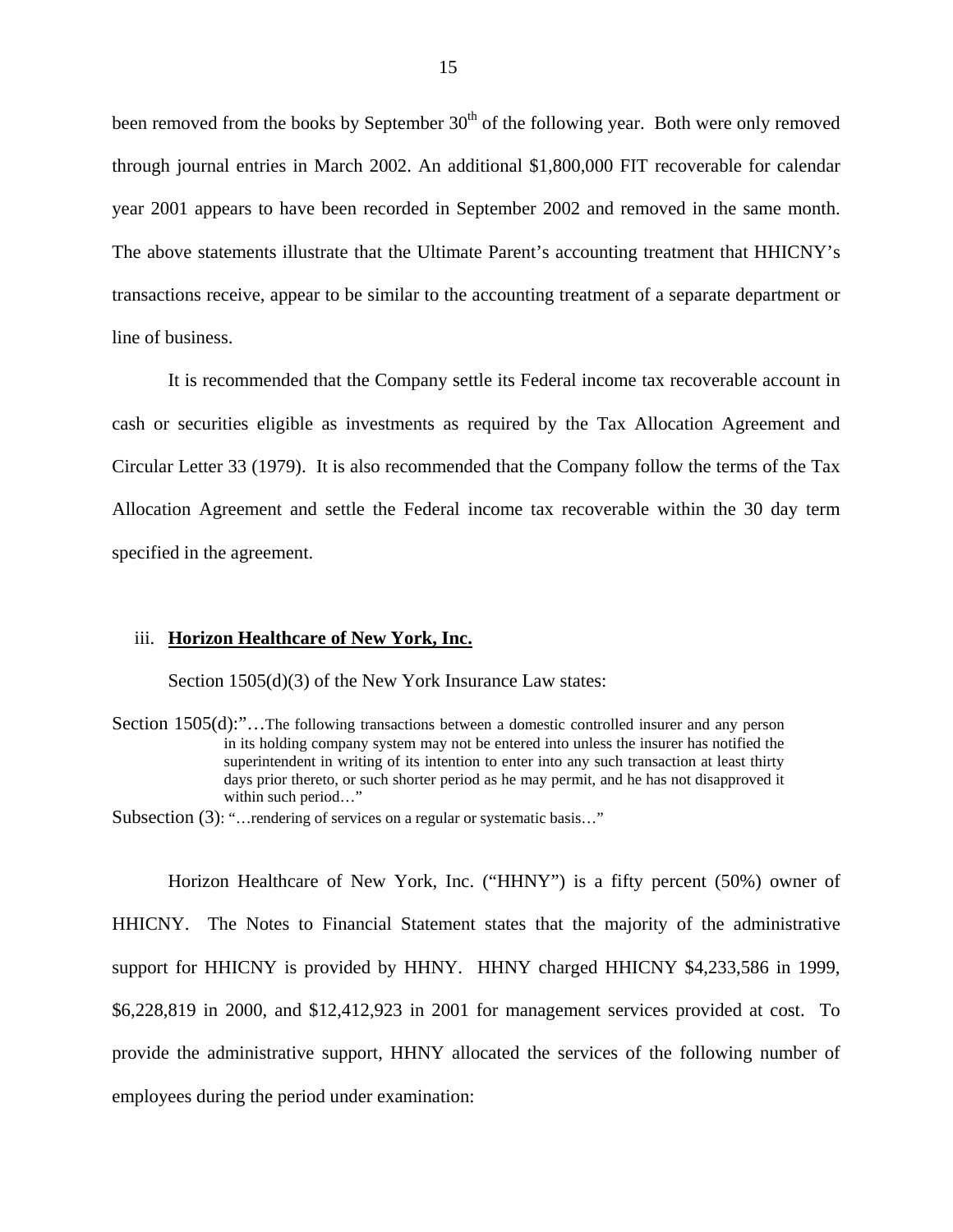| Year | Number of<br><b>Employees</b> |
|------|-------------------------------|
| 1999 | 24                            |
| 2000 | 36                            |
| 2001 | 49                            |

On January 1, 2002 all employees of the HHNY were transferred from the HMO to HHICNY. Since that time they have remained HHICNY employees for all purposes, including taxation. HHICNY and HHNY feed a payroll master account operated by BCBSNJ. As a result paychecks are on BCBSNJ check stock but are funded 100% by the assets of the NY companies. Separately, employees of BCBSNJ also perform services for HHICNY and HHNY companies as outlined in the service agreements between the companies.

The examiners requested the services agreement between HHICNY and HHNY for the period of January 1999 through June 30, 2002. The Company was unable to provide an agreement for the period under examination. Also, as stated above under "Allocation of Expenses" there is no formal method to allocate the intercompany expenses and certain invoices do not identify the Company to be billed. Additionally, accruals are on BCBSNJ letterhead, which in turn assigns the expenses to the New York companies.

#### iv. **Horizon Healthcare Dental Services, Inc.**

HHICNY entered into a management services agreement with Horizon Healthcare Dental Services, Inc. ("HHDS") where HHDS provides certain services with respect to dental products offered and sold by HHICNY. The services began in calendar year 2000, however, the agreement was signed on July  $16<sup>th</sup>$  2002, and approved by the Department in July 2002. HHDS charged HHICNY \$100,888 and \$252,013 for calendar years 2000 and 2001 respectively.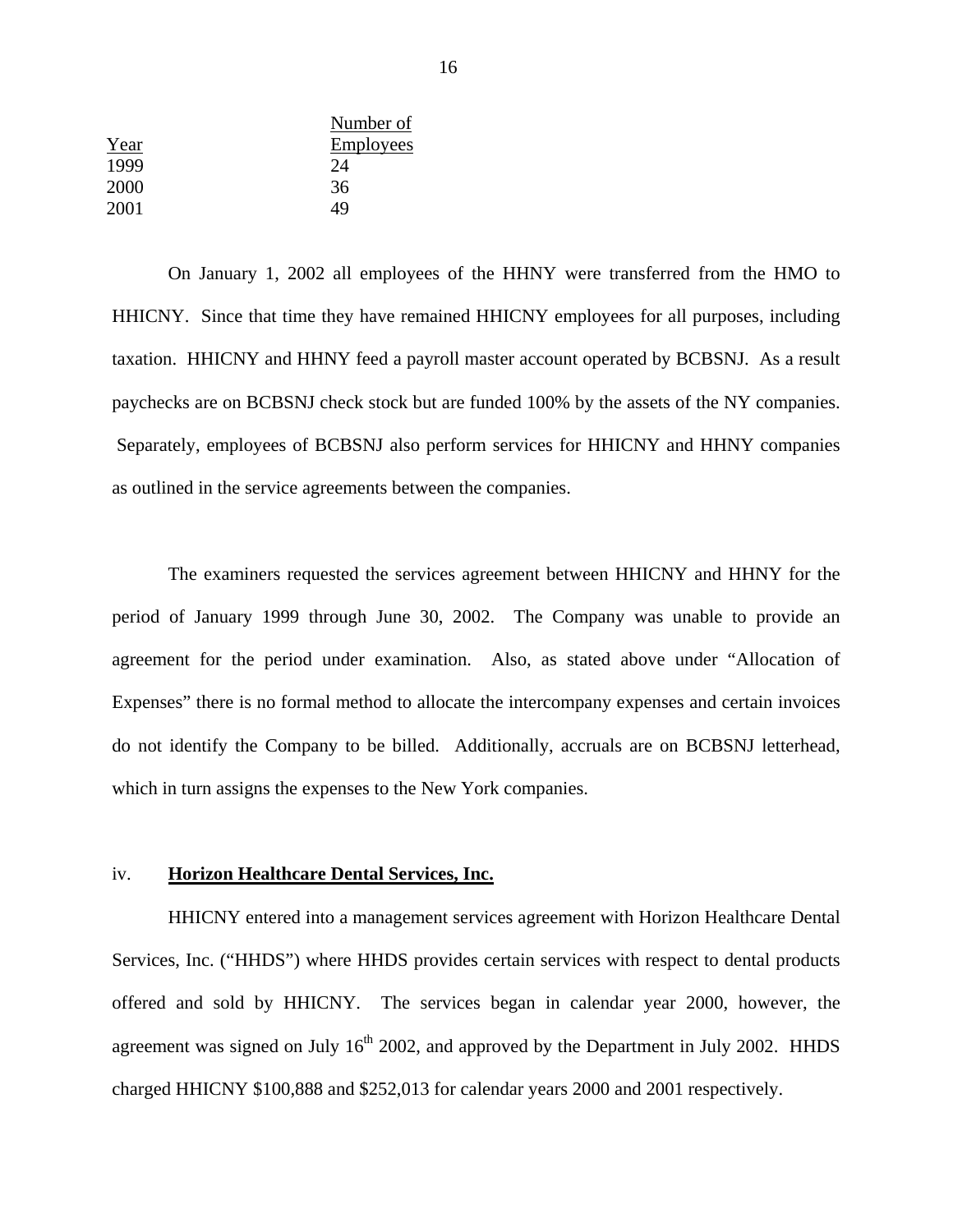It is recommended that the Company submit to the Department, for approval, all holding company service agreements prior to entering into transactions as required by Section 1505(d)(3) of the New York Insurance Law.

#### v. **Investments**

BCBSNJ makes investments with the Company's assets, but no formal investment agreement, between the two entities, delineating the Company's investment policy was provided to the examiners. The management services agreement that expired on October 31, 2001, contained a general provision that made reference to portfolio management, but investment guidelines were not delineated. HHICNY's filed June 30, 2002 Quarterly Statement reflects a Bond asset in the amount of \$40,991,646. A "Domestic Custody Agreement" from The Chase Manhattan Bank was provided to the examiners signed by Mr. William Frantel, Treasurer, on July 9, 1999. The agreement does not specify that it is between the bank and HHICNY. Mr. Frantel is the Treasurer for Horizon Healthcare of New York, Inc., Horizon Healthcare Insurance Company of New York, Horizon Healthcare of New Jersey, Inc., Horizon Healthcare Insurance Company of Pennsylvania, Inc., and Horizon Healthcare Insurance Company of Delaware.

It is recommended that the Company provide more detail in the management services agreement for portfolio management including investment guidelines.

#### vi. **Cash Accounts**

The minutes of the February 10, 1998 board of directors meeting of Medigroup Insurance Company of New York, Inc. (subsequently known as Horizon Healthcare Insurance Company of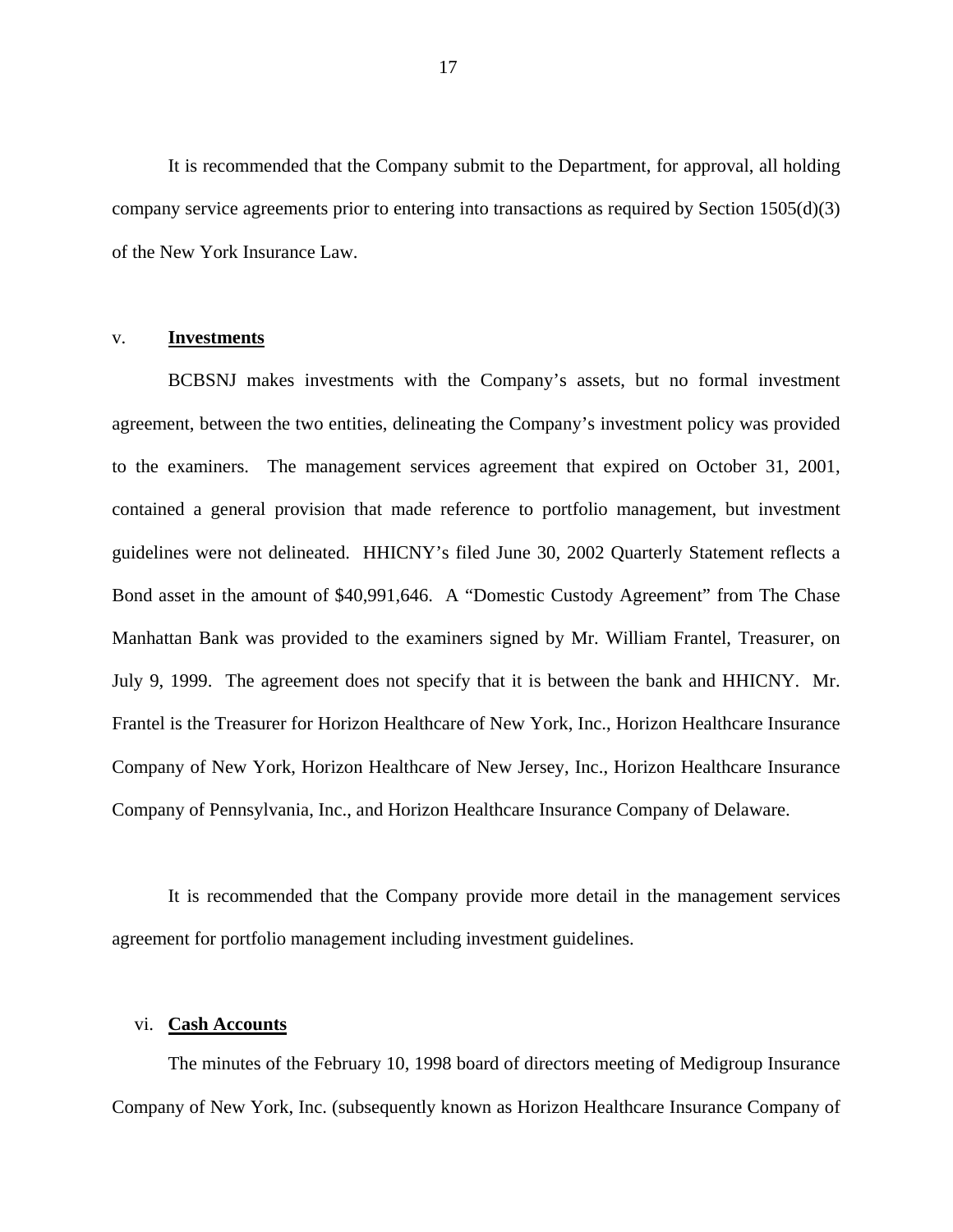New York), includes a resolution of the board of directors. Page 2, paragraph 6 of the resolution states:

"**BE IT FURTHER RESOLVED** that the proper officers of the Corporation be, and the same here are, authorized to open and maintain such checking accounts in the name of the Corporation at such banks as are deemed necessary or appropriate to the ordinary operation of the Corporation's business..."

The Company decided that it would not open any operating cash accounts. All premium received on behalf of HHICNY is deposited into a checking account titled solely to BCBSNJ. BCBSNJ invests all monies received and pays all expenses for HHICNY. The Company maintains no checking account in its own name. All checks issued by BCBSNJ are laser printed, but do not identify the individual New York Company that is making the payment. The checks contain the name "Horizon Healthcare" and the names of the two New York Companies. In certain cases only BCBSNJ's name appears as the payer.

The Company does not have a cash receipt or a cash disbursement journal, nor does it create its own bank cash reconciliation statements. The intercompany account, payable to parent, subsidiaries and affiliates, was created to reconcile intercompany cash and expenses, but has not been settled since the Company began operations. The receipt and disbursement of HHICNY cash by BCBSNJ plus other balances due to HHICNY is offset against balances owed by HHICNY to BCBSNJ and to other affiliates for services performed. The balance of the account payable to parent, subsidiaries and affiliates is maintained on a running basis and fluctuates from year to year. As of June 30, 2003, the balance of the liability account was \$6,371,017.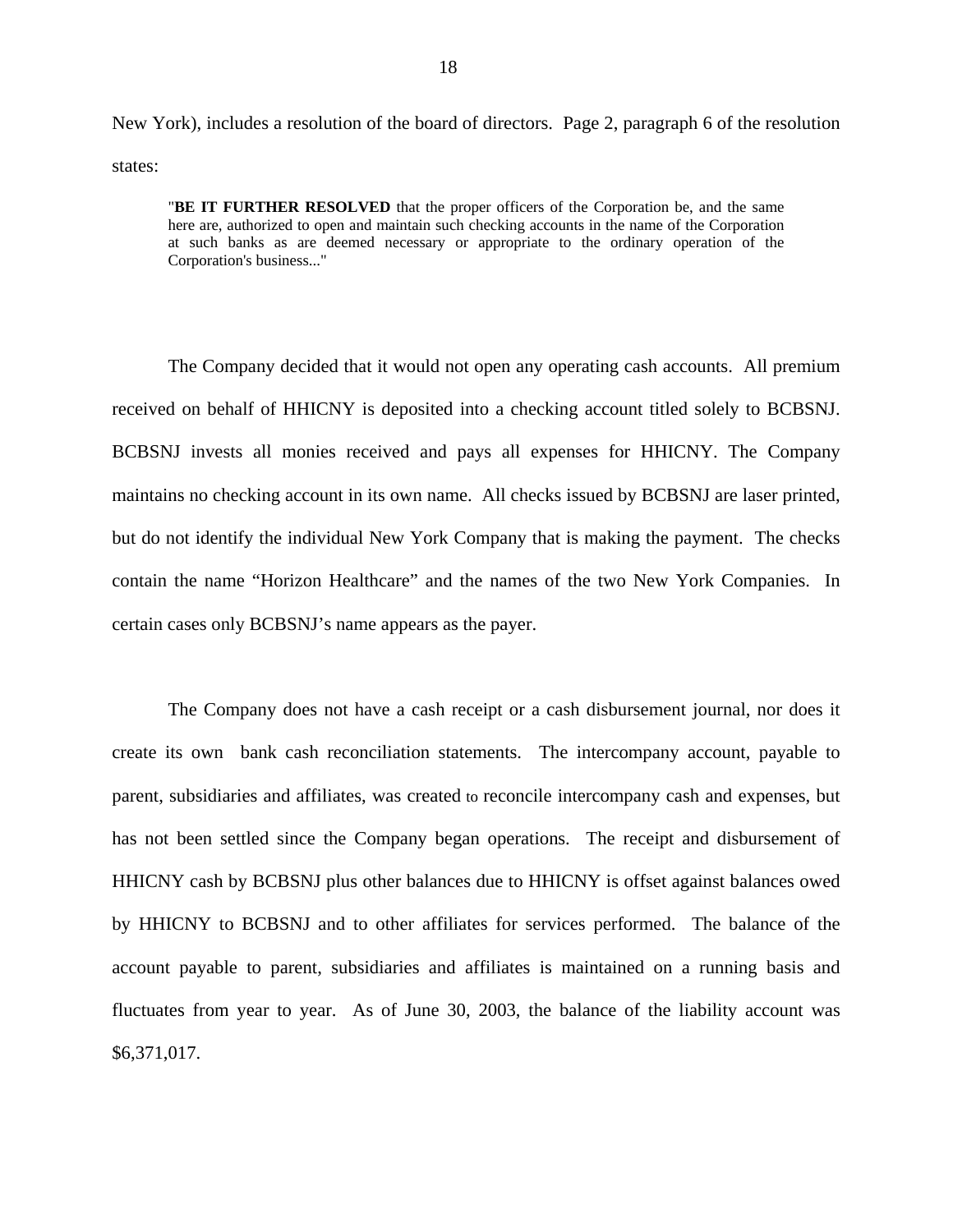Section 1505(d)(3) of the New York Insurance Law states:

Section 1505(d): "...The following transactions between a domestic controlled insurer and any person in its holding company system may not be entered into unless the insurer has notified the superintendent in writing of its intention to enter into any such transaction at least thirty days prior thereto, or such shorter period as he may permit, and he has not disapproved it within such period…"

Subsection (3): "... rendering of services on a regular or systematic basis..."

 HHICNY to HHNJ was \$53,960 and the amount due to HHICNY from HHH was \$205,064. However, no service agreement between HHNJ and/or HHH, and HHICNY was provided to the BCBSNJ issues wire transfers from one company (business unit) to another including HHICNY. The Company provided the examiner with a spreadsheet listing the affiliates with wire transfers between them and HHICNY, and those affiliates that transact business with HHICNY. It is noted that two companies that do not have an agreement with HHICNY, Horizon Healthcare Holding Company, LLC ("HHH") (a 50% stockholder of HHICNY) and Horizon Healthcare of New Jersey, Inc. ("HHNJ") are included in the intercompany reconciliation workpaper provided by the Company. At June 30, 2002, the outstanding balance owed by examiners for the period under examination or for the current period.

The examiner reviewed various wire transfers dated June 18, 2002 involving HHICNY. One wire transfer transaction for \$1,811,000 represented an intercompany transfer of funds from HHICNY to Horizon Healthcare of New Jersey, Inc. ("HHNJ"). As stated above, the Company did not provide documentation that evidences the provision of services between HHNJ and HHICNY.

It is recommended that HHICNY create service agreements with HHNJ and with HHH that formalizes any services provided between the companies. It is also recommended that such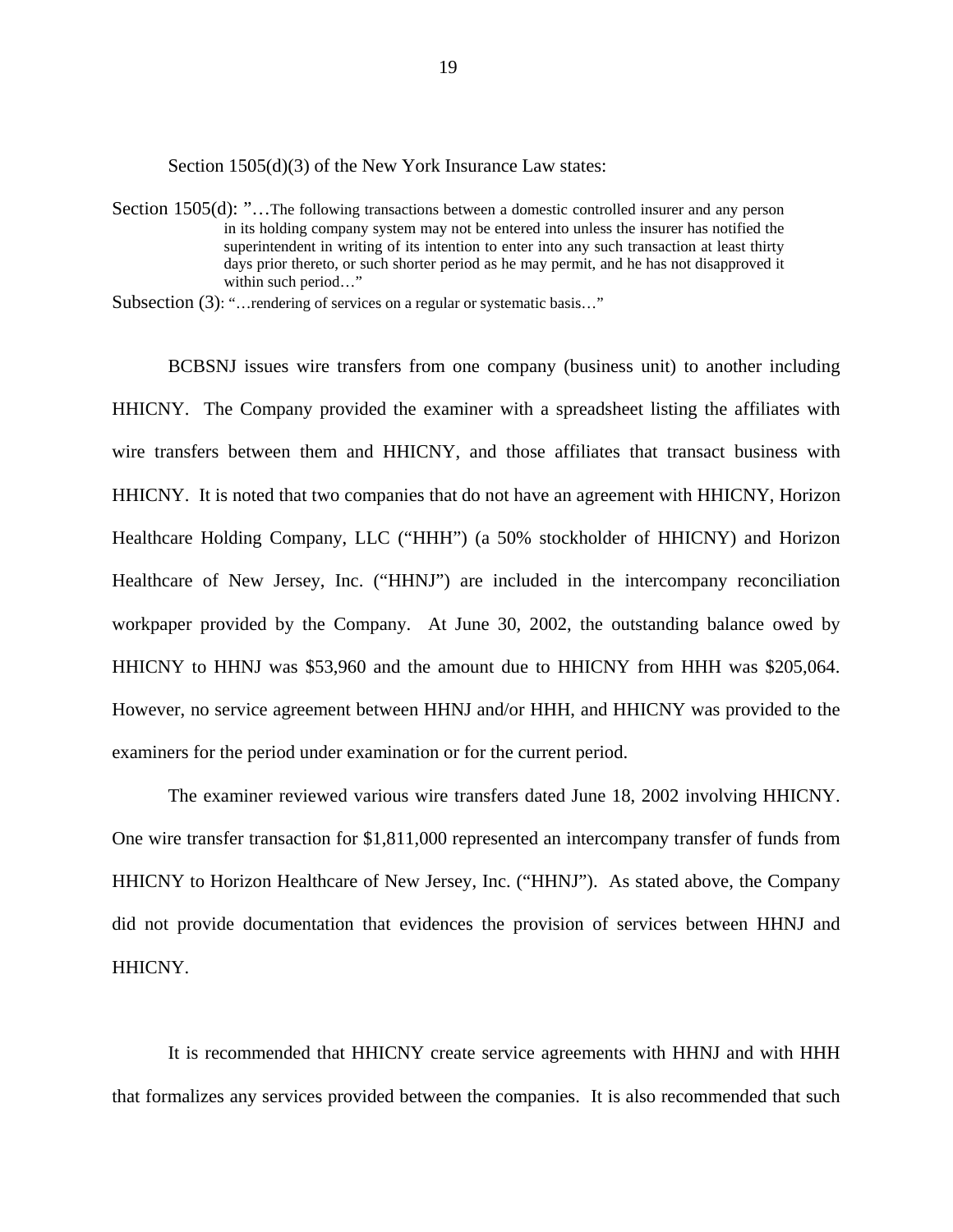service agreements be submitted to the New York Insurance Department for approval as required by Section 1503(d)(3) of the New York Insurance Law.

All wire transfers originally provided by HHICNY were incomplete because they did not contain a voucher or transaction number or the identity of the person sending the wire. After various inquiries, these documents were later substituted by documents that contained a voucher number, but not a number that could be traced to the statements submitted by the financial institutions. The substituted document's account numbers and bank names were altered after the wire transfers were authorized by the Company. BCBSNJ stated that their cash management department may routinely change the bank and the account, in order to get the best value for their funds.

It is recommended that the Company take steps to strengthen and improve adherence to accounting procedures and controls concerning the issuance of wire transfers. It is also recommended that the Company maintain a wire transfer log or other adequate documentation that will provide an audit trail allowing examiners to trace the flow of all wire transfers.

#### vii. **Allocation of Expenses**

SSAP No. 70 paragraphs 7 and 8, as applies to apportionment of shared expenses between members of a group of entities, states:

 feasible apportionment shall be based upon pertinent factors or ratios." "7. Many entities operate within a group where personnel and facilities are shared. Shared expenses, including expenses under the terms of a management contract, shall be apportioned to the entities incurring the expense as if the expense had been paid solely by the incurring entity. The apportionment shall be completed based upon specific identification to the entity incurring the expense. Where specific identification is not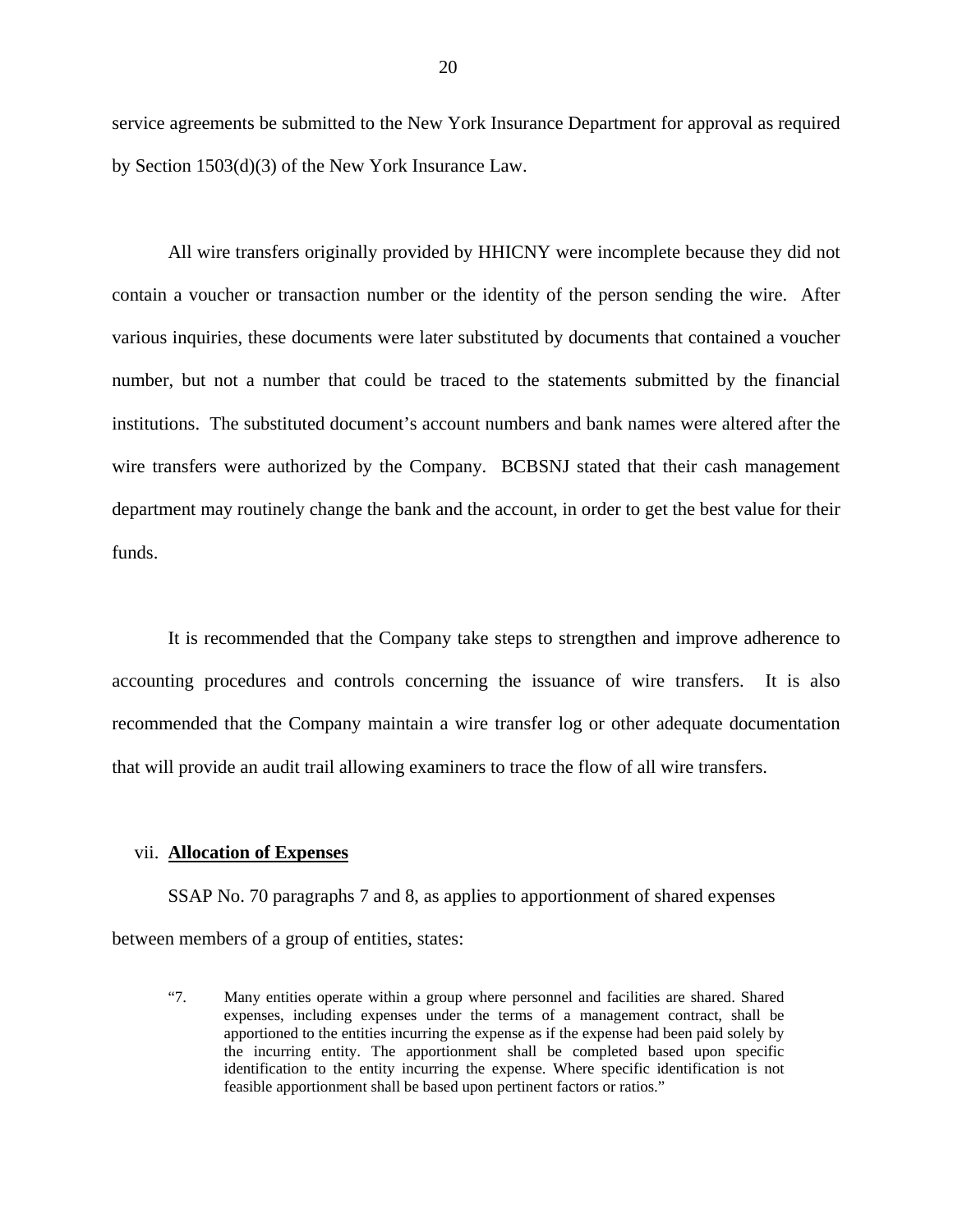"8. Any basis adopted to apportion expenses shall be that which yields the most accurate results and may result from special studies of employee activities, salary ratios, premium ratios or similar analyses. Expenses that relate solely to the operations of a reporting entity, such as personnel costs associated with the adjusting and paying of claims, must be borne solely by the reporting entity and are not to be apportioned to other entities within a group."

to the Company, but, according to the Company, there are no formal allocation agreements. BCBSNJ allocates various types of expenses (advertising, printing, telephone, consulting) to the Company, but, according to the Company, there are no formal allocation agreements.<br>Additionally, the examiners were not provided with surveys or formulas for the allocation.<br>Further, the identification of the Compan holding company system share the logo "Horizon Healthcare" and a substantial amount of advertisements are for "Horizon Healthcare". Various of the allocated expenses in advertising are shared between the Company and HHNY as ninety five percent (95%) and five percent (5%) respectively. Certain general expenses are shared at eighty percent (80%) and (20%) respectively. The basis for the allocation appears to be an arbitrary percentage that is not supported with documentation. The Company states that the process is to determine the annual amount at the beginning of the year and charge the appropriate companies via a journal entry each month. It is noted that the Company wrote in excess of 99% of the two companies total premium, and Horizon Healthcare of New York, Inc. wrote approximately one-half of one percent of the combined premium.

The notes to financial statement for the June 30, 2002 Quarterly Statement state that BCBSNJ provides certain administrative services, including executive oversight, financial, legal, and human resources support. These services are allocated according to a defined formula. During the examination period, the examiners requested the formula, but the Company did not provide it. Subsequent to the examination, the Company provided a schedule listing the services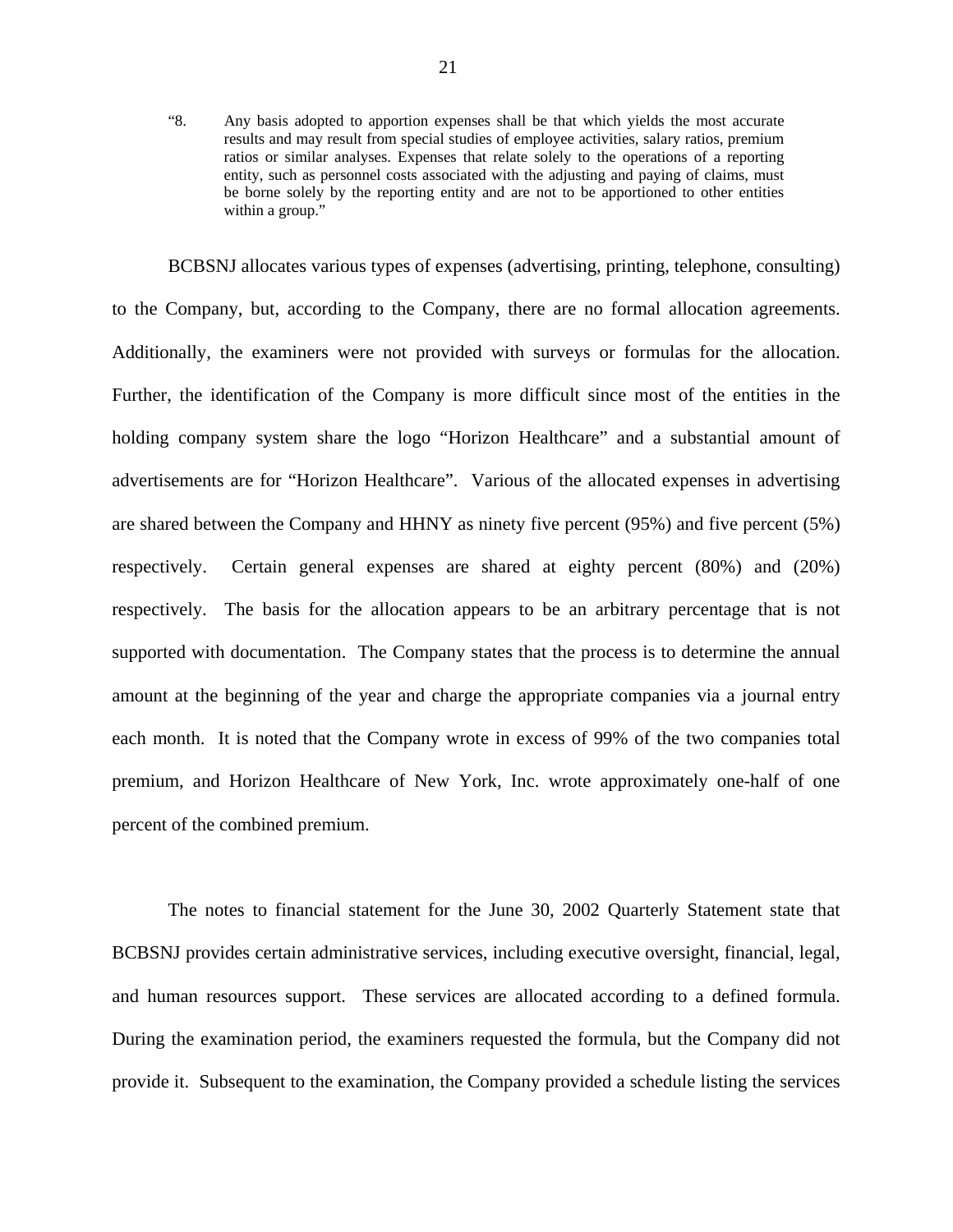that are to be allocated and the basis for the allocation. It is noted that general expenses and advertising are not services that appear in the formula. The examiners were unable to perform substantive testing to verify the reliability of the formula.

It is recommended that the Company create a basis for the apportionment of those expenses requiring allocation in greater compliance with SSAP No. 70 paragraphs 7 and 8. It is also recommended that the Company formalize the allocation of expenses with its parent and affiliates to comply with SSAP No. 70.

Section 1217 of the New York Insurance Law requires:

 "No domestic insurance company shall make any disbursement of one hundred dollars or more unless evidenced by a voucher signed by or on behalf of the payee as compensation for goods or legislative or public body or before any government department or officer, the voucher shall services rendered for the company, and correctly describing the consideration for the payment. If such disbursement be for services and disbursements, such vouchers shall set forth the services rendered and itemize the disbursements; if it is in connection with any matter pending before any correctly describe also the nature of the matter and the company's interest therein. If such a voucher is unobtainable, the disbursement shall be evidenced by a statement of an officer or responsible employee affirmed by him as true under the penalties of perjury, stating the reasons therefor and setting forth the particulars above mentioned."

It was determined that \$241,665 in advertising invoices from the SAWTOOTH GROUP

("the Group"), which had a contract with BCBSNJ, but not with the Company, were paid by the Company. Many of the invoices reviewed do not identify the New York Company(ies) responsible for the payment. In certain cases, the examiners could not determine if the invoice amounts were the obligation of the Company. On various invoices reviewed, the Company was not specified as doing business with the Group, therefore, the examiner could not determine if the advertising expenses were incurred for the Company, or for BCBSNJ.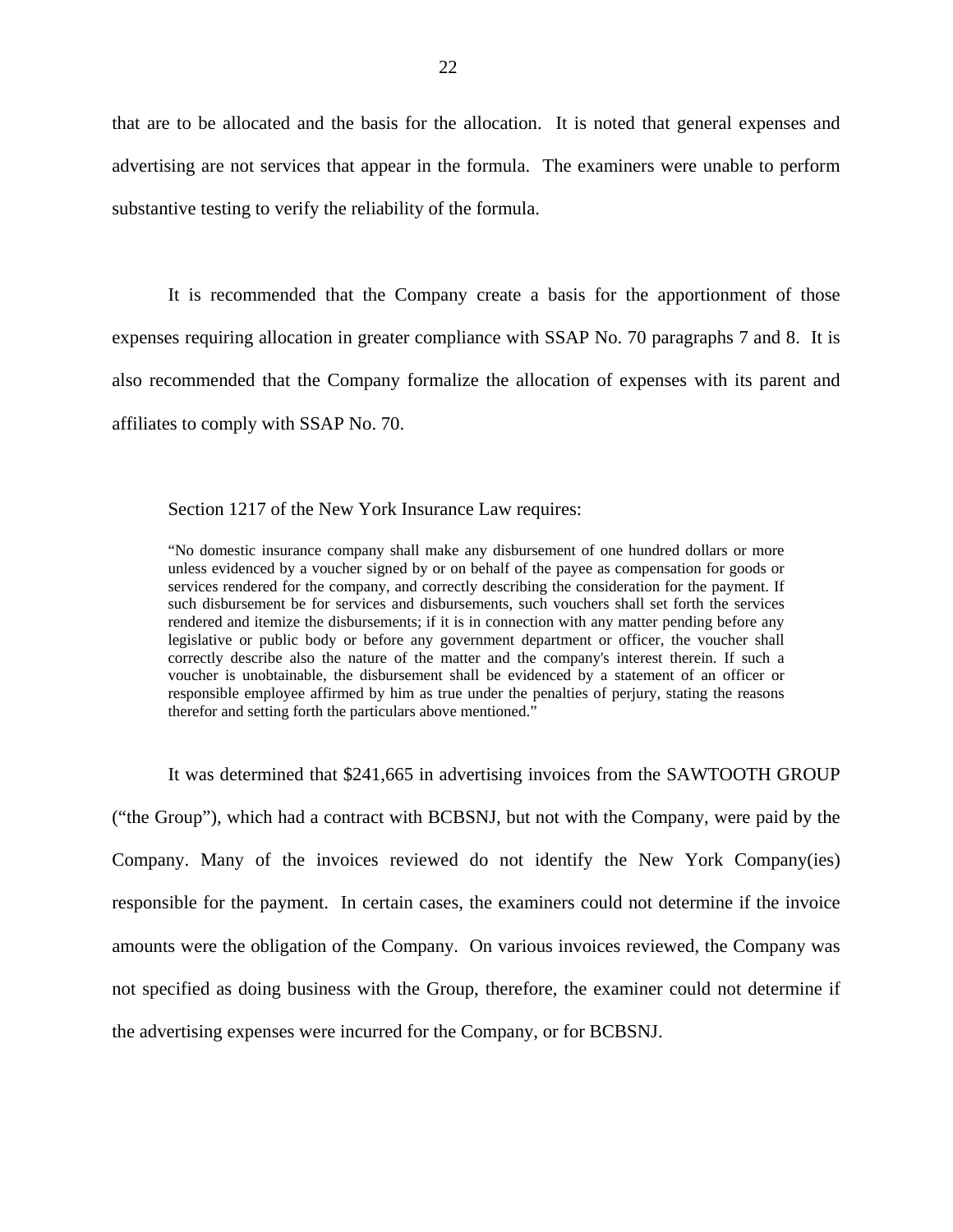It is recommended that the Company comply with the requirements of Section 1217 of the New York Insurance Law. It is also recommended that the Company record the proper amounts to its advertising expense. It is further recommended that the Company report expenses that it (as opposed to its parent) has incurred.

#### viii. **Company's Name on EOB Form**

 ("EOB"), the Company's EOB does not identify the company responsible for paying the claim. Instead, the holding company logo, "Horizon Healthcare" with a PO Box address, appears. Among other discrepancies explained under the caption of "Explanation of Benefits"

#### ix. **Separate Operating Identity**

Section 1505(b) of the New York Insurance Law states:

"The books, accounts and records of each party to all such transactions shall be so maintained as to clearly and accurately disclose the nature and details of the transactions including such accounting information as is necessary to support the reasonableness of the charges or fees to the respective parties."

Further, Section 1712 of the New York Insurance Law states:

"The business operations, corporate proceedings and fiscal and accounting records of subsidiaries shall be conducted or maintained so as to assure the separate legal and operating identities of the parent corporation and subsidiary, but nothing herein shall preclude arrangements for common management or the cooperative or joint use of personnel, property, or services, otherwise consistent with this chapter. All transactions between the parent corporation and its subsidiaries shall be fair and equitable, charges or fees for services performed shall be reasonable and all expenses incurred and payments received shall be allocated to the parent corporation on an equitable basis in conformity with customary insurance accounting practices consistently applied. The books, accounts and records of each party to all such transactions shall be so maintained as to disclose clearly and accurately the nature and details of the transactions, including such accounting information as is necessary to support the reasonableness of the charges or fees to the respective parties."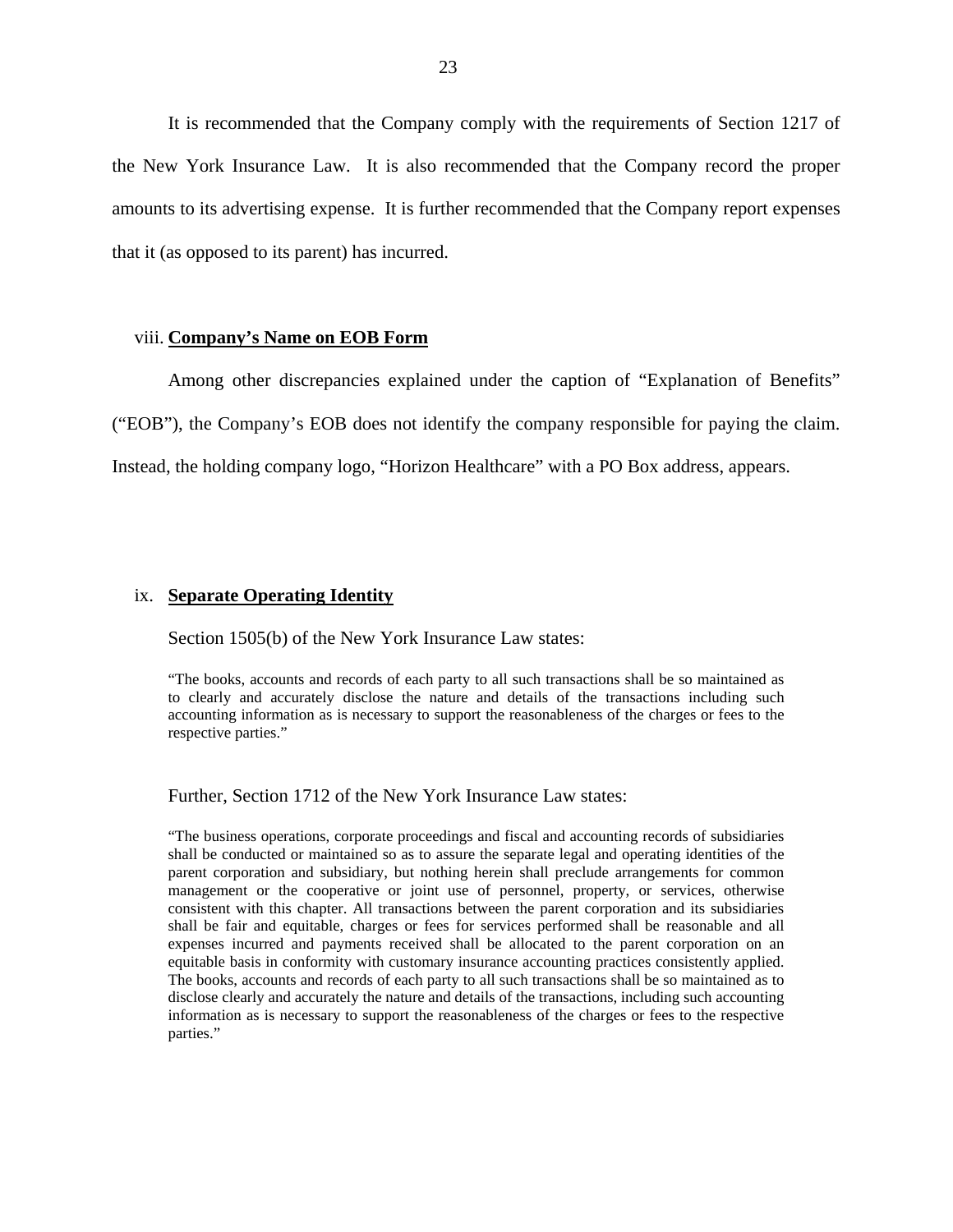The examiner concluded that based on the frequency, regularity and documentation of the above described transactions; the lack of certain formal written agreements; the inability to document the involvement of the Company's Board of Directors as well as Company officers relating to the control of HHICNY's assets; the lack of identification of the Company, and the lack of distinct record-keeping, gives the appearance that BCBSNJ, HHICNY's ultimate Parent, ran the operations of HHICNY as if it were a division of the Parent corporation, therby failing to maintain the distinct operating identity of HHICNY as required by Sections 1505(b) and 1712 of the Insurance Law .

It is recommended that the Company comply with Sections 1505(b) and 1712 of the New York Insurance Law by taking steps to more clearly define the New York entity and by improving its compliance with Sections 1505(b) and 1712.

#### x. **Accounts and Records**

The examination disclosed that HHICNY classified Stop/Loss Contract Premiums (\$66,269), Multiplan expenses (\$246,911), Lab capitation (\$26,000), and a Coalition for Care lawsuit (\$17,000) as general expense liabilities. The Coalition for Care lawsuit is reclassified as a contingent liability and the Stop/Loss Contract Premiums for (\$66,269) is reclassified to the asset account Accident and health premiums due and unpaid. The other amounts (Multiplan expenses \$246,911 and Lab capitation \$26,000) appear to be unpaid claims adjustment expenses and are reclassified to such account.

It is recommended that the Company properly classify its expenses.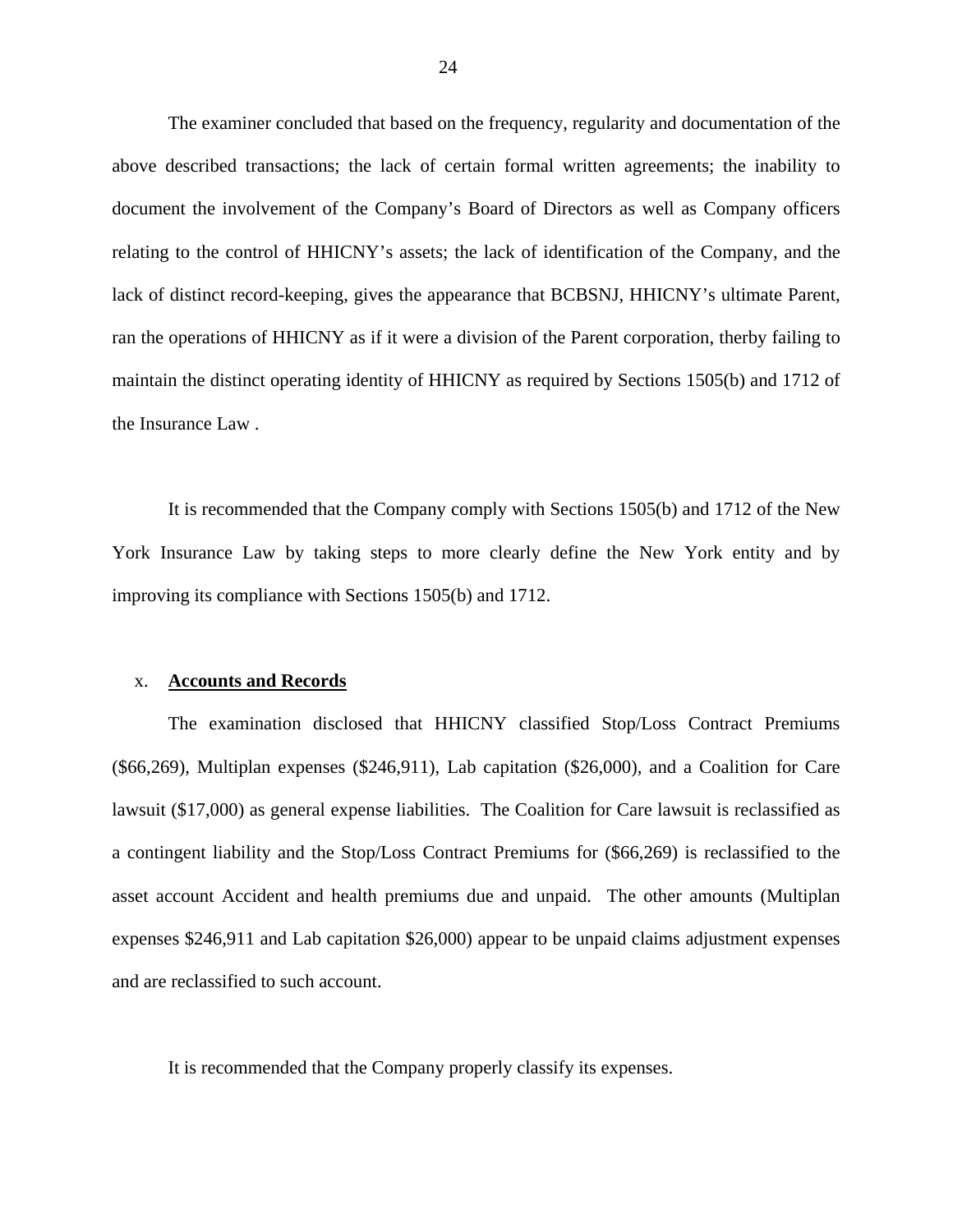# E. **Significant Operating Ratios**

The following ratios have been computed as of June 30, 2002, based upon the results of this examination:

| Net premiums written in 2002<br>to Surplus as regards policyholders                       | $3.6 \text{ to } 1$ |
|-------------------------------------------------------------------------------------------|---------------------|
| Liabilities to Liquid assets (cash and invested assets<br>less investments in affiliates) | 75.9%               |
| Premiums in course of collection to Surplus<br>as regards policyholders                   | 37.2%               |

It is noted that the Department approved the capital reserve ratio requirement from 4:1 to

8:1 applicable to the PPO and EPO products.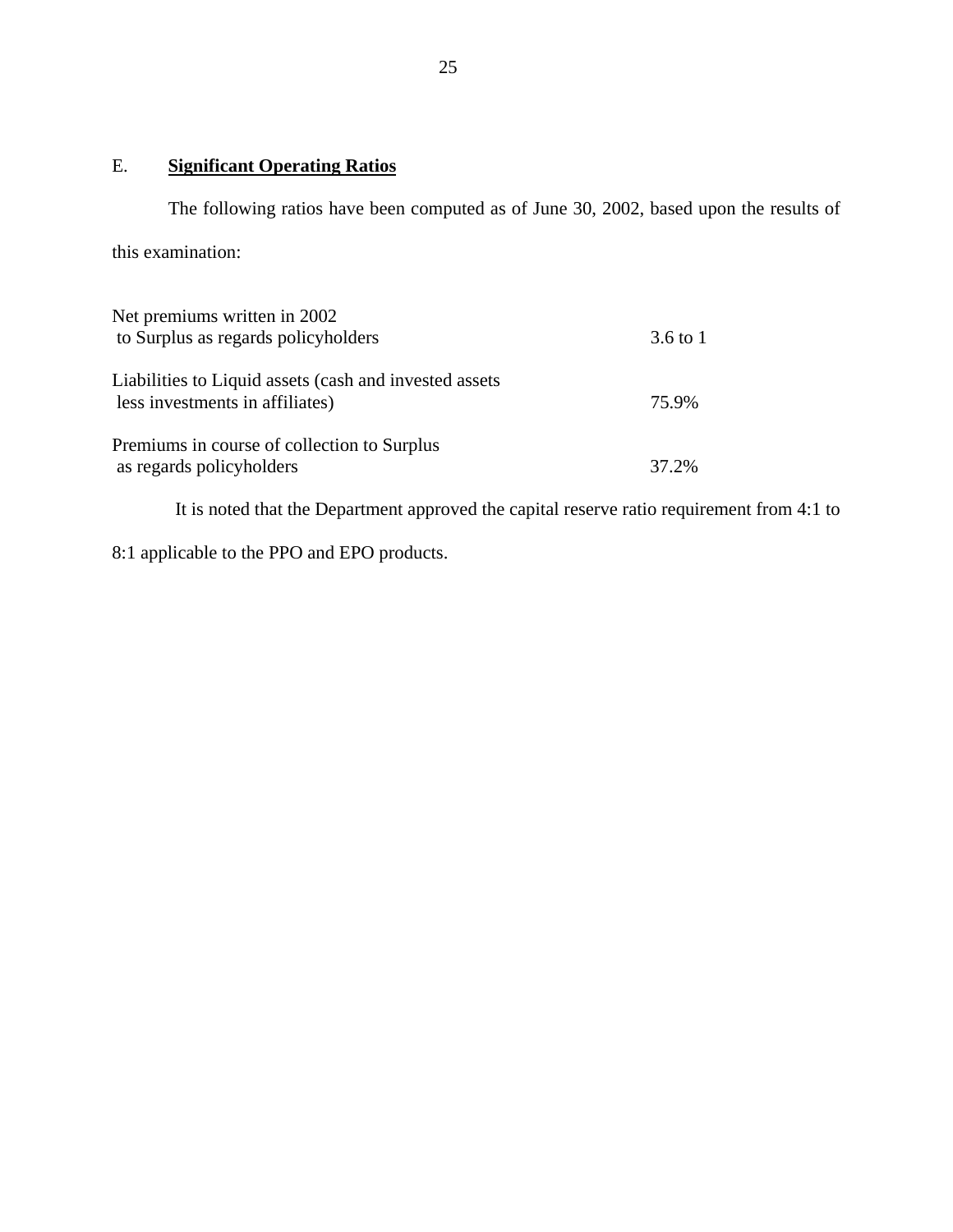#### 4. **FINANCIAL STATEMENTS**

#### A. Balance sheet

The following shows the assets, liabilities and surplus as of June 30, 2002, as determined by this examination and as reported by the Company.

| <b>Current Assets</b>                                                                                                                                                                                                                                                                                                                                                 | Ledger       |             | Not Admitted     | Company<br>Net Admitted                                                                                      | Examination<br>Net Admitted                                                                        | Surplus<br>Increase<br>(Decrease)                                            |
|-----------------------------------------------------------------------------------------------------------------------------------------------------------------------------------------------------------------------------------------------------------------------------------------------------------------------------------------------------------------------|--------------|-------------|------------------|--------------------------------------------------------------------------------------------------------------|----------------------------------------------------------------------------------------------------|------------------------------------------------------------------------------|
| <b>Bonds</b>                                                                                                                                                                                                                                                                                                                                                          | \$40,991,646 | \$          | $\mathbf{0}$     | \$40,991,646                                                                                                 | \$40,991,646                                                                                       |                                                                              |
| Cash                                                                                                                                                                                                                                                                                                                                                                  | $\mathbf{0}$ |             | $\overline{0}$   | 0                                                                                                            | $\Omega$                                                                                           |                                                                              |
| Short-term investments<br>Accident and health                                                                                                                                                                                                                                                                                                                         | 16,225,892   |             | $\theta$         | 16,225,892                                                                                                   | 16,225,892                                                                                         |                                                                              |
| premiums due and unpaid<br>Investment income                                                                                                                                                                                                                                                                                                                          | 9,331,503    |             | 1,000,743        | 8,330,760                                                                                                    | 8,264,491                                                                                          | $($ \$<br>66,269                                                             |
| due and accrued<br>Federal and foreign tax                                                                                                                                                                                                                                                                                                                            | 616,587      |             | $\boldsymbol{0}$ | 616,587                                                                                                      | 616,587                                                                                            |                                                                              |
| recoverable                                                                                                                                                                                                                                                                                                                                                           | 5,645,803    |             | $\boldsymbol{0}$ | 5,645,803                                                                                                    | 5,645,803                                                                                          |                                                                              |
| State tax deposit<br>Intangible-Anthem                                                                                                                                                                                                                                                                                                                                | 1,973,000    |             | $\theta$         | 1,973,000                                                                                                    | $\overline{0}$                                                                                     | (1,973,000)                                                                  |
| <b>Network Purchase</b>                                                                                                                                                                                                                                                                                                                                               | 899,998      |             | 899,998          | $\mathbf{0}$                                                                                                 | $\overline{0}$                                                                                     |                                                                              |
| Total current assets                                                                                                                                                                                                                                                                                                                                                  | \$75,684,429 | \$1,900,741 |                  | \$73,783,688                                                                                                 | \$71,744,419                                                                                       | $(*2,039,269)$                                                               |
| <b>Liabilities, Capital And Surplus</b><br><b>Current Liabilities</b><br>Claims unpaid<br>Unpaid claims adjustment expenses<br>Aggregate policy reserves<br>Premiums received in advance<br>Contingent liabilities<br>General expenses due or accrued<br>Amounts due to parent, subsidiaries and affiliates<br>State income taxes payable<br><b>Total liabilities</b> |              |             |                  | \$29,248,000<br>1,135,930<br>1,750,813<br>2,537,448<br>$\overline{0}$<br>4,692,589<br>6,371,017<br>2,652,227 | \$29,274,000<br>1,382,841<br>1,750,813<br>2,537,448<br>17,000<br>1,865,167<br>6,371,017<br>679,227 | $($ \$<br>26,000)<br>246,911)<br>€<br>17,000)<br>€<br>2,827,422<br>1,973,000 |
|                                                                                                                                                                                                                                                                                                                                                                       |              |             |                  | \$48,388,024                                                                                                 | \$43,877,513                                                                                       | 4,510,511                                                                    |
| <b>Surplus</b>                                                                                                                                                                                                                                                                                                                                                        |              |             |                  |                                                                                                              |                                                                                                    |                                                                              |
| Common stock<br>Gross paid in and contributed surplus<br>Unassigned funds                                                                                                                                                                                                                                                                                             |              |             |                  | \$<br>200,000<br>87,200,000<br>(62,004,336)                                                                  | \$<br>200,000<br>87,200,000<br>(59,533,094)                                                        | \$2,471,242                                                                  |
| Total capital and surplus                                                                                                                                                                                                                                                                                                                                             |              |             |                  | \$25,395,664                                                                                                 | \$27,866,906                                                                                       | (\$2,471,242)                                                                |
| Total liabilities and surplus                                                                                                                                                                                                                                                                                                                                         |              |             |                  | \$73,783,688                                                                                                 | \$71,744,419                                                                                       | \$2,039,269                                                                  |

 Note – The Internal Revenue Service has completed its audits of the consolidated tax returns filed on behalf of the Company through tax year 1998. No final assessment has been issued. There are no other ongoing audits. The examiner is unaware of any potential exposure of the Company to any tax assessment and no liability has been established herein relative to any contingency.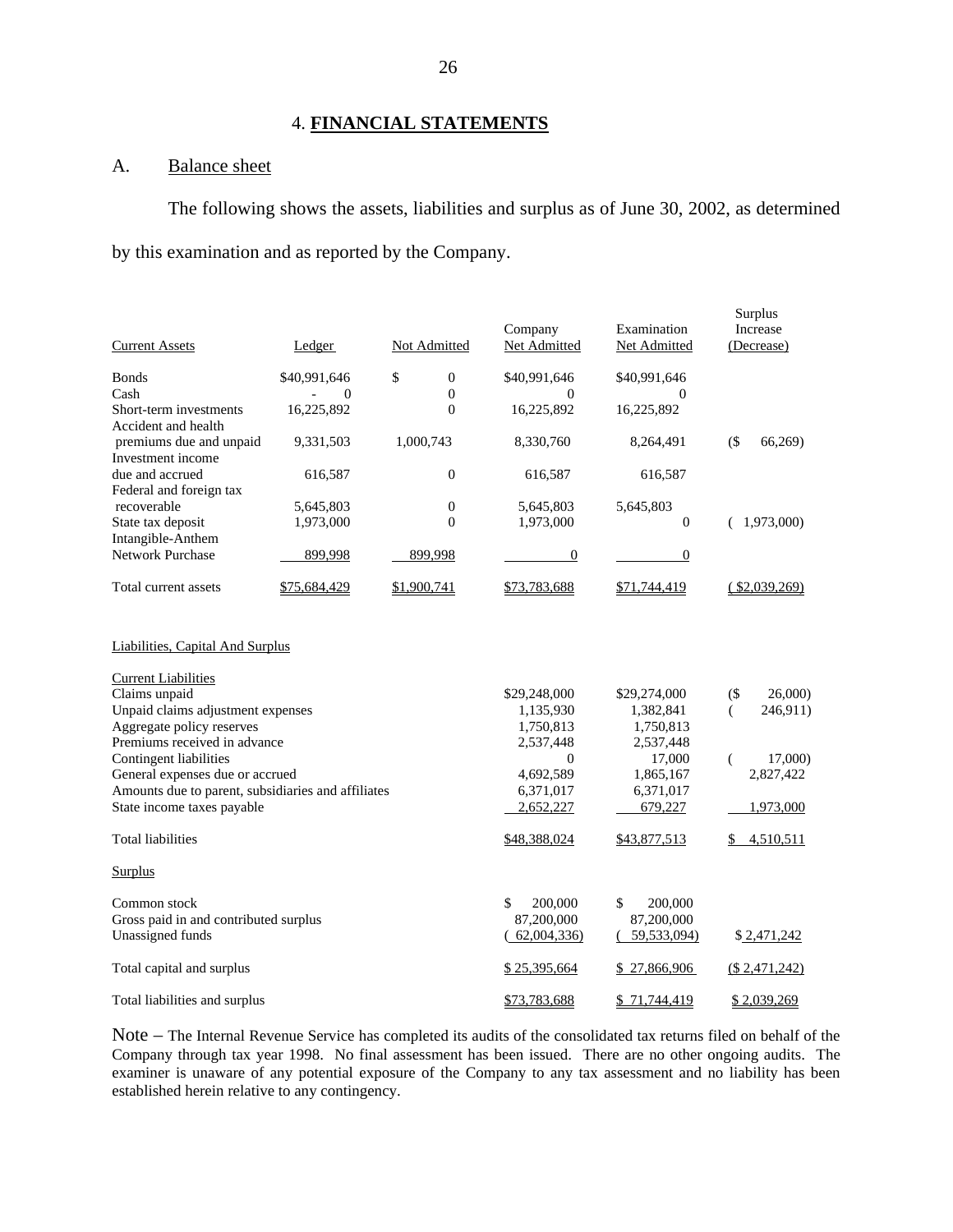# B. Statement of Revenue, Expenses, Capital and Surplus

# Capital and Surplus Account

Reserves and unassigned funds increased \$27,866,906 during the examination period, January 1, 1999 through June 30, 2002, detailed as follows:

#### Revenue

| Premiums                                  | \$270,576,955    |                   |                |
|-------------------------------------------|------------------|-------------------|----------------|
| Investments                               | 4,612,450        |                   |                |
| Change in unearned premium reserve        |                  |                   |                |
| and reserve for rate credit               | 637,080          |                   |                |
| <b>Total Revenue</b>                      |                  | \$<br>275,826,485 |                |
| <b>Expenses</b>                           |                  |                   |                |
| Claims incurred net of reinsurance        | \$281,951,000    |                   |                |
| Claims adjustment expenses incurred       | 13, 143, 715     |                   |                |
| Administrative expenses incurred          | 53,822,652       |                   |                |
| Total expenses                            |                  | \$348,917,367     |                |
| Gross operating loss                      |                  | $(\$73,090,882)$  |                |
| Federal and foreign income taxes incurred |                  | 15,398,984)       |                |
| Net loss                                  |                  | (\$ 57,691,898)   |                |
| Gains and Losses to Capital and Surplus   |                  |                   |                |
| Capital and surplus at January 1, 1999    |                  |                   | \$<br>$\theta$ |
|                                           | Gains (Losses)   |                   |                |
|                                           | in Surplus       |                   |                |
| Net loss                                  | $(\$57,691,898)$ |                   |                |
| Change in non-admitted asset              | 1,900,741)       |                   |                |
| Unrealized capital gains                  | 59,545           |                   |                |
| Capital paid-in                           | 200,000          |                   |                |
| Surplus adjustments paid-in               | 87,200,000       |                   |                |
| Net increase in surplus fund              |                  |                   | 27,866,906     |
| Surplus as regards policyholders per      |                  |                   |                |
| report on examination as of June 30, 2002 |                  |                   | \$27,866,906   |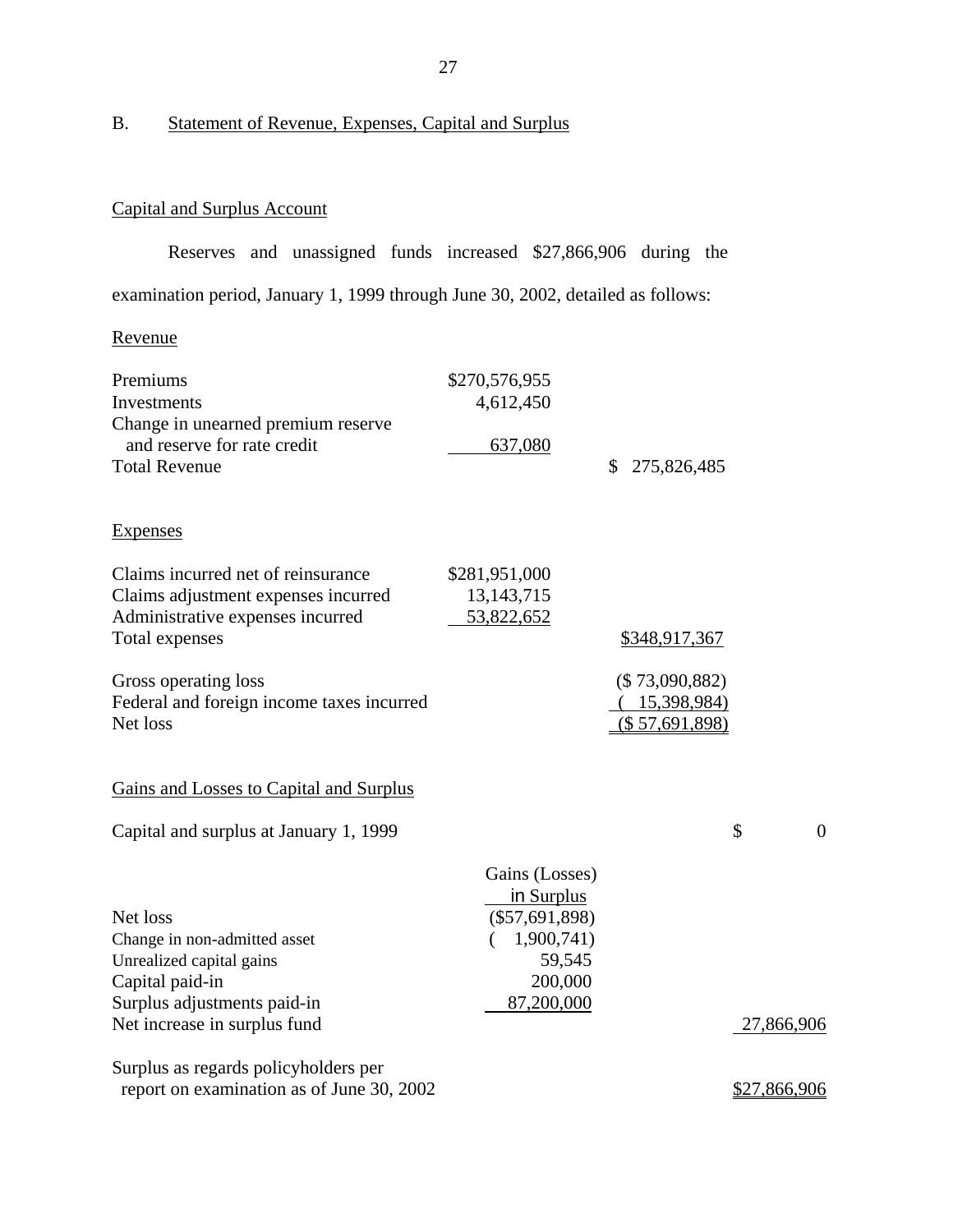#### 5. **ACCIDENT AND HEALTH PREMIUMS DUE AND UNPAID**

The examination asset of \$8,264,491 is \$66,269 less than the \$8,330,760 reported by the Company as of June 30, 2002. Expenses classified as general expenses in the amount of \$66,269 were reclassified by the examiner as accident and health premiums due and accrued (see General expenses due or accrued herein). This reclassification has no effect on surplus.

#### 6. **STATE TAX DEPOSIT**

The Company reported an admitted asset in the amount of \$1,973,000 as of June 30, 2002. Pursuant to this examination, the admitted asset has been eliminated. HHICNY also set up a liability, "State income taxes payable", in the amount of \$2,652,227 that includes the \$1,973,000 for this account. The examiner offsets this item against the liability. There is no effect on surplus.

#### 7. **CLAIMS UNPAID**

The examination liability of \$29,274,000 is \$26,000 greater than the \$29,248,000 reported by the Company as of June 30, 2002. The examination reserve was determined by a Department actuary and was based upon actual payments made through September 2003, plus an estimate of claims remaining unpaid at that date. Such estimate was calculated based on actuarial principles, which utilized the Company's past experience in projecting the ultimate cost of claims incurred on or prior to June 30, 2002, and still outstanding as of June 30, 2002. The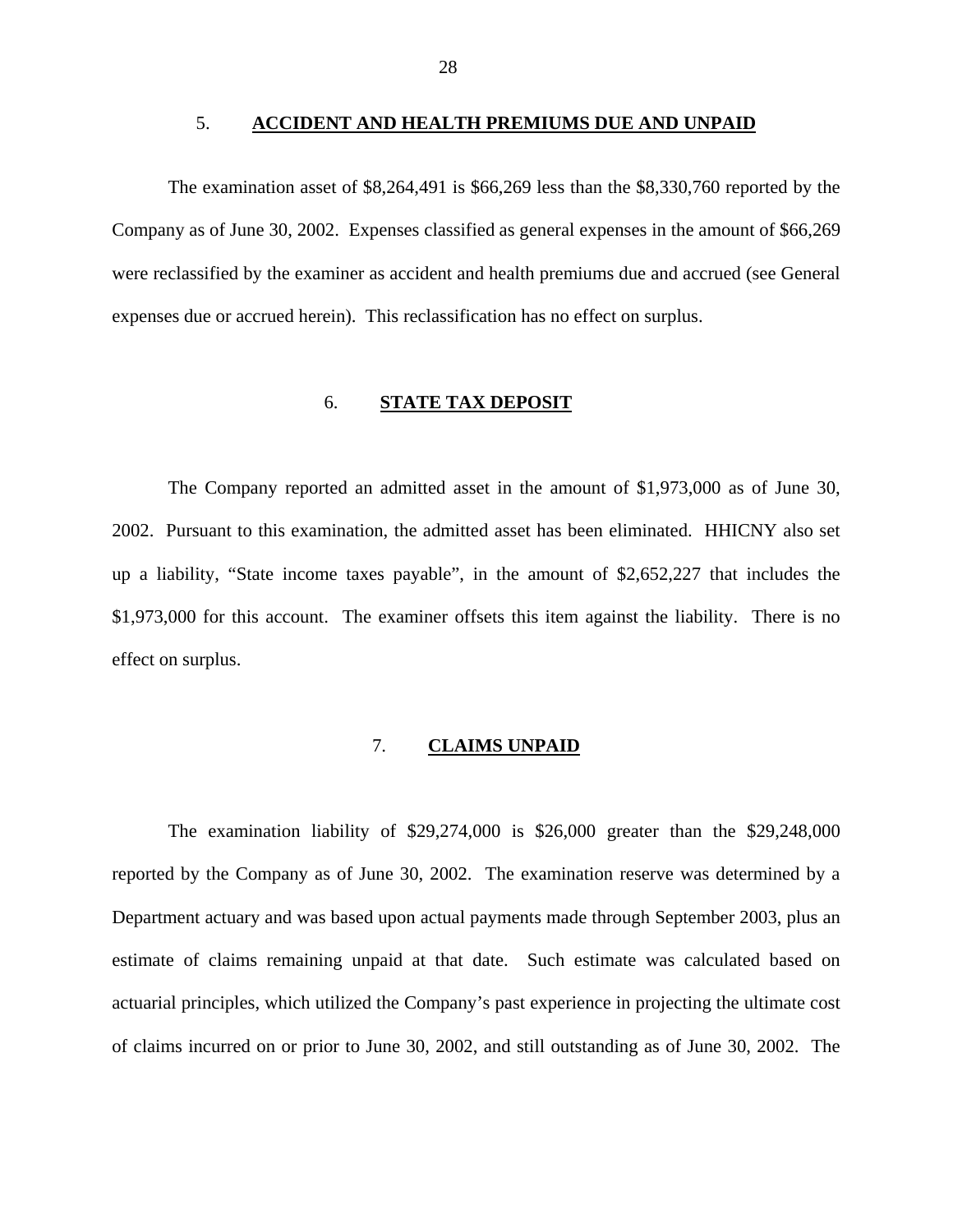\$26,000 difference represents laboratory expenses classified by the Company as general expenses. This reclassification has no effect on surplus.

#### 8. **UNPAID CLAIMS ADJUSTMENT EXPENSES**

The examination liability of \$1,382,841 is \$246,911 greater than the \$1,135,930 reported by the Company as of June 30, 2002. Expenses classified as general expenses in the amount of \$246,911 were reclassified by the examiner as unpaid claims adjustment expenses (see General expenses due or accrued herein). This reclassification has no effect on surplus.

#### 9. **GENERAL EXPENSES DUE OR ACCRUED**

The examination liability of \$1,865,167 is \$2,827,422 less than the \$4,692,589 reported by the Company as of June 30, 2002. At December 31, 2001, HHICNY accrued a commission reserve in the amount of \$2,471,242. In April 2002, the Company paid commission bonuses to agents in the amount of \$1,221,300, and according to HHICNY, overestimated this account by the remainder of \$1,249,942. Both the payment and the remainder continued to be carried in the books at June 30, 2002. Subsequent to the "as of" examination period, the \$2,471,242 were reversed from this account.

It is recommended that the Company not report items already paid as liabilities in its filed annual or quarterly statements.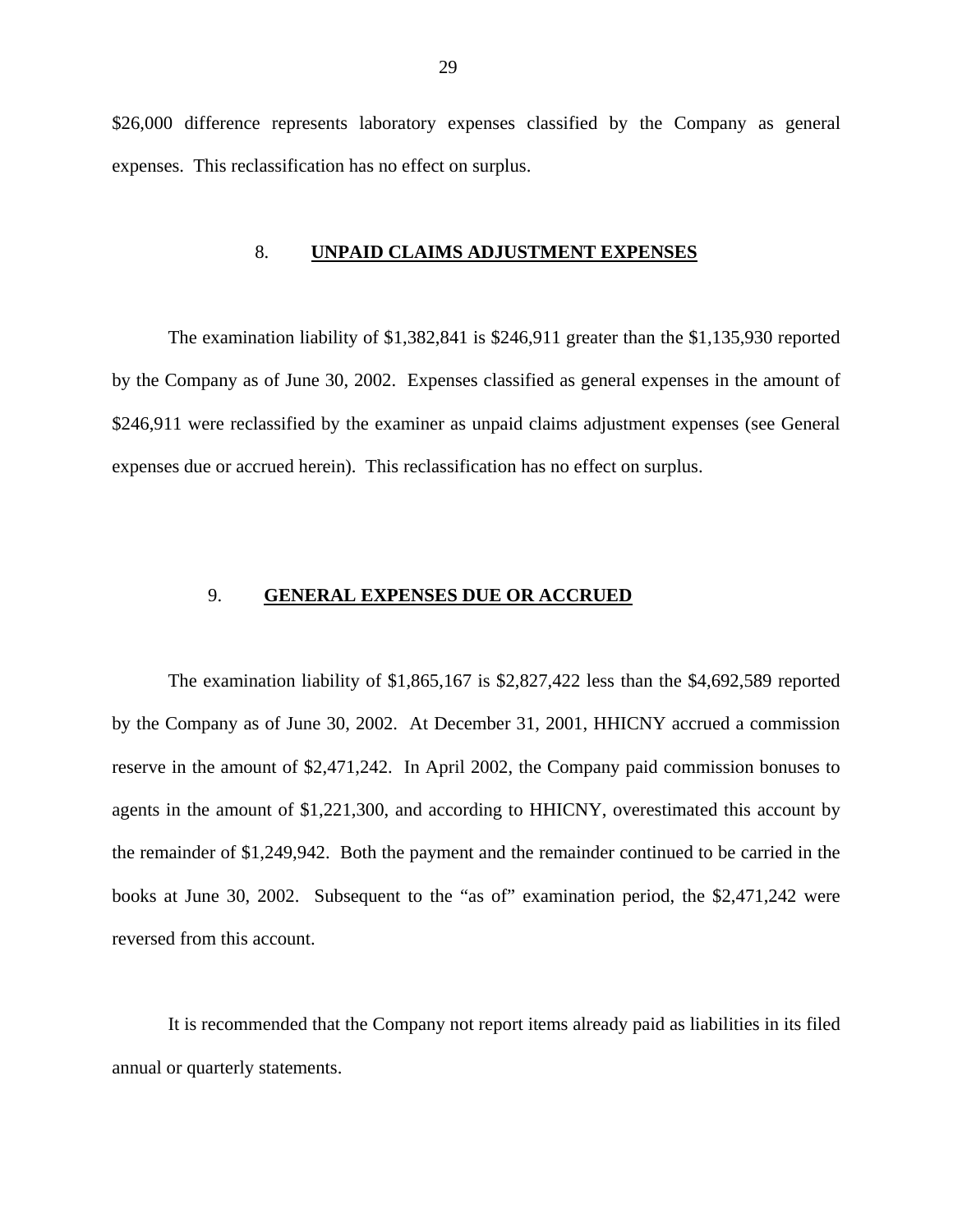The remaining general expenses due or accrued consist of reclassified liabilities items explained under the caption of "Holding Company System" in the amount of \$356,180 as follows:

|           | Description                      | Amount    | Reclassified As                                |
|-----------|----------------------------------|-----------|------------------------------------------------|
| $\bullet$ | Multiplan expenses               | \$246,911 | Claims adjustment expenses                     |
| $\bullet$ | Stop/Loss Contract premiums      | 66,269    | Accident and health premiums<br>due and unpaid |
|           | • Lab capitation                 | 26,000    | Claims unpaid                                  |
|           | • Contingent liabilities         | 17,000    | Contingent liabilities                         |
|           | • Total reclassified liabilities | \$356,180 |                                                |

The above reclassifications have no effect on surplus.

#### 10. **CONTINGENT LIABILITY**

The Company reported no liability under this caption as of June 30, 2002. This examination has established the contingent liability to be \$17,000. This liability is a reclassification representing a Coalition for Care lawsuit explained in item 9, above. There is no effect on surplus.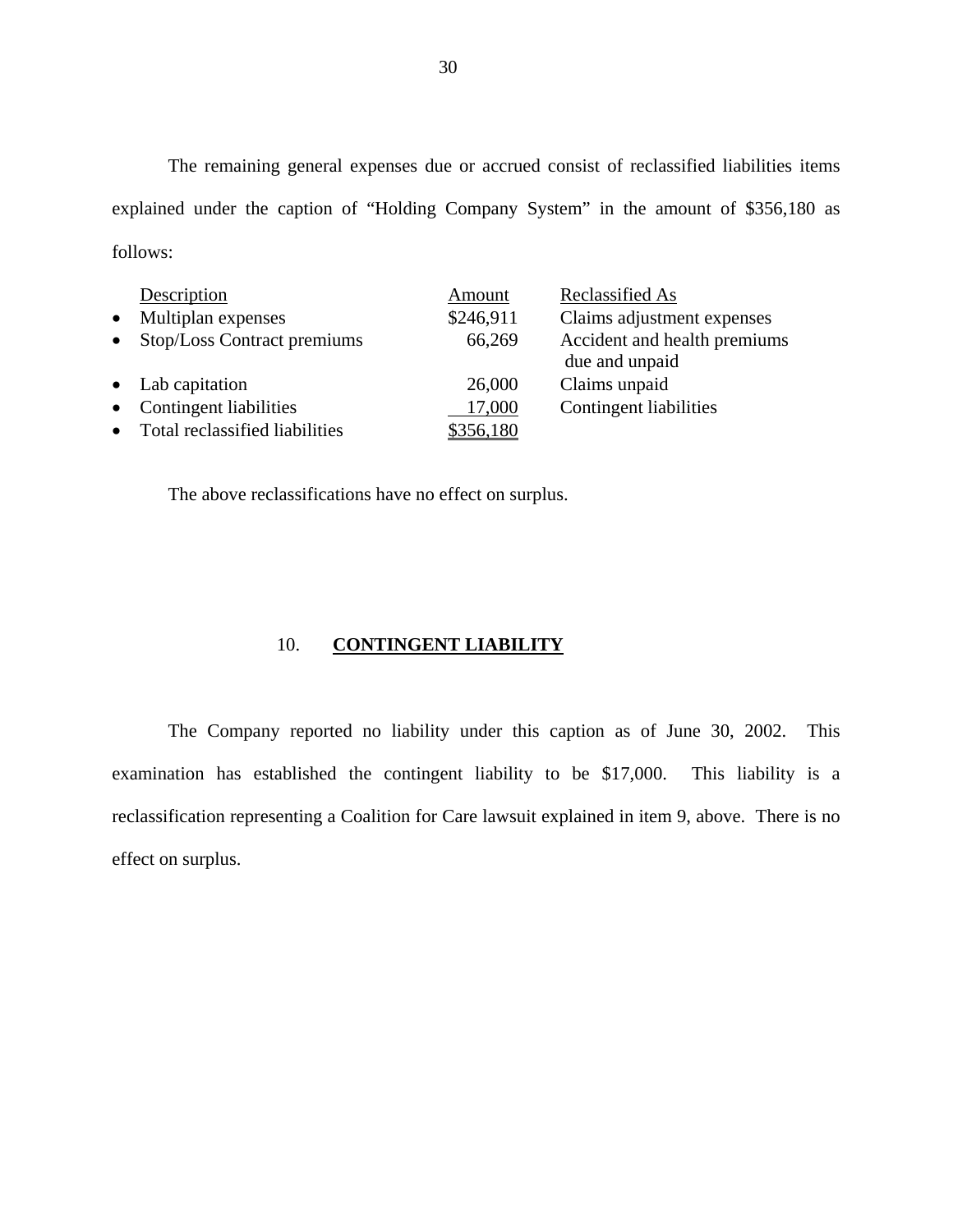#### 11. **STATE INCOME TAXES PAYABLE**

The examination liability of \$679,227 is \$1,973,000 less than the \$2,652,227 reported by the Company as of June 30, 2002. The difference of \$1,973,000 results from an offset of the asset "State tax deposit" for \$1,973,000 explained herein. There is no effect on surplus.

#### 12. **MARKET CONDUCT ACTIVITIES**

In the course of the examination, a review was made of the manner in which the Company conducts its business practices and fulfills its contractual obligations to policyholders and claimants.

The general review was directed at practices of the Company in the following major areas:

- A. Claims
- B. Explanation of benefits
- C. Advertising
- D. Sales
- E. Complaints
- F. Grievances
- G. Fraud Detection and Prevention

Following are the examiners' findings:

#### A. **Claims**

The examination procedures included selecting two statistically valid samples (a medical or professional and a hospital or institutional sample) for reviewing various claims attributes to ensure that the policyholders claims were processed properly in order to safeguard policyholders'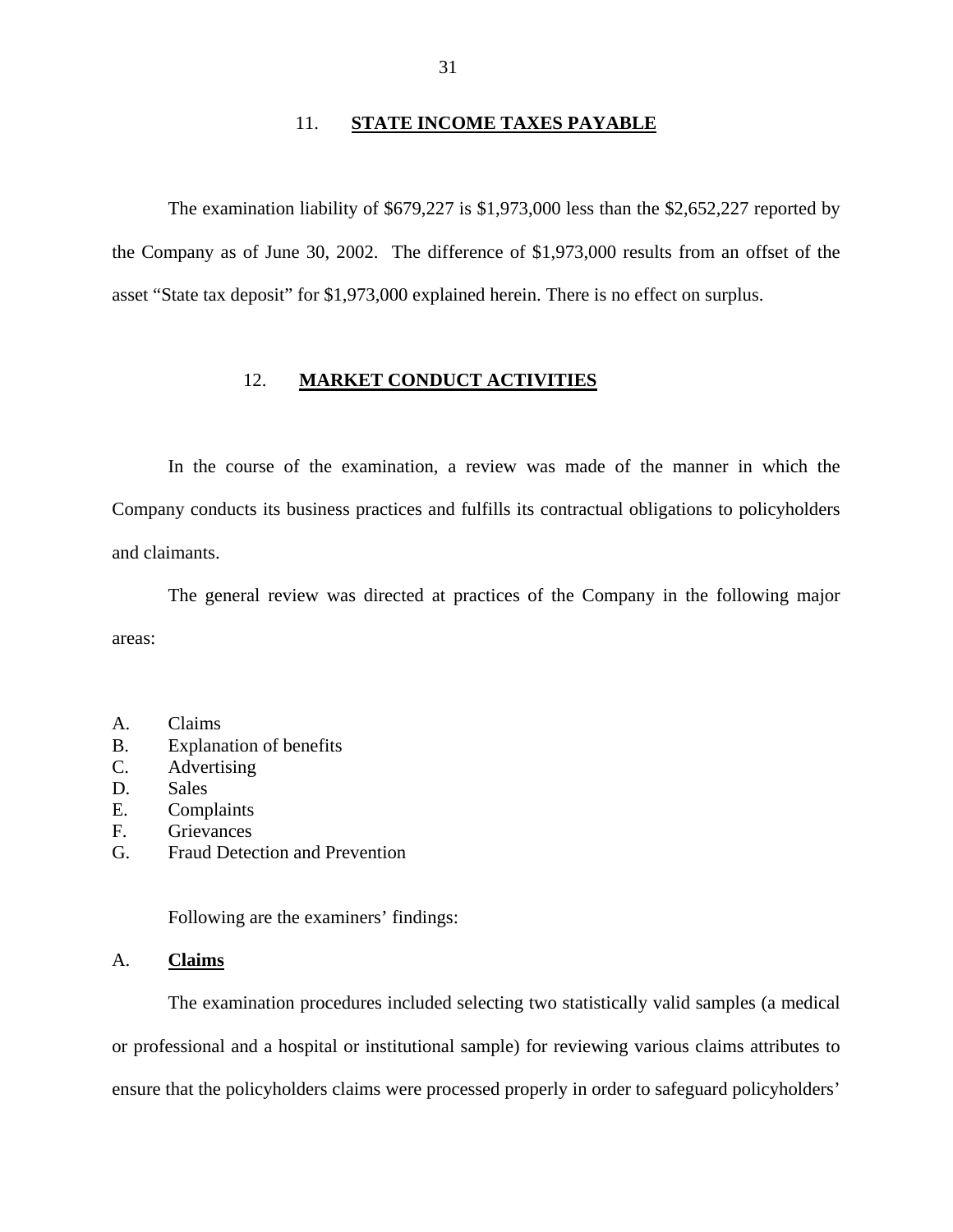interests. Two samples were also selected to determine that all claims were paid in a timely basis in compliance with Section 3224-a of the New York Insurance Law. The Company provided a file with 1,244,546 records that constituted the institutional and professional claims. The types of claims selected for the samples were the claims processed by NASCO in the amount of \$74,934,694, which represented the most material amount for the Company.

The NASCO claims are fee-for-service claims processed for BCBSNJ, which includes HHICNY. NASCO has electronic connectivity with every Blue Cross Blue Shield Plan in the United States, and BCBSNJ has an agreement with NASCO to administer benefits for employees in their state on the NASCO Processing System.

The data file received from the Company consisting of 1,244,546 records, when summarized, involved 357,855 professional claims, 23,121 institutional claims, and 129 dental and hearing claims for a total of 381,105 claims. The samples selected for this examination did not include dental or hearing claims.

#### i. **Prompt Pay**

Section 3224-a of the New York Insurance Law, "Standards for prompt, fair and equitable settlement of claims for health care and payments for health care services" requires all insurers to pay undisputed claims within forty-five days of receipt.

§3224-a(a) of the New York Insurance Law states that:

 care services rendered was submitted fraudulently, such insurer or organization or "Except in a case where the obligation of an insurer…to pay a claim submitted by a policyholder or person covered under such policy or make a payment to a health care provider is not reasonably clear, or when there is a reasonable basis supported by specific information available for review by the superintendent that such claim or bill for health corporation shall pay the claim to a policyholder or covered person or make a payment to a health care provider within forty-five days of receipt of a claim or bill for services rendered."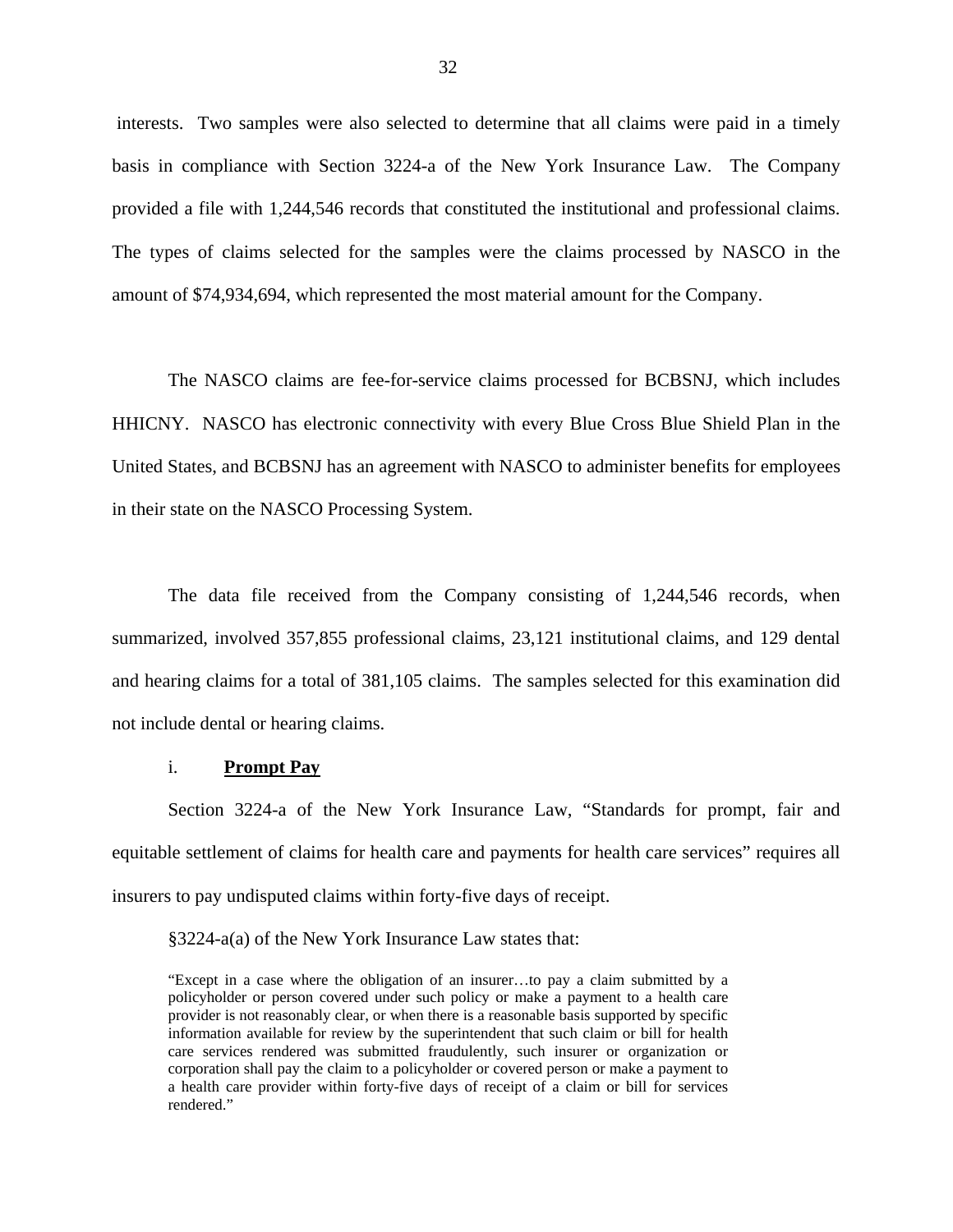#### §3224-a(c) of the New York Insurance Law states that:

 section shall be obligated to pay to the health care provider or person submitting the claim, in full per annum, to be computed from the date the claim or health care payment was required to be "…any insurer or organization or corporation that fails to adhere to the standards contained in this settlement of the claim or bill for health care services, the amount of the claim or health care payment plus interest on the amount of such claim or health care payment of the greater of the rate equal to the rate set by the commissioner of taxation and finance for corporate taxes pursuant to paragraph one of subsection (e) of section one thousand ninety-six of the tax law or twelve percent made. When the amount of interest due on such a claim is less than two dollars, an insurer or organization or corporation shall not be required to pay interest on such a claim."

The examination objectives included extracting all institutional and professional claims that were paid more than forty-five days from the date of receipt by the Company to verify compliance with Section 3224-a of the New York Insurance Law. The population of professional claims meeting the over forty-five days criteria numbered 2,293 professional claims out of a total 357,855 claims processed, which represents 0.64% of claims paid. Also, 356 institutional claims out of a total 23,121 claims processed, which represents 1.54% of claims paid, met the over 45 days criteria. Two samples of 167 claims each were selected to perform substantive testing. The examiners requested that the two samples selected from the extracted population be reviewed by the Company to verify their findings. The Company did not refute the examiners' findings as they apply to Section 3224-a(a), and (c).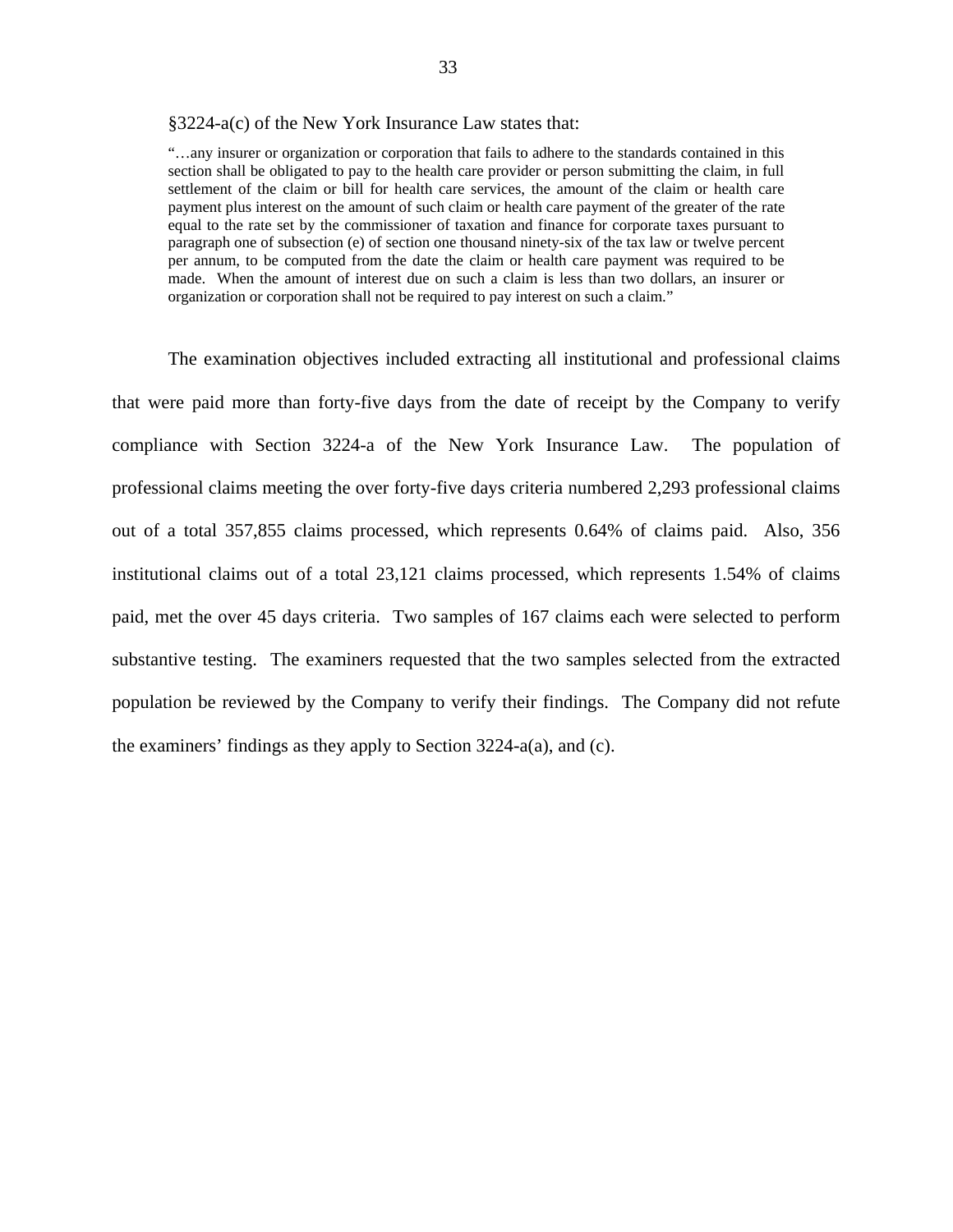The following charts summarize the Prompt Pay Law findings of the examination as it applies to Section 3224-a(a) and 3224-a(c):

| Section $3224-a(a)$ :                                                                                                                                                                                                                                                                                             |                                                                                         |                                                                   |
|-------------------------------------------------------------------------------------------------------------------------------------------------------------------------------------------------------------------------------------------------------------------------------------------------------------------|-----------------------------------------------------------------------------------------|-------------------------------------------------------------------|
| Type of Claims                                                                                                                                                                                                                                                                                                    | Medical                                                                                 | Hospital                                                          |
| <b>Claim Population</b>                                                                                                                                                                                                                                                                                           | 2,293                                                                                   | 356                                                               |
| Sample Size                                                                                                                                                                                                                                                                                                       | 167                                                                                     | 167                                                               |
| Number of Claims with Errors                                                                                                                                                                                                                                                                                      | 167                                                                                     | 167                                                               |
| <b>Calculated Error Rate</b>                                                                                                                                                                                                                                                                                      | 100%                                                                                    | 100%                                                              |
| <b>Upper Error Limit</b>                                                                                                                                                                                                                                                                                          | 100%                                                                                    | 100%                                                              |
| Lower Error Limit                                                                                                                                                                                                                                                                                                 | 100%                                                                                    | 100%                                                              |
| <b>Upper Limit Claims in Error</b>                                                                                                                                                                                                                                                                                | 2,293                                                                                   | 356                                                               |
| Lower Limit Claims in Error                                                                                                                                                                                                                                                                                       | 2,293                                                                                   | 356                                                               |
| $\sim$ $\sim$ 1<br>$\mathbf{M}$ and the set of $\mathbf{M}$ and $\mathbf{M}$ and $\mathbf{M}$ and $\mathbf{M}$ and $\mathbf{M}$ and $\mathbf{M}$ and $\mathbf{M}$ and $\mathbf{M}$ and $\mathbf{M}$ and $\mathbf{M}$ and $\mathbf{M}$ and $\mathbf{M}$ and $\mathbf{M}$ and $\mathbf{M}$ and $\mathbf{M}$ and $\$ | $\mathbf{c}$ $\mathbf{c}$ $\mathbf{c}$ $\mathbf{c}$ $\mathbf{c}$ $\mathbf{c}$<br>$\sim$ | 1.1.1<br>$\cdot$ $\circ$ $\cdot$ $\circ$ $\circ$<br>$\sim$ $\sim$ |

Note: The upper and lower error limits represent the range of potential error (e.g., if 100 samples were selected the rate of error would fall between these limits 95 times.)

It is recommended that HHICNY comply with Section 3224-a(a) and pay its claims in a timely manner.

Section 3224-a(c):

| Type of Claims | Number In Sample | Number of Violations Percent |     |
|----------------|------------------|------------------------------|-----|
|                |                  | in Sample                    |     |
| Professional   | 167              | 4                            | 2%  |
| Institutional  | 167              | 38                           | 23% |
| Total          | 334              | 42                           |     |

Department Regulation 152 {11NYCRR 243.2}(b)(7) states:

"…(b) Except as otherwise required by law or regulation, an insurer shall maintain:…"

 ownership, and source documents, for six calendar years from its creation or until after the filing "…(7) A financial record necessary to verify the financial condition of an insurer, including ledgers, journals, trial balances, annual and quarterly statement workpapers, evidence of asset, of the report on examination in which the record was subject to review, whichever is longer."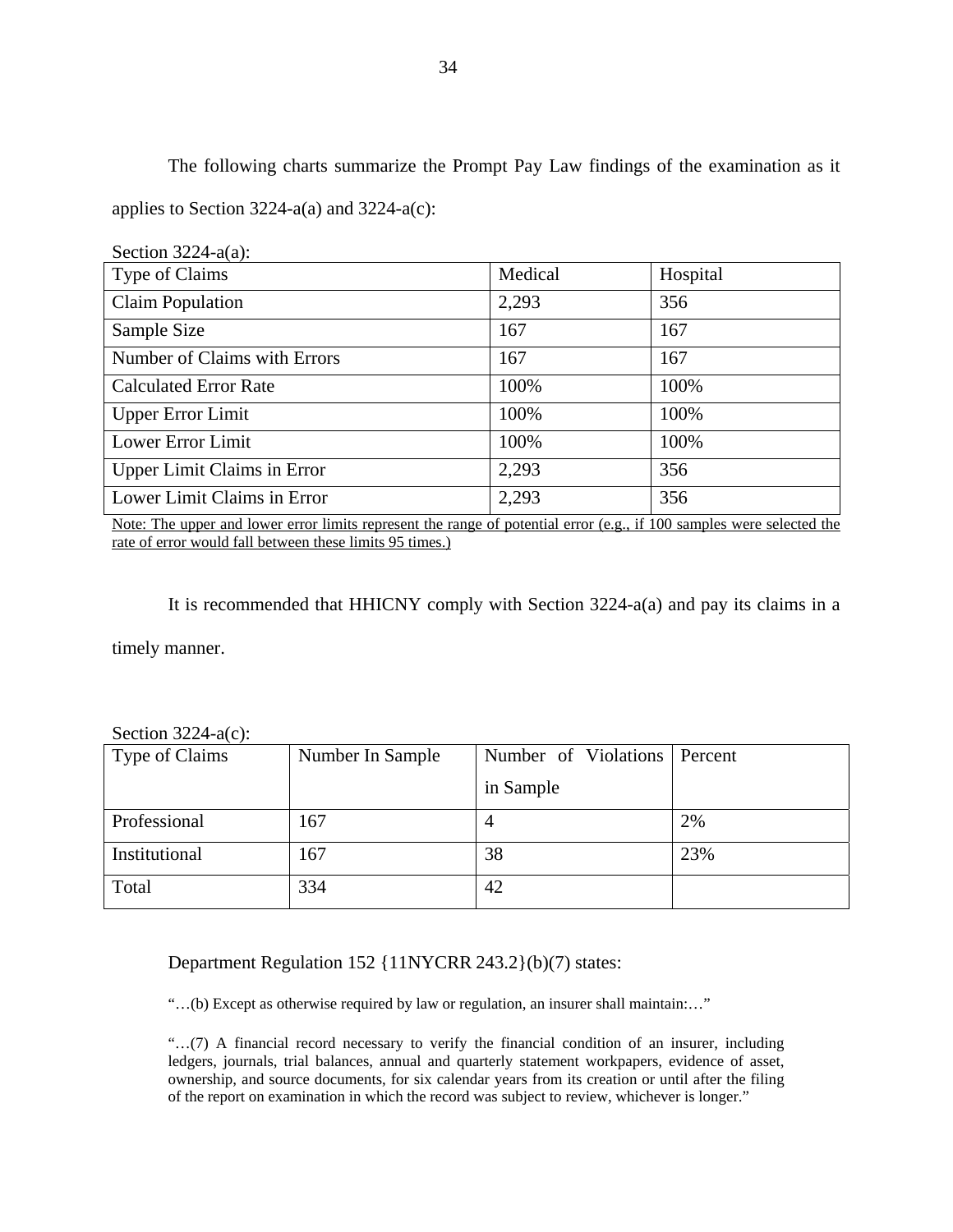HHICNY's response to the Prompt Pay Sample as applies to the payment of interest involved providing the examiner with a "Prompt Pay Report" (including the majority of the interest checks) for each claim where interest was due of \$2.00 or more. The checks representing interest are issued separately from the claim checks (normally on a monthly basis). The Company was unable to document thirty-eight (38) institutional and three (3) professional Prompt Pay Law interest checks to the examiners. The "Prompt Pay Report" included the check number and amounts of the missing checks. As stated under the caption of "Separate Legal and Operating Identity" the Company does not maintain a checking account hence there is no monthly reconciliation. HHICNY could not determine if the checks were not presented to the bank and are still outstanding or if they simply were unable to find the checks. It is noted that checks issued do not identify which company is responsible for the payment.

It is recommended that the Company complies with Department Regulation 152 {11NYCRR 243.2}(b)(7) and properly maintains all Prompt Pay Law interest checks for a period of six years or until after the filing of a report on examination.

Subsequent to the examination period, HHICNY stated that BCBSNJ implemented a new system known as Universal Payment System ("UPS"). UPS combines patient payment information from most products, including the Prompt Pay interest due on a claim, on a single statement. The NASCO claims payment system determines the claims that are over forty-five days, calculates the interest amount due, and transfers the claim payment and interest amount to UPS where both parts of the claim are paid with one check. Only a description of the system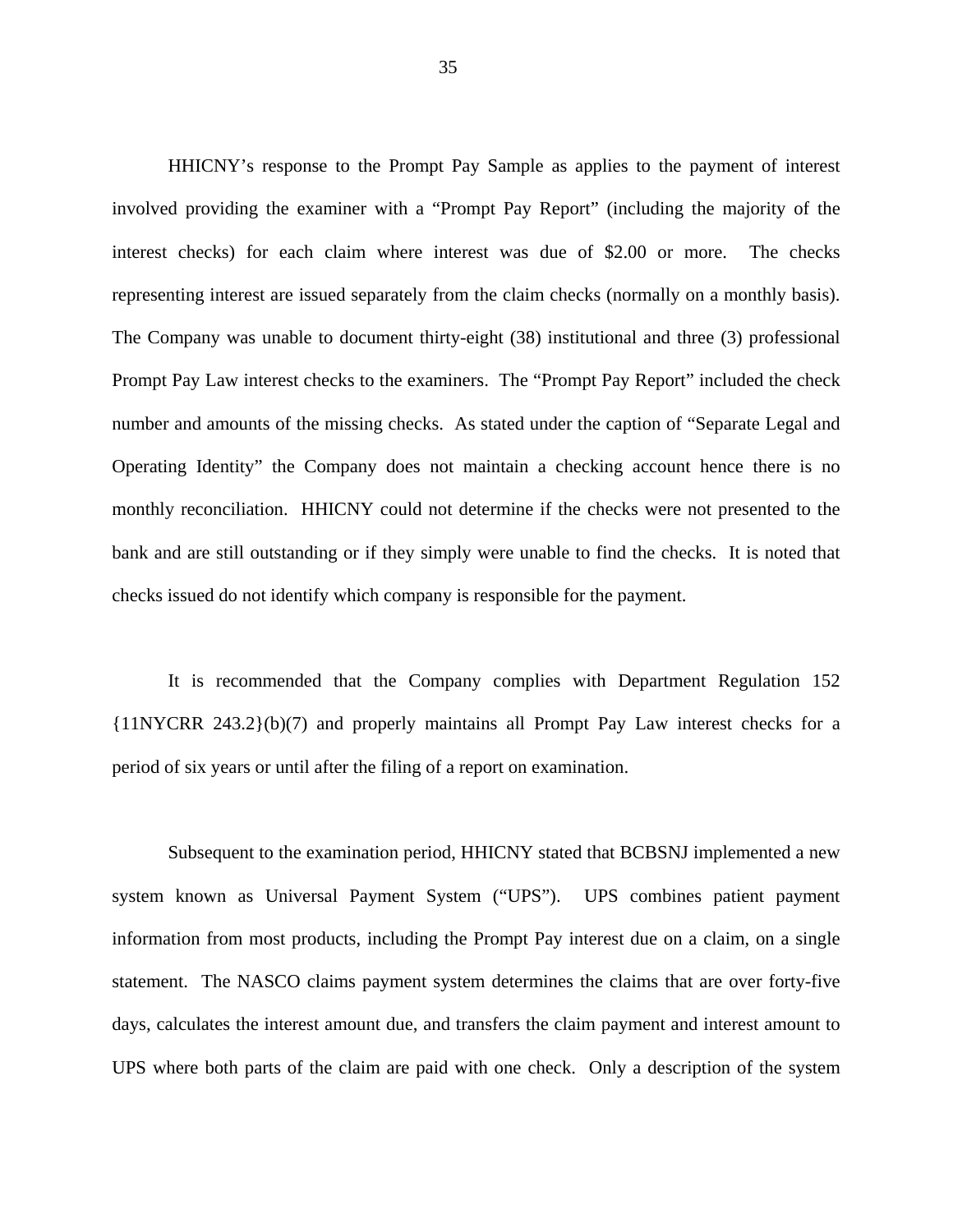was available to the examiners, and UPS was not available for review during the period that the examiners were on site.

Our review of the claims system in use during the examination period revealed that the system records receipt date in the following manner: When the claim is first received by the Company, the system records the original receipt date of the claim. Any subsequently received communication or other adjustment to the original claim results in the system revising the last two digits of the claim number and recording the date of the subsequent transaction as the new "receipt" date. It is the Company's position that a revision of the "receipt" date does occur in certain instances, predominantly when adjustments are involved.

The Company provided a computerized claim file for the period of time requested by the examiners. As a result of the foregoing system's characteristics relating to the receipt date, the examiner could not readily identify all of the claims that were paid after forty-five (45) days from the date the original claim was received. In many cases, the original receipt date does not appear in the computerized file provided to the examiners since the original claim was processed in a period of time prior to the period of time reflected in the computer file examined. As a result, the population of claims found by the examiners to be over 45 days could not be fully determined. For the period of January  $1<sup>st</sup>$  through June  $30<sup>th</sup>$ , 2002, the population of claims over 45 days that could be determined consisted of 2,293 professional (0.6% of all professional claims) and 356 institutional (1.5% of all institutional claims). The number of claims in violation of Section 3224-a(a) may have been higher if the examiner had been able to readily determine the original receipt date in all cases.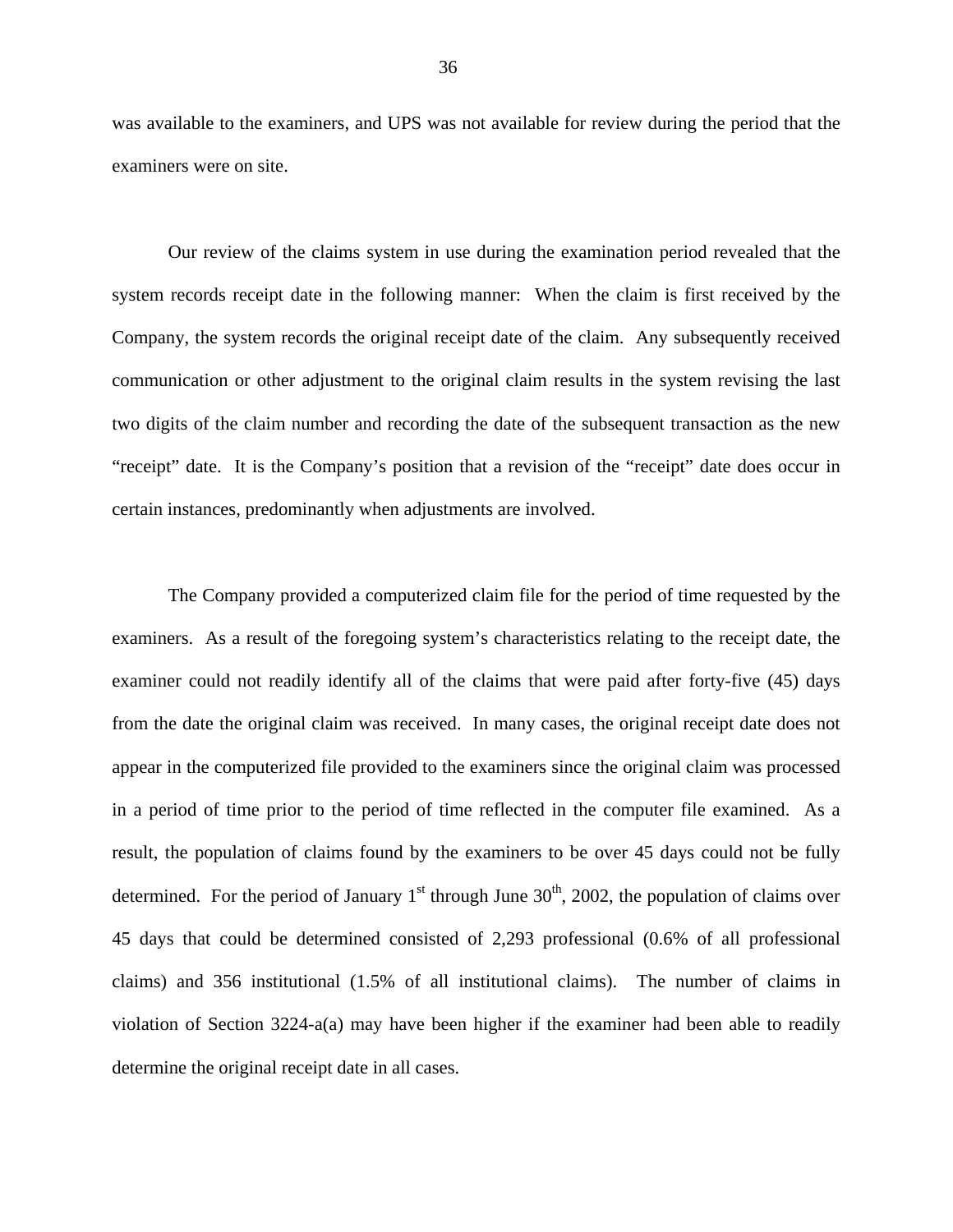It is recommended that HHICNY maintain its claims records in a manner that allows for the time of processing from the receipt date to be readily determined and examined. It is also recommended that the Company configure its claim processing system to achieve the foregoing result.

#### ii. **Claims Attributes**

samples of 167 claims each were selected to test various financial and procedural attributes. From a population of 357,855 professional and 23,121 institutional claims, two statistical HHICNY relied mostly on the Multiplan provider network. In order for the examiner to verify that the contracted payment rates were being used, it was requested that HHICNY provide the Multiplan, Inc. contracts and the payment of claims schedule. Some of the contracts requested were not provided to the examiners. The rate schedules in most cases were missing or the rates received were not for the dates of service of the claims paid during the period of January 1 through June 30, 2002. The documents received for the professional providers were providers' profiles, not contracts. As a result, the examiner was unable to determine if the rates charged by Multiplan, Inc. were the correct contract rates.

It is recommended that the Company assure that its contractors create and maintain the proper documentation with its providers.

Most of the errors found applied to claims denied and then paid or to claims that were paid incorrectly and subsequently adjusted. Most claims fell under the following descriptions: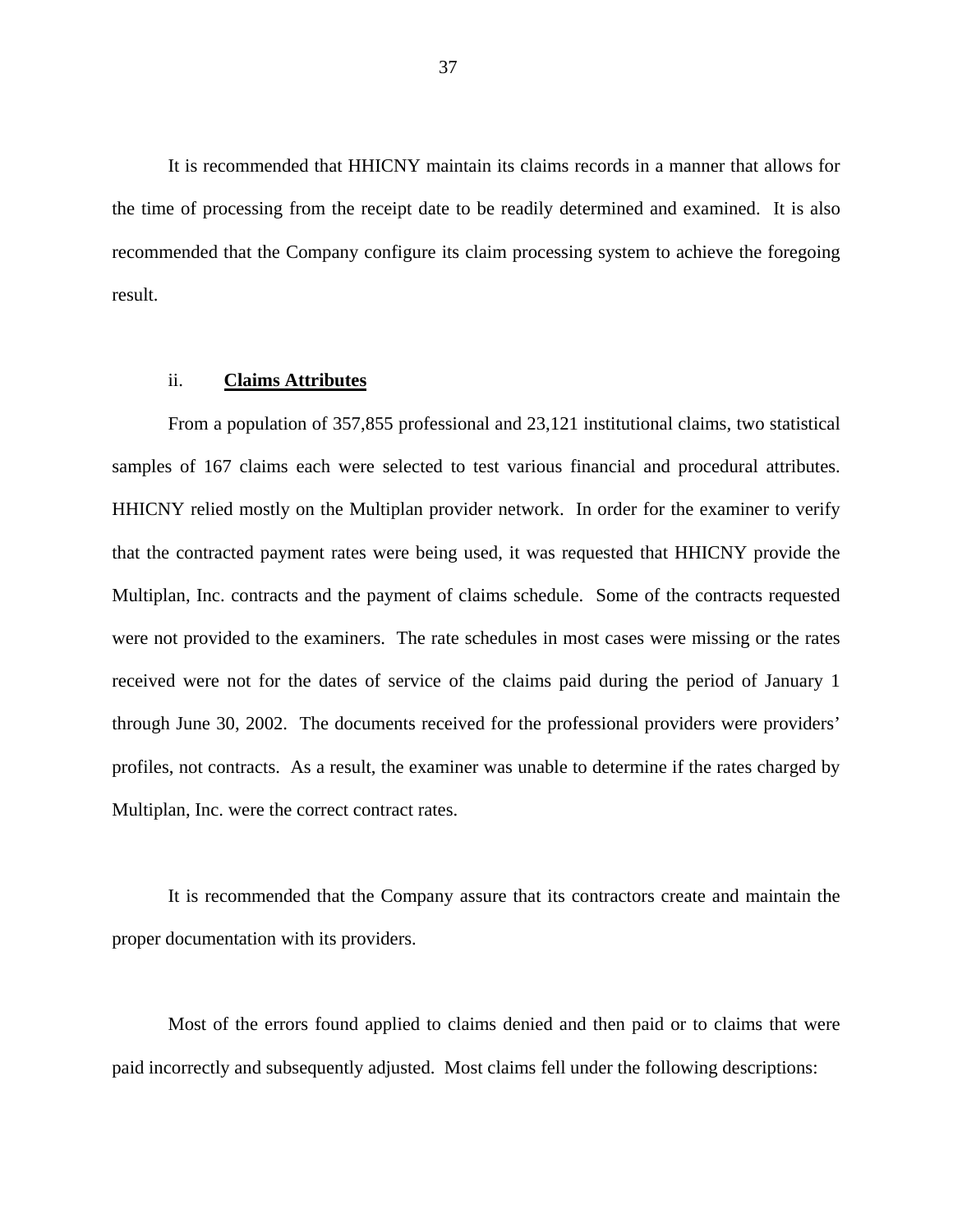| Item      | niunciui unu 1 i occuutui 111 otoa<br>Descriptions                                                                                                            | Professional | Institutional  | Total |
|-----------|---------------------------------------------------------------------------------------------------------------------------------------------------------------|--------------|----------------|-------|
| A.        | Claims processed incorrectly as<br>out-of-network should have been<br>processed in-network.                                                                   | 8            | $\overline{2}$ | 10    |
| <b>B.</b> | A medical emergency was not 1<br>paid, but claim was adjusted and<br>paid subsequently.                                                                       |              |                |       |
| C.        | Member services (child not added<br>to policy, coverage not updated,<br>incorrect name entered, system<br>was not updated, incorrect<br>amount entered, etc.) | 13           | 9              | 22    |
| D         | Paid over 45 days late.                                                                                                                                       |              | $\overline{2}$ | 2     |
|           | Total                                                                                                                                                         | 22           | 13             | 35    |
|           | Procedural errors                                                                                                                                             | 22           | 14             | 36    |
|           | Total financial and procedural<br>errors                                                                                                                      | 44           | 27             | 71    |

**Financial and Procedural Errors:** 

It is recommended that HHICNY verify the reliability of the data inputed into its claims processing system.

Each financial error above resulted in a procedural error either as an incorrect or delayed manual input, system input, incorrect denial, etc. Therefore, the 35 errors result in 70 errors (35 financial errors plus 35 procedural errors). Additionally, one more institutional procedural error was found where the original claim submission was denied as a duplicate on the 30<sup>th</sup> day from the claim's received date. The  $2<sup>nd</sup>$  submission was received a week later after the first submission and was paid on the same day the original claim was denied. Furthermore the claimant's address in the system and the address on the claim form did not match.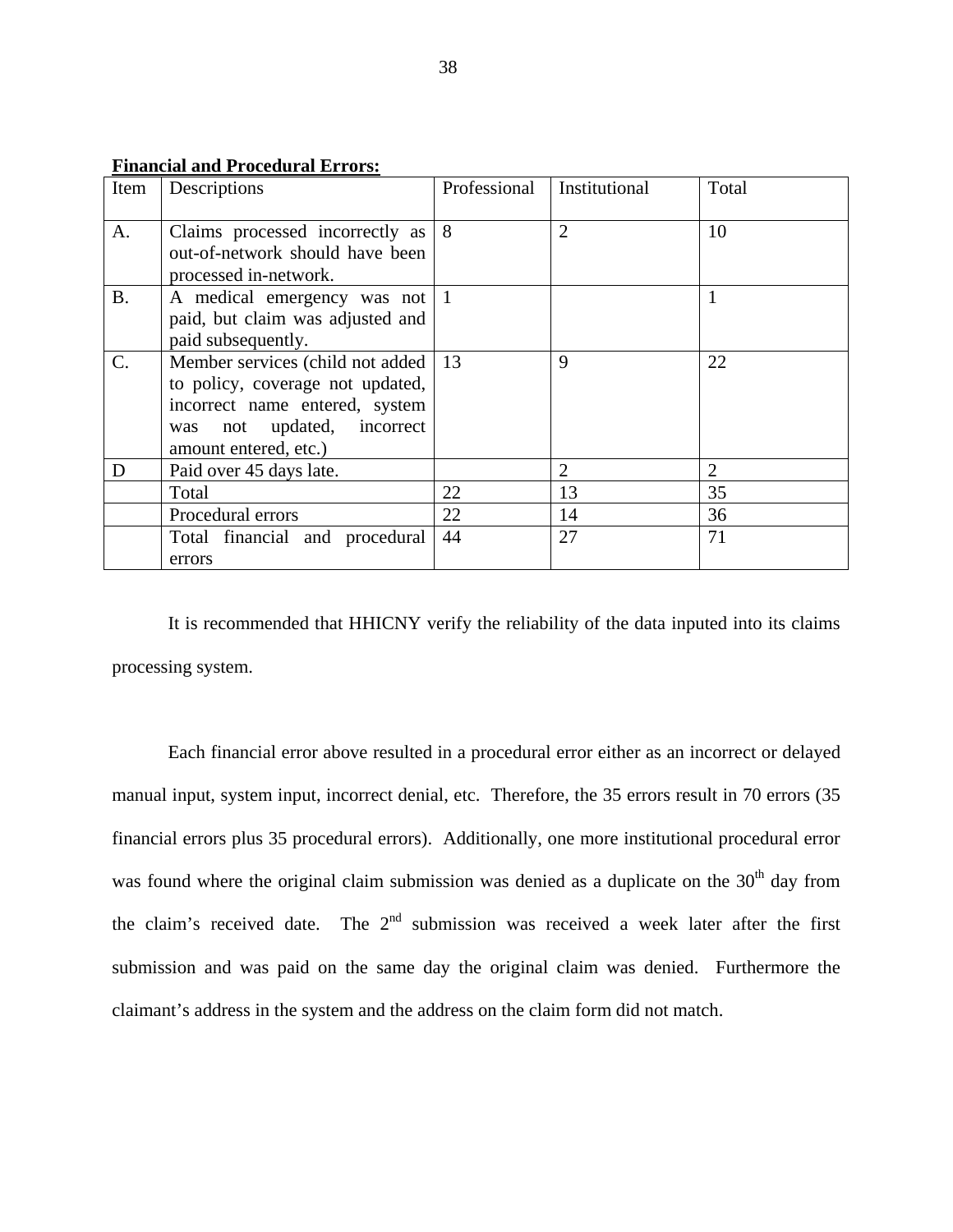#### **Financial Errors:**

| Type of Claims                     | Medical | Hospital |
|------------------------------------|---------|----------|
| <b>Claim Population</b>            | 357,855 | 23,121   |
| Sample Size                        | 167     | 167      |
| Number of Claims with Errors       | 22      | 13       |
| <b>Calculated Error Rate</b>       | 13.17%  | 7.78%    |
| <b>Upper Error Limit</b>           | 18.3%   | 11.85%   |
| Lower Error Limit                  | 8.04%   | 3.72%    |
| <b>Upper Limit Claims in Error</b> | 65,499  | 2,739    |
| Lower Limit Claims in Error        | 28,786  | 860      |

Note: The upper and lower error limits represent the range of potential error (e.g., if 100 samples were selected the rate of error would fall between these limits 95 times.)

#### **Procedural Errors:**

| Type of Claims                     | Medical | Hospital |
|------------------------------------|---------|----------|
| <b>Claim Population</b>            | 357,855 | 23,121   |
| Sample Size                        | 167     | 167      |
| Number of Claims with Errors       | 22      | 14       |
| <b>Calculated Error Rate</b>       | 13.17%  | 8.38%    |
| <b>Upper Error Limit</b>           | 18.3%   | 12.59%   |
| Lower Error Limit                  | 8.04%   | 4.18%    |
| <b>Upper Limit Claims in Error</b> | 65,499  | 2,910    |
| Lower Limit Claims in Error        | 28,786  | 966      |

Note: The upper and lower error limits represent the range of potential error (e.g., if 100 samples were selected the rate of error would fall between these limits 95 times.)

#### B. **Explanation of Benefits Forms**

As part of the review of Horizon Healthcare's claims practices and procedures, an analysis of the Explanation of Benefits statements ("EOB") sent to subscribers and/or providers was performed. An EOB is an important link between the subscriber, and/or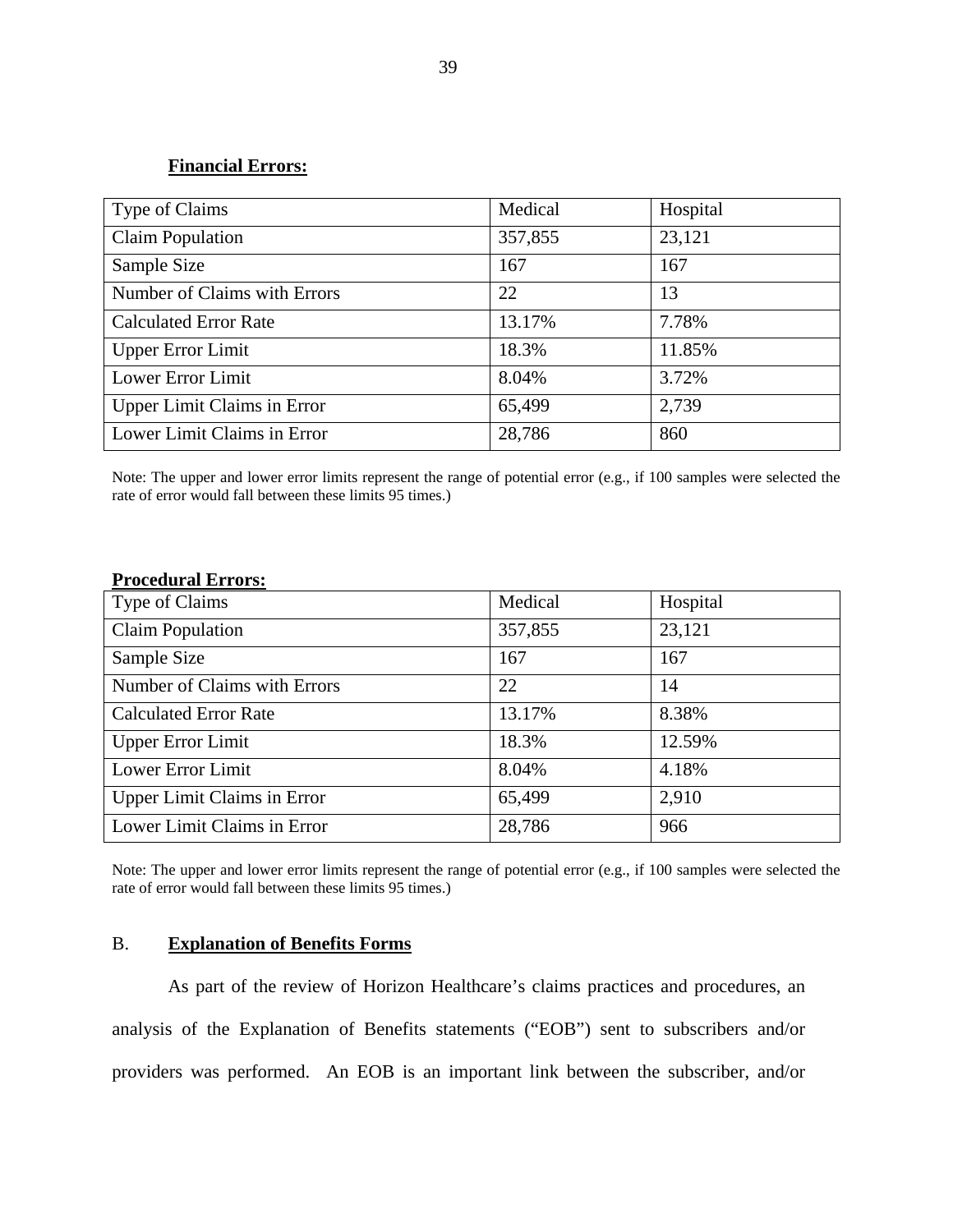provider and Horizon HealthCare. It should clearly communicate how Horizon processed a particular claim. It should correctly describe the charges submitted, the date the claim was received, the amounts allowed for the services rendered, and any balance owed to the provider. It should also serve as the necessary documentation to recover any money from coordination of benefits with other insurance carriers. The following were noted:

The name of the Company issuing the EOB is not included on the EOB. Instead the holding company logo "Horizon Healthcare" with a PO Box address appears.

It is recommended that the Company identify itself in its EOBs.

§3234(b)(7) of the New York Insurance Law states in part:

"(b) The explanation of benefit statement form must include at least the following:"

"(7) a telephone number or address where an insured or subscriber may obtain clarification of the explanation of benefits, as well as a description of the time limit, place and manner in which an appeal of a denial of benefits must be brought under the policy or certificate a description of the time limit, place and manner in which an appeal of a denial of benefits must be brought under the policy or certificate and notification that failure to comply with such requirements may lead to forfeiture of a consumer's right to challenge a denial or rejection, even when a request for clarification has been made."

Horizon Healthcare does not include the above requisite information on its EOBs. Therefore, subscribers and/or providers are not being properly informed of their appeal rights. During the period of January 1, 2002 through June 30, 2002, the lack of information on the subscribers' appeal rights affected 151,330 denied claims*.* Also, approximately 31,142 claims that were paid between January 1 and June 30, 2002, were reduced by coordination of benefits or a deductible amount and henceforth were partially paid by the Company.

The Company acknowledged this finding and advised the examiner that as of September 2002, appropriate appeals language was added to their EOB's. The Company stated that prior to September 2002, appeals language was included in an envelope stuffer with the EOB. Upon review of the stuffer, it was determined that the appeals language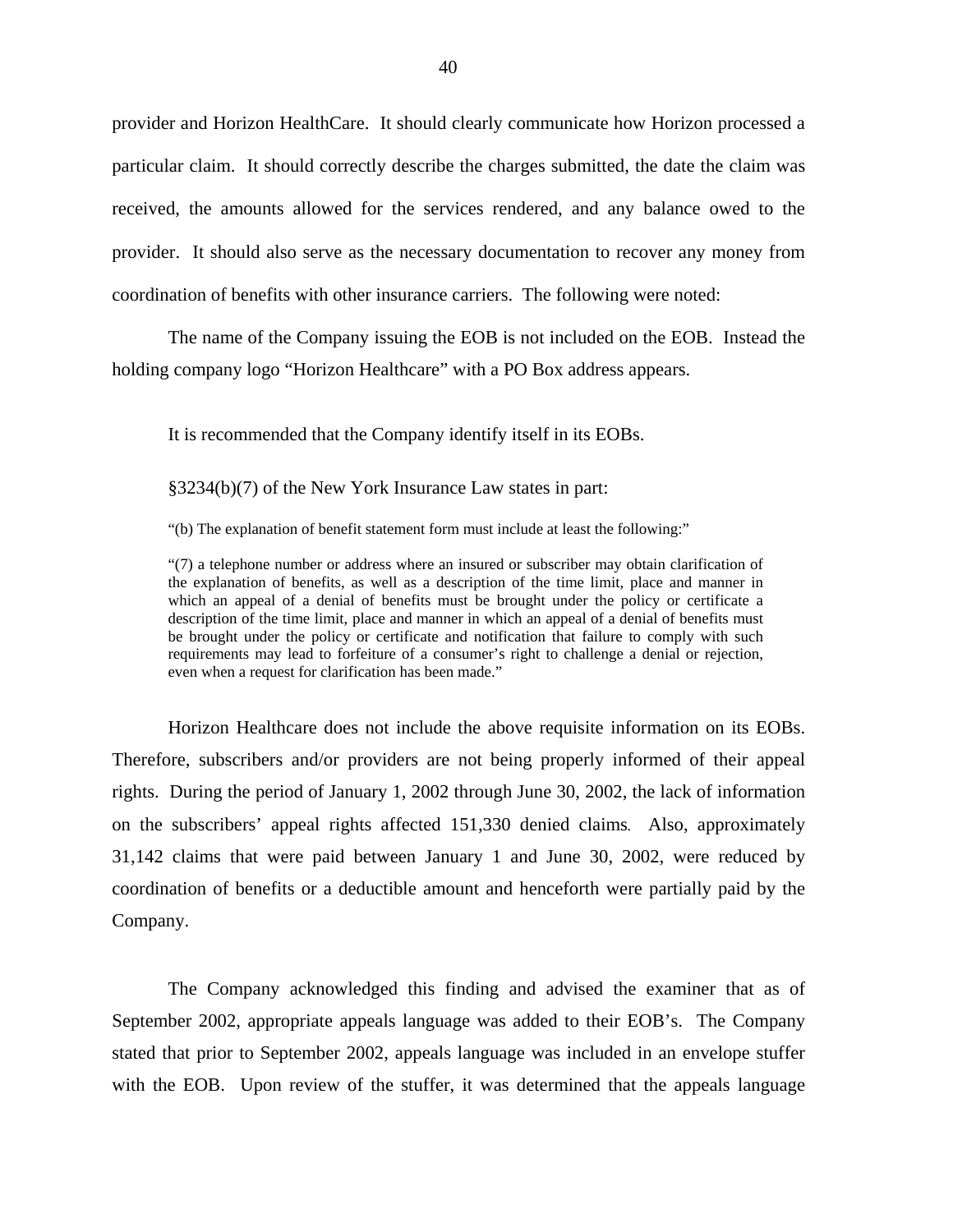included was not in compliance with the above section because it did not address the part of NYIL §3234(b)(7) which states: "...and notification that failure to comply with such requirements may lead to forfeiture of a consumer's right to challenge a denial or rejection, even when a request for clarification has been made."

Subsequent to the period under examination, the Plan provided the examiners with a an EOB with a date of service of November  $8<sup>th</sup>$ , 2002. The appeals language included "...FILE THE REQUEST WITHIN 180-DAYS OF RECEIPT OF THIS EOB OR FORFEIT YOUR RIGHT TO APPEAL OUR CLAIMS DECISION…" The wording differs with NYIL  $\S 3234(b)(7)$  which states: "...and notification that failure to comply with such requirements may lead to forfeiture…"

It is recommended that the Company change the language on the EOB to conform with Section 3234(b)(7) of the New York Insurance Law.

Additionally, the language consists of one paragraph addressing three areas: "For Coverage Decisions Review", "For Mental Health, Alcohol/Substance Abuse Claims", and "For Coverage Decisions Based On Utilization Management Guidelines". The wording is confusing and compressed. Also, the name of the Company is difficult to identify as it appears in fine print above the larger easier to read holding company logo, "Horizon Healthcare".

It is recommended that the Company create its EOBs in a form that is easy to read and understand. It is also recommended that the Company's identity be substituted for the holding company logo.

In addition, the review of HHICNY's explanation of benefits statements revealed the following:

None of the EOBs reviewed displayed the date the claim was received by HHICNY. This information is necessary so that the length of the processing cycle time can be determined.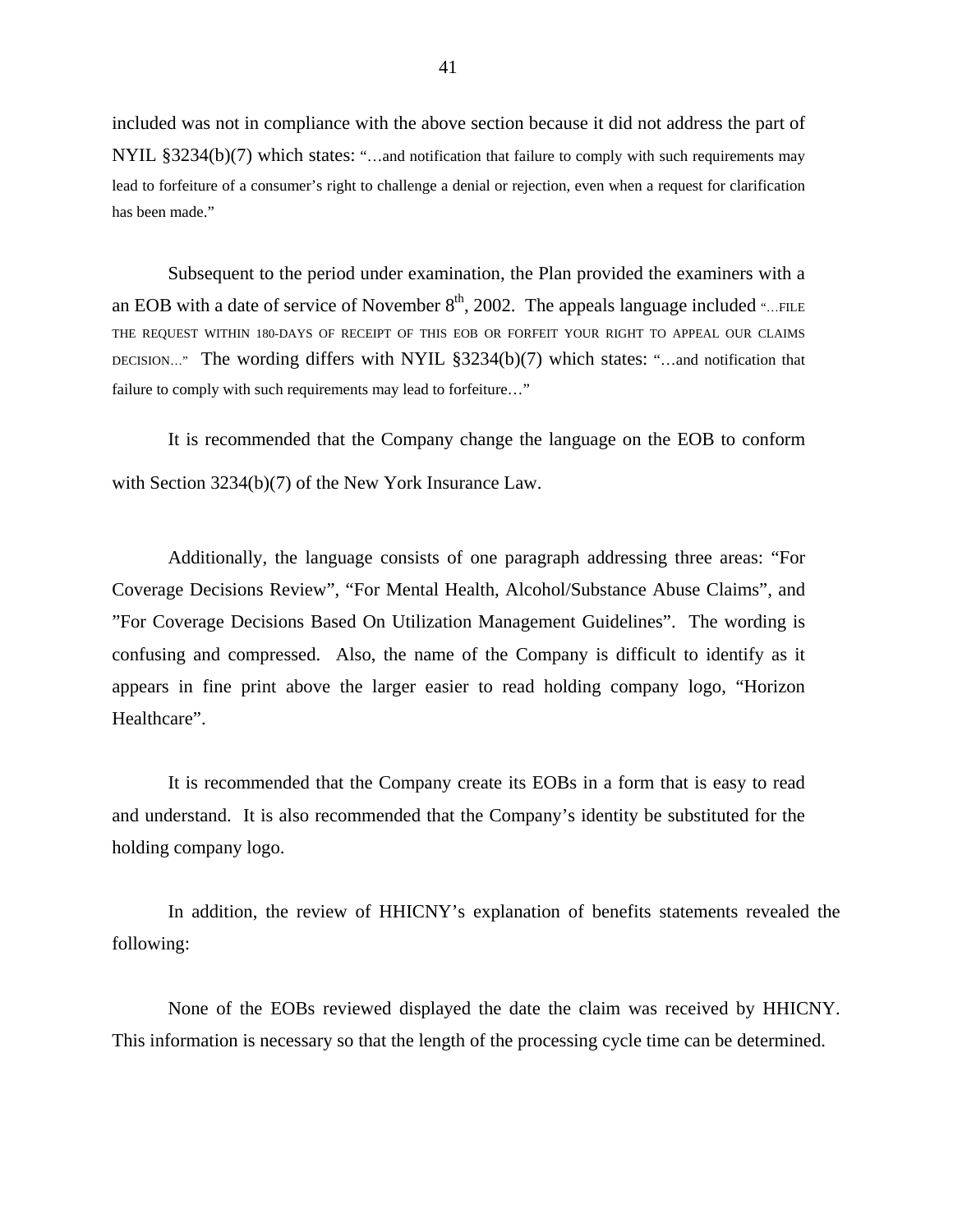It is recommended that HHICNY display the date the claim was received by it on all EOBs so that the length of the processing cycle time can be determined.

#### C. **Advertising**

A review of HHICNY advertising, for the period under examination, revealed the following:

HHICNY advertises in both English and Chinese. In their advertisements, the Company quoted prices by using a "random survey of actual facility claims submitted by in-network hospitals". The Company was unable to substantiate the rates quoted with specific claims. At the request of the examiners the Company created a second random sample the result of which was inconsistent with their advertising.

In the above referenced advertisements, the Company made no indication as to how the statistics of their pricing were derived. This is a violation of Part 215.9(c) of Department Regulation No. 34, which states:

" The source of any statistics used in an advertisement shall be identified in such advertisement."

It is recommended that the Company be in compliance with Part 215.9(c) of Department Regulation No. 34 and identify the source of all statistics used in its advertisements.

Part 215.1 of Department Regulation 34 {11 NYCRR 215.1} states:

"The purpose of this Part is to assure truthful and adequate disclosure of all material and relevant information in the advertising of accident and health insurance. This purpose is intended to be accomplished by the establishment of, and adherence to, certain minimum standards of conduct in the advertising of accident and health insurance in a manner which prevents unfair competition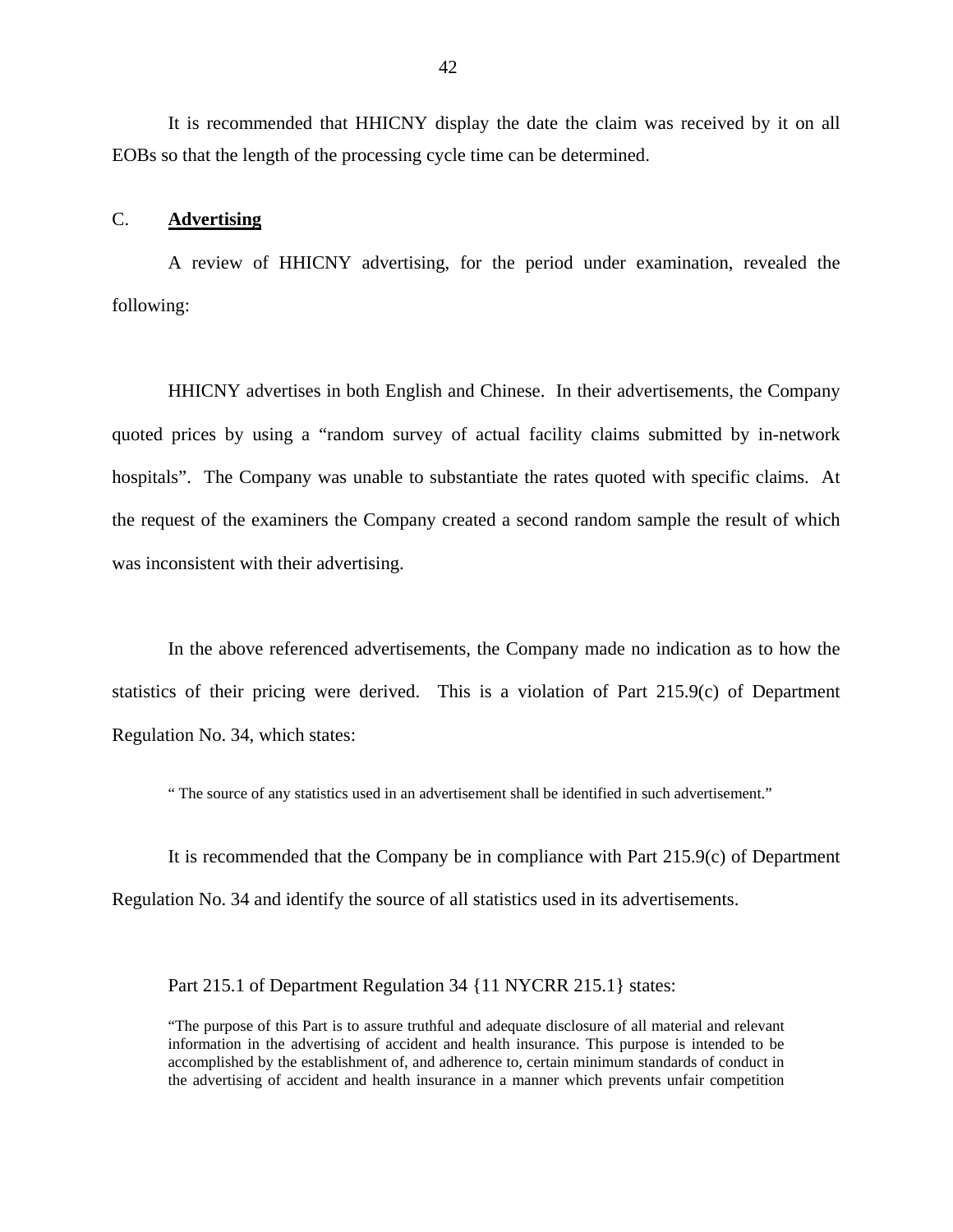among insurers and is conducive to the accurate presentation and description to the insurance buying public of policies of such insurance offered through various advertising media."

In its advertisement, HHICNY made statements such as:

- An advertisement directed to HHICNY's brokers includes the statement that HHICNY pays the "highest commissions in the marketplace".
- "As one of New York's fastest growing companies, our expanded provider network, value-added programs and focus on world class customer service make HHICNY the Company of choice in the marketplace".

Material provided by the Company was inadequate to support the above. Therefore they

did not comply with Part 215.1.

It is recommended that the Company comply with Part 215.1 of Department Regulation

34.

Department Regulation 34 {11 NYCRR 215.13(a)} states:

"The name of the actual insurer and the form number or numbers advertised shall be identified and made clear in all its advertisements. An advertisement shall not use a trade name, any insurance group designation, name of the parent company or the insurer, name of a particular division of the insurer, service mark, slogan, symbol or other device which without disclosing the name of the actual insurer would have the capacity and tendency to mislead or deceive as to the true identity of the insurer."

It was noted that in at least two instances HHICNY did not identify itself in its advertisements. The logo of the ultimate parent was used which could cause confusion to a consumer as to who the actual insurer is.

It is recommended that the Company disclose the name of the New York licensed insurer

placing the advertisement as required by Part 215.13(a) of Department Regulation 34.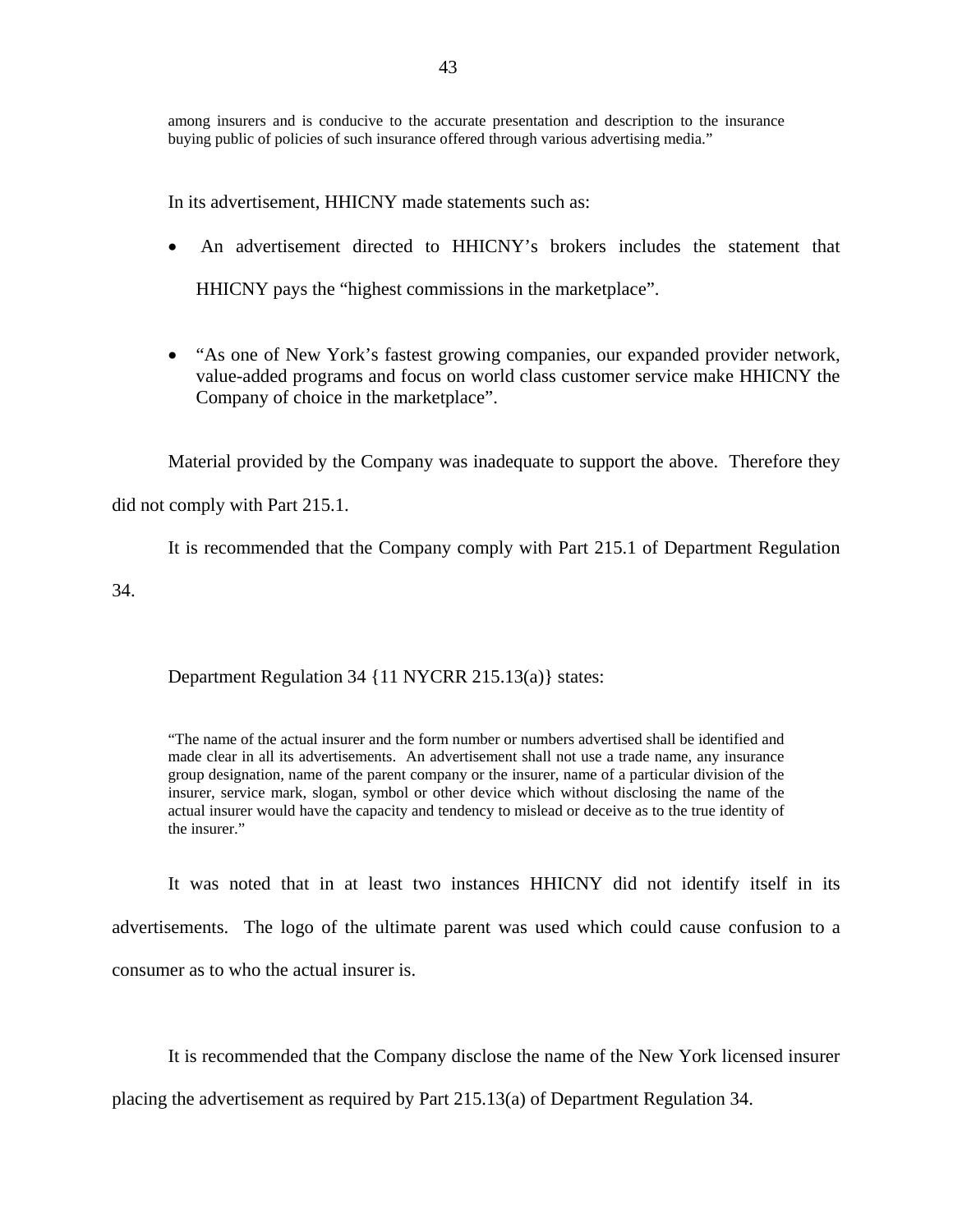A review of HHICNY's five advertising contracts revealed one had expired in 2001, prior to the date of the examination. Another contract, under which the Company paid for advertising did not include HHICNY as a signed party. The contract was between the advertising agency and HHICNY's ultimate parent.

It is recommended that the Company keep updated contracts that it holds with its advertising agencies. It is further recommended that the Company obtain an amended agreement to include itself with the agencies under contract.

Section 1712 of the New York Insurance Law states:

"The business operations, corporate proceedings and fiscal and accounting records of subsidiaries shall be conducted or maintained so as to assure the separate legal and operating identities of the parent corporation and subsidiary, but nothing herein shall preclude arrangements for common management or the cooperative or joint use of personnel, property, or services, otherwise consistent with this chapter. All transactions between the parent corporation and its subsidiaries shall be fair and equitable, charges or fees for services performed shall be reasonable and all expenses incurred and payments received shall be allocated to the parent corporation on an equitable basis in conformity with customary insurance accounting practices consistently applied. The books, accounts and records of each party to all such transactions shall be so maintained as to disclose clearly and accurately the nature and details of the transactions, including such accounting information as is necessary to support the reasonableness of the charges or fees to the respective parties."

All invoices and corresponding payments for advertising expenses for the period of January 1, 2002 through June 30, 2002 were reviewed. In most instances the checks used to pay the invoices contained the names of both HHICNY and its parent. Two checks were drawn with the name "Horizon Healthcare of Pennsylvania, Inc.". The financial statements contained in this report reflect an adjustment for the two aforementioned checks.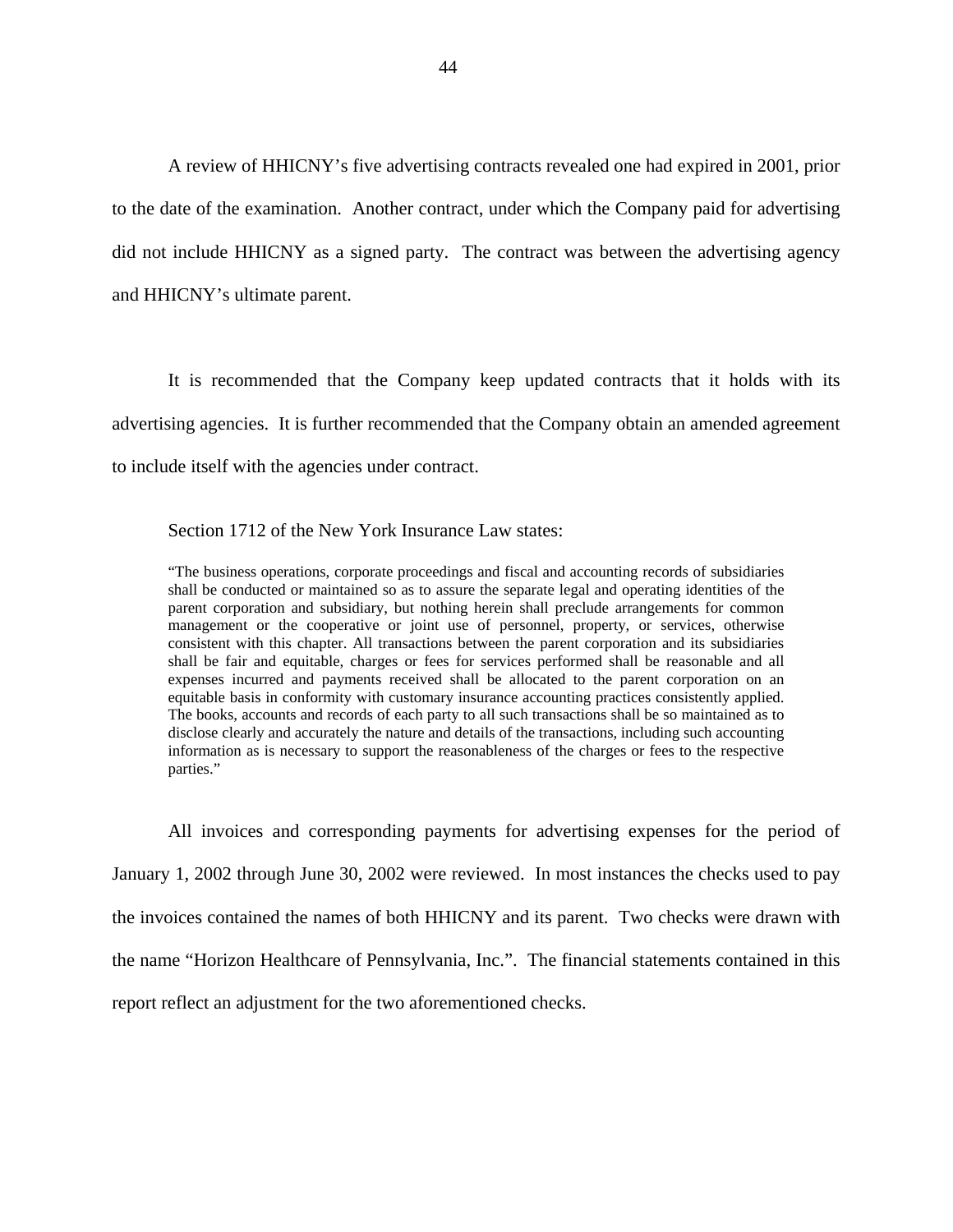It is again recommended that the Company comply with Section 1712 of the New York Insurance Law to assure that the Company maintains an adequately distinct separate legal and operating identity.

#### Part 215.17(a) of Department Regulation No. 34 states:

 published or prepared advertisements of its blanket, franchise and group policies hereafter disseminated in this or any other state whether or not licensed in such other state. All such "Each insurer shall maintain at its home or principal office a complete file containing every printed, published or prepared advertisements of its individual policies and typical printed, advertisements shall be maintained in said file for a period of either four years or until the filing of the next regular report on examination of the insurer, whichever is the longer period of time."

The above cited deficiencies indicate that HHICNY failed to maintain complete advertising files. Therefore they failed to comply with Part 215.17(a) of Department Regulation No. 34.

It is recommended that the Company comply with Part 215.17(a) of Department Regulation No. 34 and maintain a complete file containing every printed, published or prepared advertisement for a period of either four years or until the filing of the next regular report on examination of the insurer, whichever is the longer period of time.

#### D. **Sales**

Pursuant to Article 21 of the New York Insurance Law, HHICNY is authorized to utilize independent insurance agents and brokers in its primary distribution system. Only general agents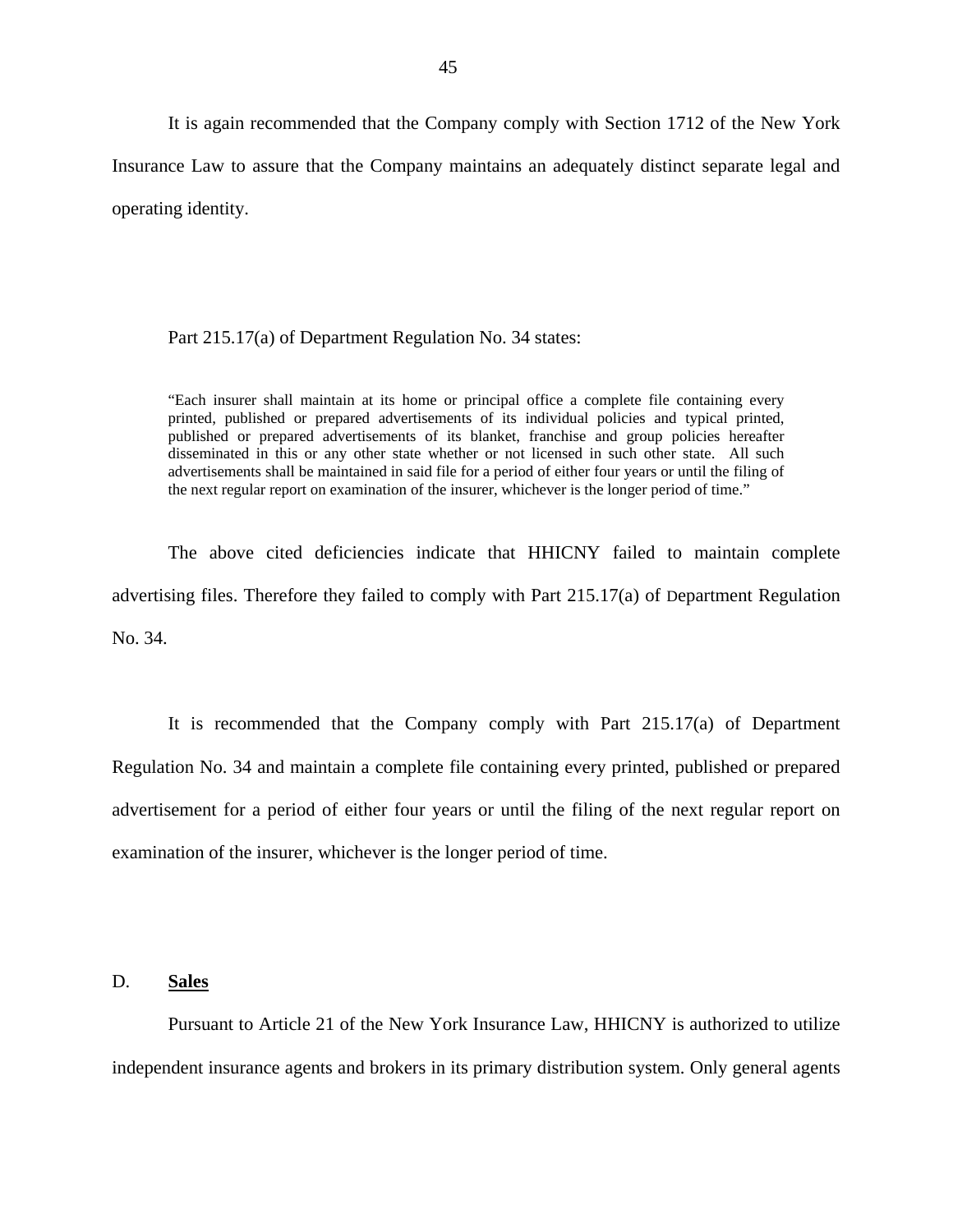Also, the Insurance Department provided a list of 76 agents writing business with HHICNY. write business directly with the Company, all other brokers and agents write business through contracted general agents. The examiners were provided with a list of 1,363 agents and brokers. Only one name appeared on both the Company's and the Department's lists. All other agents from the Department list did not appear on the Company's list. The Department also provided the examiners with a list of ten terminated agents. Six agents' names from the terminated list appeared on the list of seventy-six names from the Department's list. The ten terminated agents' names did not appear on the Company's listing of 1,363 agents. There appears to be a large inconsistency between the agents working on behalf of the Company and the agents' records maintained by the Department.

The examiners selected a sample of twenty-five (25) agents from the Company's agents' list. The examiner's findings as regards the sample follows:

1. Three out of the twenty-five producers sampled belonged to New Jersey brokers who did not write New York business. Sixteen out of twenty-two agents consisted of two brokers and fourteen agents who wrote business in New York. A license for each of the sixteen producers in the sample was provided to the examiners.

Section 2102(a)(1) of the New York Insurance Law states:

<sup>&</sup>quot;…No person, firm, association or corporation shall act as an insurance agent, insurance broker, reinsurance intermediary or insurance adjuster in this state without having authority to do so by virtue of a license issued and in force pursuant to the provisions of this chapter…"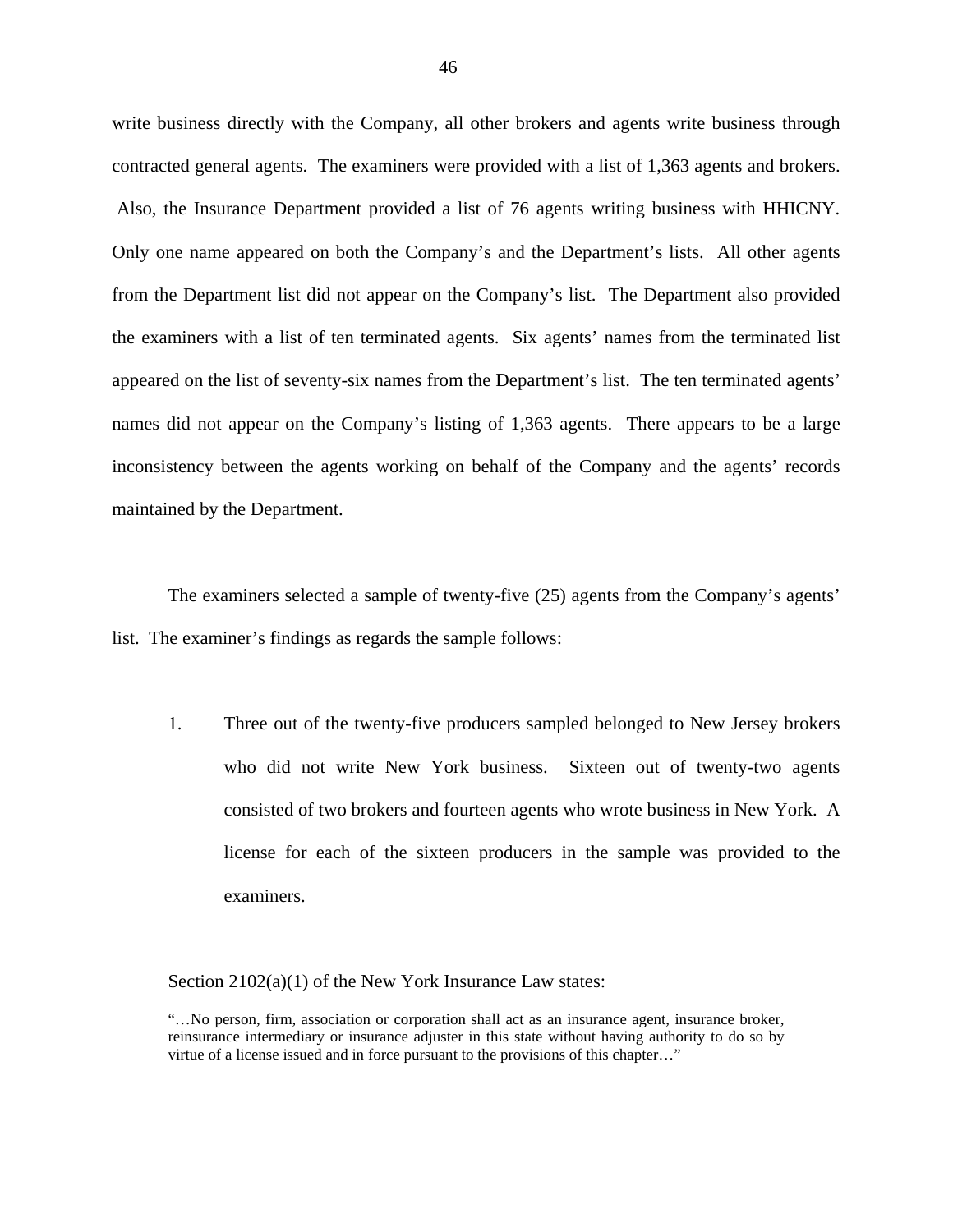Licenses for the remaining six agents and brokers in the sample were not provided to the

examiners. The Company states that the producers whose licenses were omitted did not write

business in New York.

It is recommended that the Company comply with Section 2102(a)(1).

Section 2103(e)(2) of the New York Insurance Law states:

- "(e)Before any original insurance agent`s license is issued there shall be on file in the office of the superintendent the following documents:
- agent in reference to the doing of such kind or kinds of insurance or health maintenance (2) a certificate of appointment by the insurer, fraternal benefit society or health maintenance organization stating that it has satisfied itself that the named applicant, and each sublicensee, is trustworthy and competent to act as such an insurance agent and that such insurer, society or health maintenance organization will appoint such applicant to act as its organization business as is specified in the written application, if the license applied for is issued by the superintendent. Such certificate shall be subscribed by an officer or managing agent of such insurer, society or health maintenance organization and affirmed by him as true under the penalties of perjury."

Section 2112(a) of the New York Insurance Law states:

"Every insurer, fraternal benefit society or health maintenance organization doing business in this state shall file a certificate of appointment in such form as the superintendent may prescribe in order to appoint insurance agents to represent such insurer, fraternal benefit society or health maintenance organization."

2. The Company failed to file a certificate of appointment form ("Form AGT-1") during the period under examination for the fourteen licensed agents and the six agents whose licenses were not provided. HHICNY provided certificates of appointment dated August 2, 2002, subsequent to the period under examination, for all fourteen agents and the two brokers in the sample. Brokers do not have to be appointed with the Department. The Company did not provide certificates of appointment for any of their employees who write health business for the Company. It was noted that the notice of appointment or termination of an agent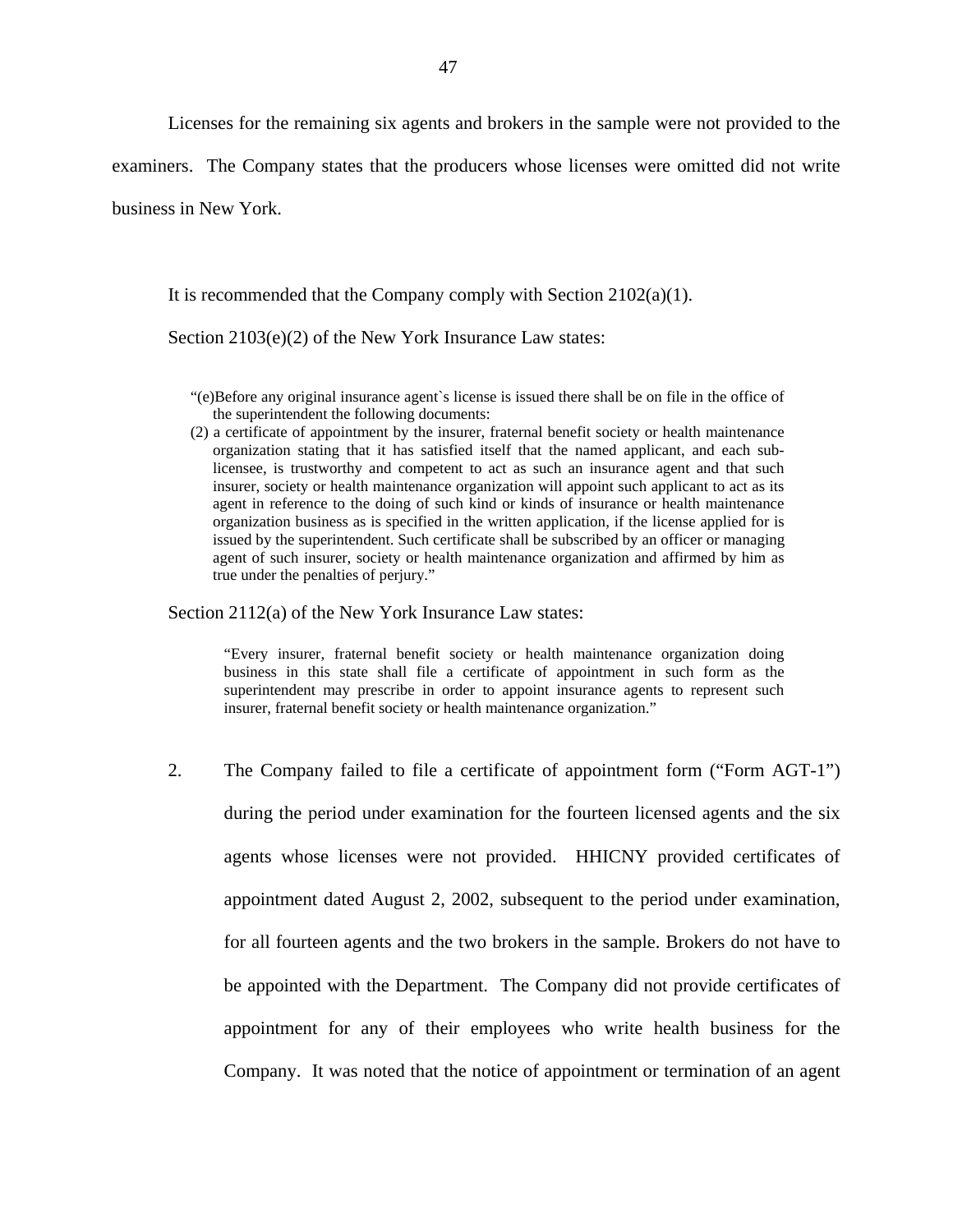that were provided was incomplete: license numbers and/or date of birth blanks were not filled in.

It is recommended that HHICNY be in compliance with Sections 2103(e)(2) and 2112(a) of the New York Insurance Law and submit Form AGT-1 to the Department.

Section 2112(d) of the New York Insurance Law states:

 this state, forthwith file with the superintendent a statement, in such form as the superintendent "Every insurer, fraternal benefit society or health maintenance organization doing business in this state shall, upon termination of the certificate of appointment of any insurance agent licensed in may prescribe, of the facts relative to such termination and the cause thereof. Every statement made pursuant to this subsection shall be deemed a privileged communication."

3. HHICNY submitted a list of eight terminated agents. Termination forms were not submitted for the eight individuals at the time the company/agent relationship was severed. Subsequent to the period under examination, on November 1, 2002, the Company provided the termination forms dated the same date for the eight individuals.

It is recommended that HHICNY comply with Section 2112(d) of the New York Insurance Law.

#### E. **Complaints**

The examiners reviewed the Company's procedure for processing subscriber and other related complaints. The Company stated that there have been no recorded complaints for Horizon Healthcare of New York, Inc. for the period under examination. Most complaints received at the Department are against Horizon Healthcare. The Explanation of Benefits have the name of at least two companies (Horizon Healthcare Insurance Company of New York and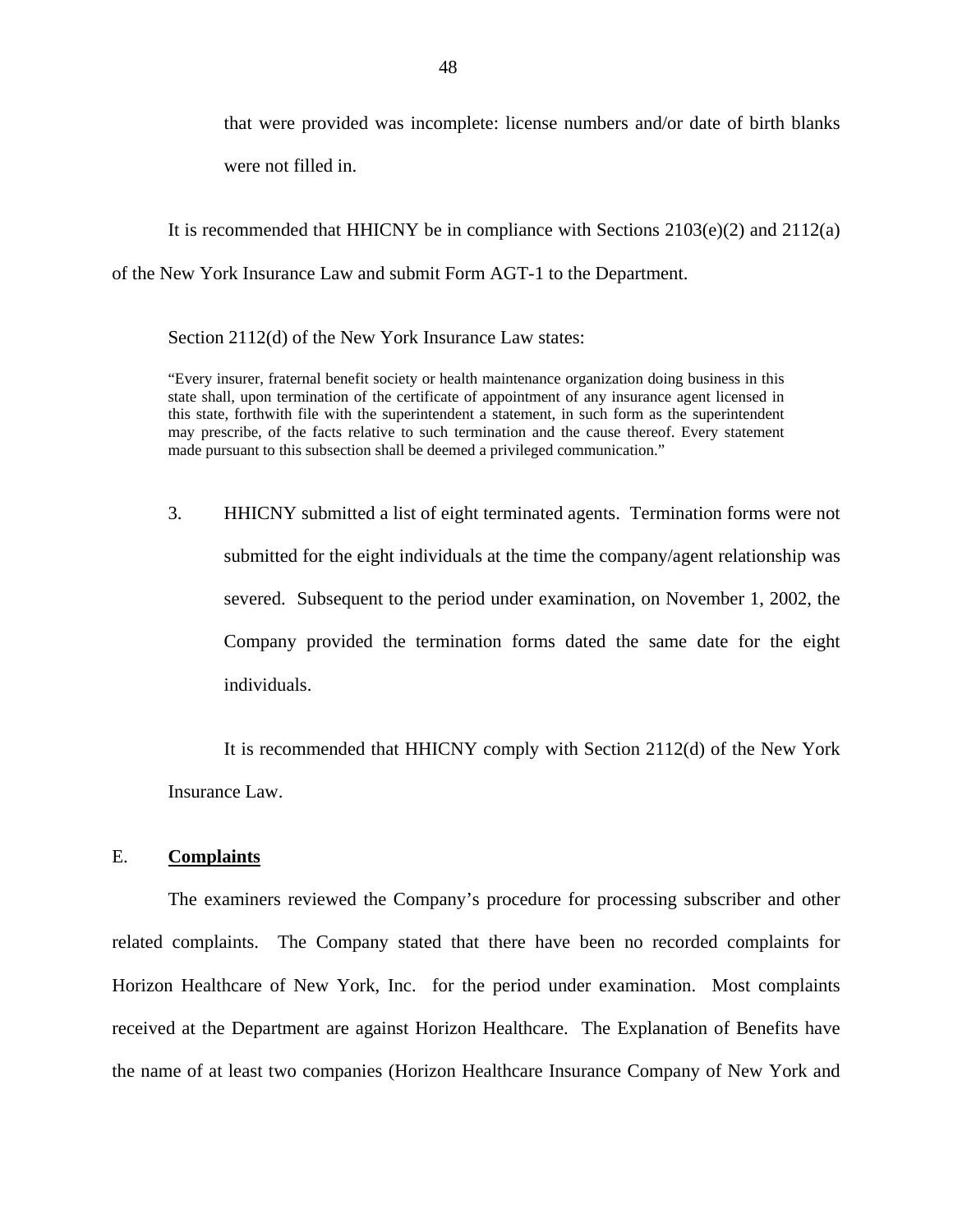Horizon Healthcare of New York, Inc.). Horizon Healthcare could be confused as a third company by a subscriber. When a subscriber submits a complaint to the Department, in various cases the individual company that provided the coverage is not identified. Throughout this Report on Examination, it is noted that the ultimate parent of the Company does not maintain separate identities of its New York subsidiaries.

The examiners were provided with a complaint listing, from the Department's Consumer Services Bureau, for the Indemnity Company (HHICNY) and the HMO. The listing shows that HHICNY received 79 complaints and the HMO, 61. A review of the NAIC I-Site also shows complaint data for both companies, but it should be noted that this data is provided to the NAIC I-Site by this Department.

HHICNY Circular Letter 11 (1978) ("CL 11") offers guidelines that the Company may rely on to maintain a log to register and monitor all complaint activity. HHICNY maintains an electronic log in its system to monitor complaint activities. The table below indicates the CL 11 recommended fields for the complaint log and the fields that the company currently has in its electronic log.

|    | Required fields from circular letter 11 (1978)                        | Company<br>fields<br>$(\mathbf{Y}/\mathbf{N})$ |
|----|-----------------------------------------------------------------------|------------------------------------------------|
|    | Date complaint received                                               | Y                                              |
|    | Name of Complainant and the policy or claim number                    | Y                                              |
| 3. | Insurance Department file number                                      | Y                                              |
|    | 4. The responsible internal division e.g. Personal lines underwriting | N                                              |
|    | 5. Person in the company with who the complainant has been dealing    | N                                              |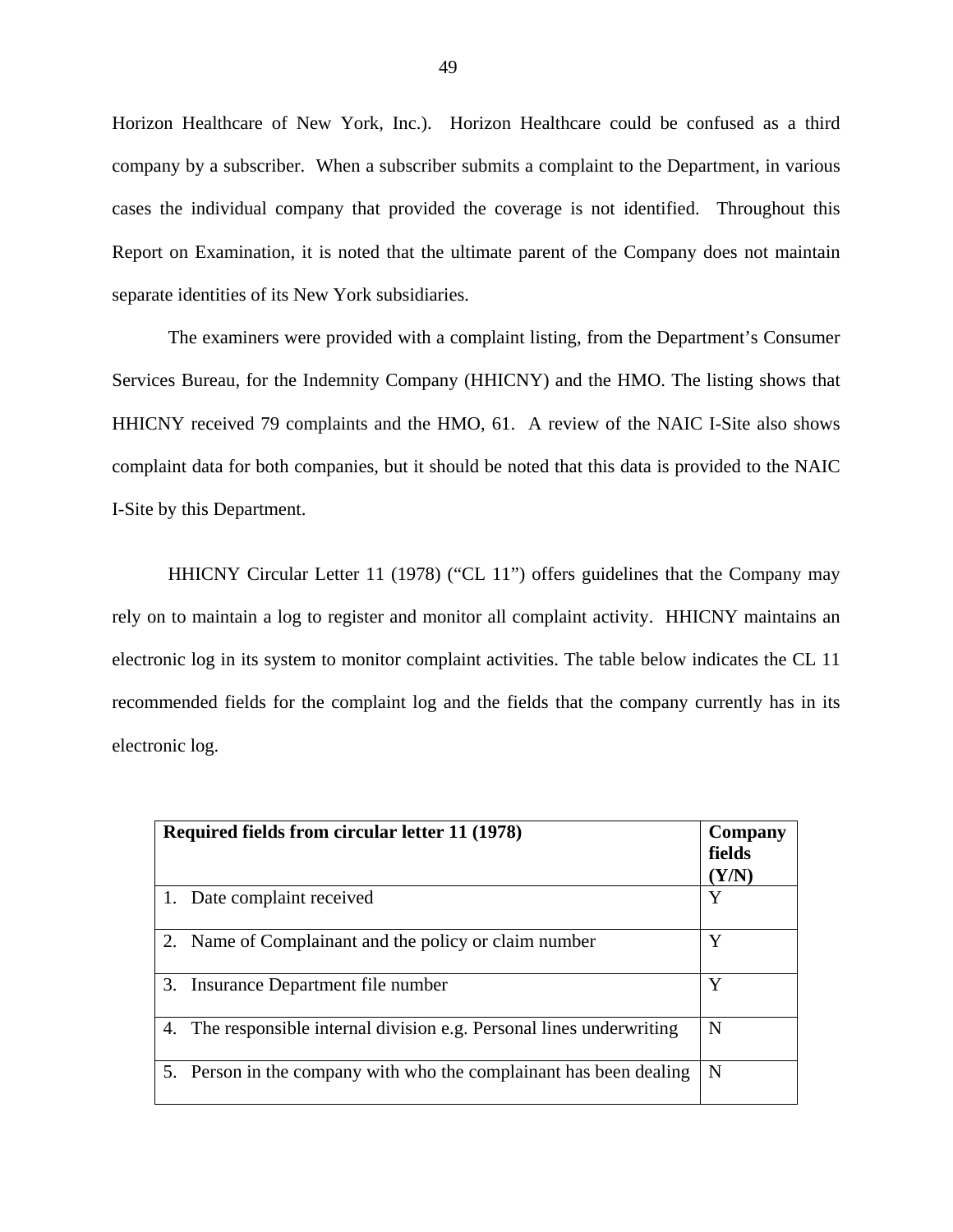| 6. Person to whom the matter has been referred for review.                            | N |
|---------------------------------------------------------------------------------------|---|
| 7. Date of such referral                                                              | N |
| 8.<br>Date of correspondence to the Insurance Departments Consumer<br>Services Bureau | Y |
| A. Acknowledgement (if any)                                                           | Y |
| B. Date of any substantive response                                                   | Y |
| C. The chronology of further contacts with the Department                             | Y |
| 9. The subject matter of the complaint                                                | Y |
| 10. The results of the complaint investigation and the action taken                   | Y |
| 11. Remarks about internal remedial action taken as a result of the<br>investigation  | Y |

Fields 4, 5, 6, and 7 are missing from the electronic log.

It is recommended that all fields mentioned in the guidelines of Circular Letter 11 (1978)

be included in the company's electronic complaint Log maintained within its IS systems or otherwise.

Part 243.2(b)(6) of Department Regulation 152 {11 NYCRR 243.2(b)(6)} states that an

insurer shall maintain:

"A complaint record required to be maintained under Chapter IX of this Title for six calendar years after all elements of the complaint are resolved and the file is closed."

The Company provided the examiners with a log of fifteen complaints that were received directly from subscribers in 2002. The company stated that prior to 2002, all complaints received by the Company, either in written or verbal form, were documented in an electronic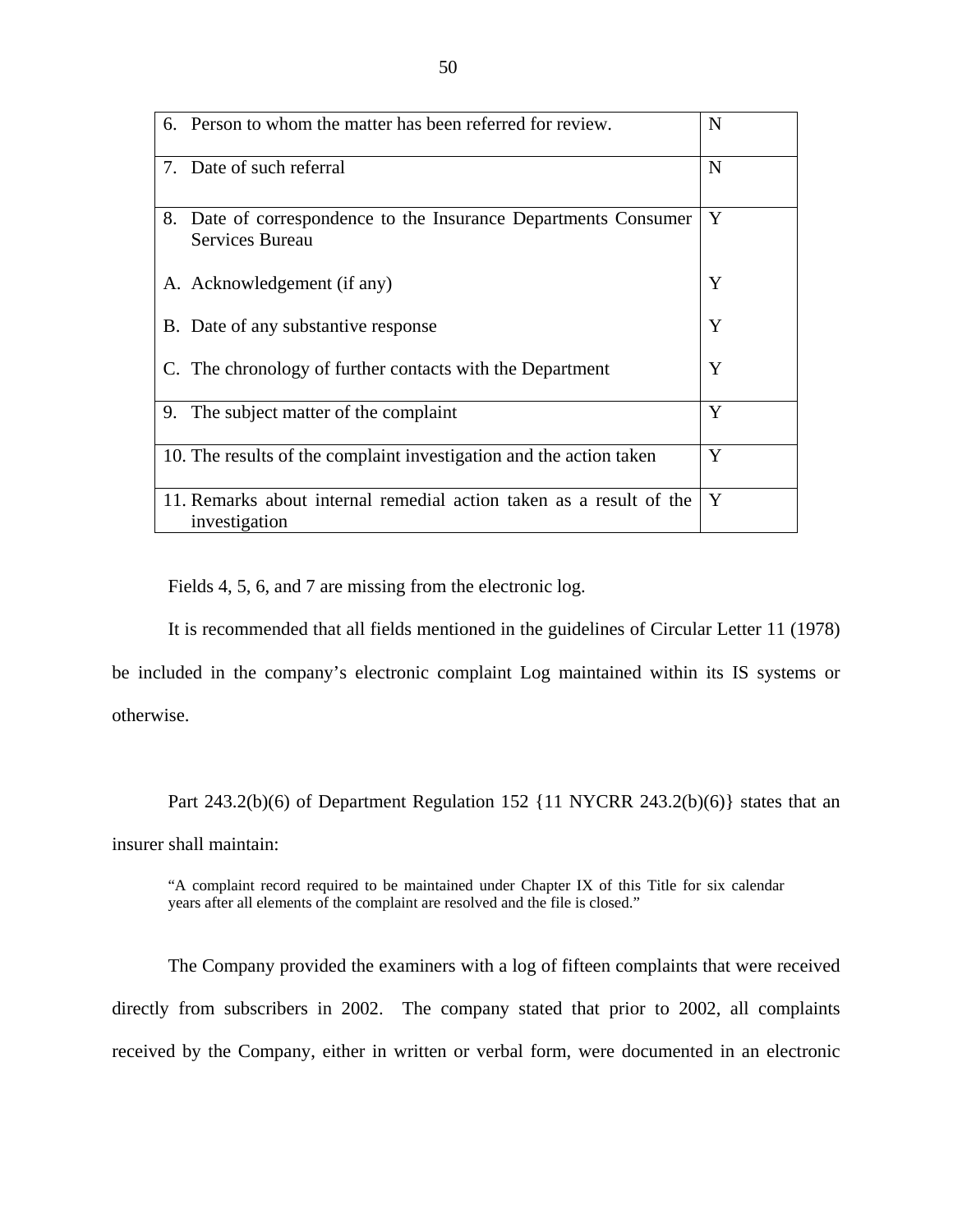worksheet on their processing system. Due to systems limitation a complete report could not be generated.

It is recommended that HHICNY keep a log of all complaints, including direct complaints to the Company. It is also recommended that the company comply with Part 243.2(b)(6) of Department Regulation 152.

As a matter of procedure, the Consumers Services Bureau includes a cover letter requesting a reply within fifteen (15) days from the date of the letter for any complaint it submits to HHICNY. The Department did not receive a reply for eleven (11) complaints necessitating follow-up letters to be sent. The Department did receive replies to the follow-up letters.

It is recommended that the Company adopt procedures to reply in a timely manner to the Department's inquiries.

#### F. **Grievances**

The Company provided the examiner with seven complete grievances filed during the examination period. Upon review of the grievance files, it could not be determined which grievances were for Horizon Healthcare of New York, Inc. ("the HMO"), and which ones were for HHICNY.

It is recommended that the Company take the immediate and necessary steps to modify its reporting system so those grievances applicable for each company, (the HMO or HHICNY), can be determined.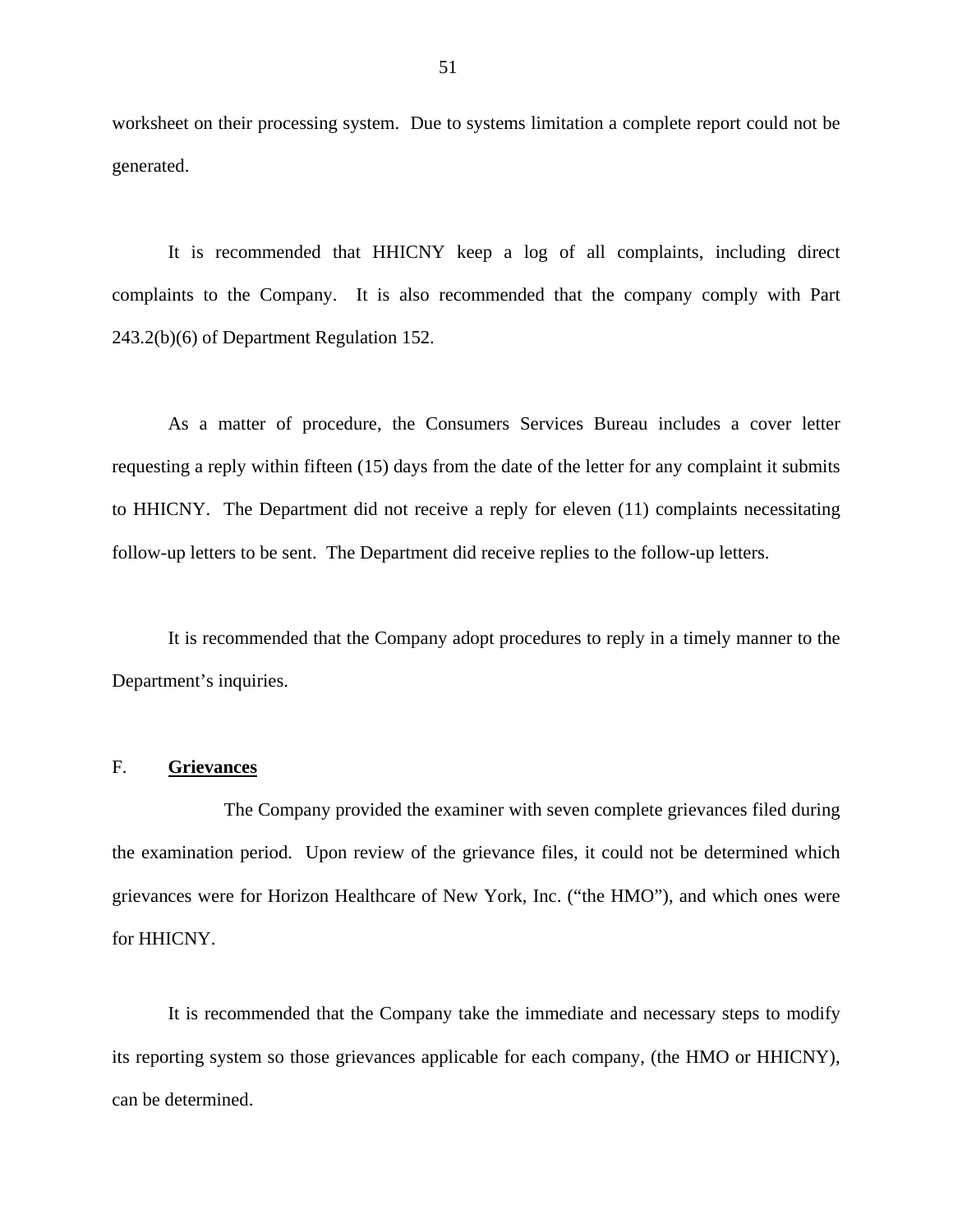#### G. **Fraud Detection and Prevention**

A review was performed of the organization and structure of Horizon Healthcare's Fraud Prevention division. The Company's compliance with New York Insurance Law Section 405 and Department Regulation 95 with respect to the reporting of fraud cases to the Department was also reviewed. In addition, the Company's procedures to assess compliance with New York Insurance Law Section 409 were reviewed. In September 1996, the Insurance Law was amended by adding a new Section 409 that requires every insurer writing 3,000 or more policies covering automobile, workers' compensation, accident or health insurance to file a fraud prevention plan with the Superintendent.

#### Section 409 states in part:

 prevention of fraudulent activities affecting policies issued or issued for delivery in this including provisions for a full-time special investigations unit and staffing levels within such unit. effectively implementing fraud prevention and reduction activities pursuant to the plan filed with "Every insurer writing…individual, group, or blanket accident and health insurance policies issued, or issued for delivery in this state, except for insurers that write less than three thousand of such policies…shall file with the Superintendent a plan for detection, investigation, and state…The plan shall provide the time and manner in which such plan shall be implemented, Such unit shall be separate from the underwriting or claims function of an insurer, and shall be responsible for investigating information on or cases of suspected fraudulent activity and for the superintendent…"

Every insurer required to file a fraud prevention plan shall report to the superintendent on an annual basis, no later than January fifteenth, describing the insurer's experience, performance and cost effectiveness in implementing the plan utilizing such forms as the superintendent may prescribe. The plan must include name, title, job description, and geographical location of each investigator in the Special Investigations Unit and territory to which the investigator is assigned. The plan should also include provisions for in-service training programs for investigative,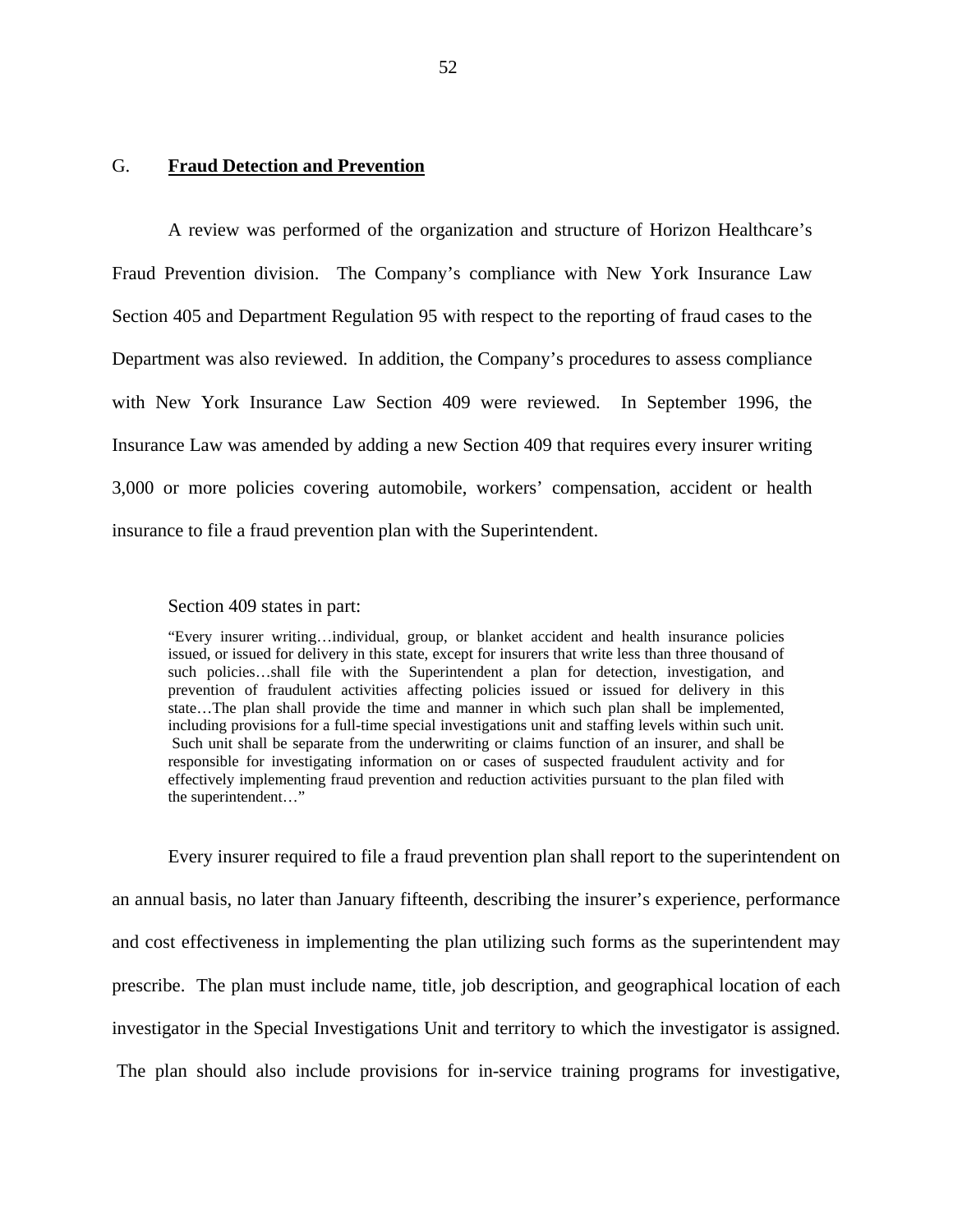underwriting and claims staff in identifying and evaluating suspected insurance fraud; development of public awareness programs; and development of a fraud detection and procedures manual.

The Company has complied with the above, and its plan was approved December 31, 2002.

The examiners conducted a walk-through of the Company's Special investigation Unit ("SIU"). The SIU consists of a staff of 24, of which 23 are located in Newark, New Jersey, and one senior investigator, occupies a cubicle at the New York City office. A review of the New Jersey personnel's work area revealed that they were physically separated from the Company's personnel, however, the New York based investigator's work area is not physically separated from Horizon's other personnel. Given the confidentiality of the information that the investigator has, the investigator should have a work area that is physically separated from other Company's personnel. This is also stated in the Company's approved Fraud Prevention Plan.

It is recommended that the New York investigator be physically separated from Horizon's other personnel.

The examiner requested and received a list of all of the company's open and closed suspected fraudulent case files. From this list the examiner chose a sample of 21 files for review.

The examiner reviewed the Investigation files. Different investigators had different ways of maintaining suspected fraudulent case files. The following was noted: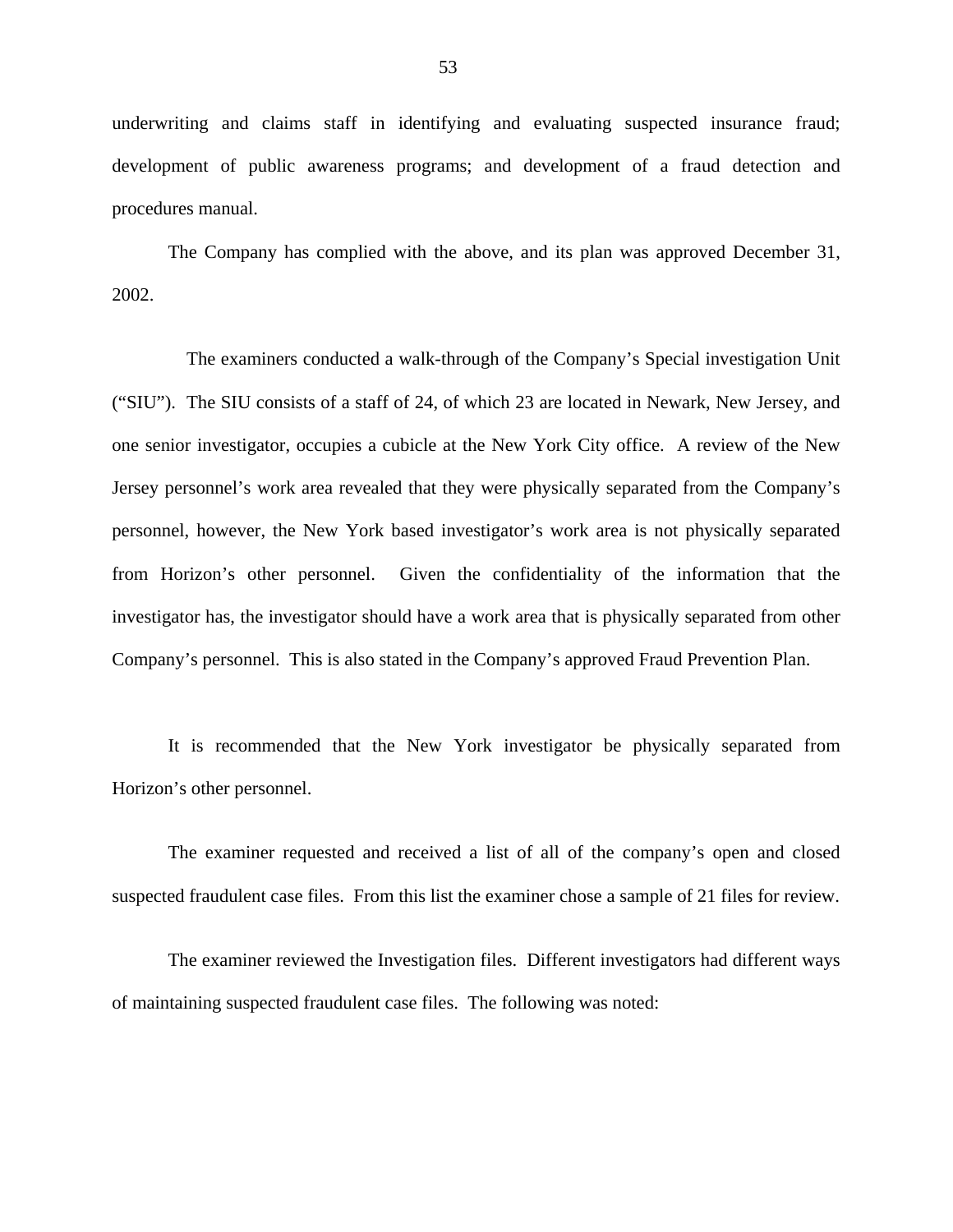- 1. The examiner could not determine which files were for which Horizon Company (i.e. HHICNY, BCBSNJ, Horizon Healthcare of New York, Inc.). There was no distinction made in the file.
- 2. Some of the files lacked certain documentation (i.e. case status sheet, investigative memorandum, or detailed summary sheet).
- 3. Other files, it appeared that the investigator would write anywhere. It was noted that some files had pertinent details written on the outside folder of the file. It was also noted that additional information was written on scrap paper, some of which had drawings on them.
- 4. The documentation for each file should be readily accessible and securely attached, in a folder labeled with the case file name and number, so that no documentation is at risk of being lost. It should be noted that some of the case files had documentation that was unattached to the folders, while other files had documentation that was just rubber banded together.

It is recommended that procedures be developed for maintaining consistency in suspected fraudulent case files. It is further recommended that these procedures be written and distributed to all investigators.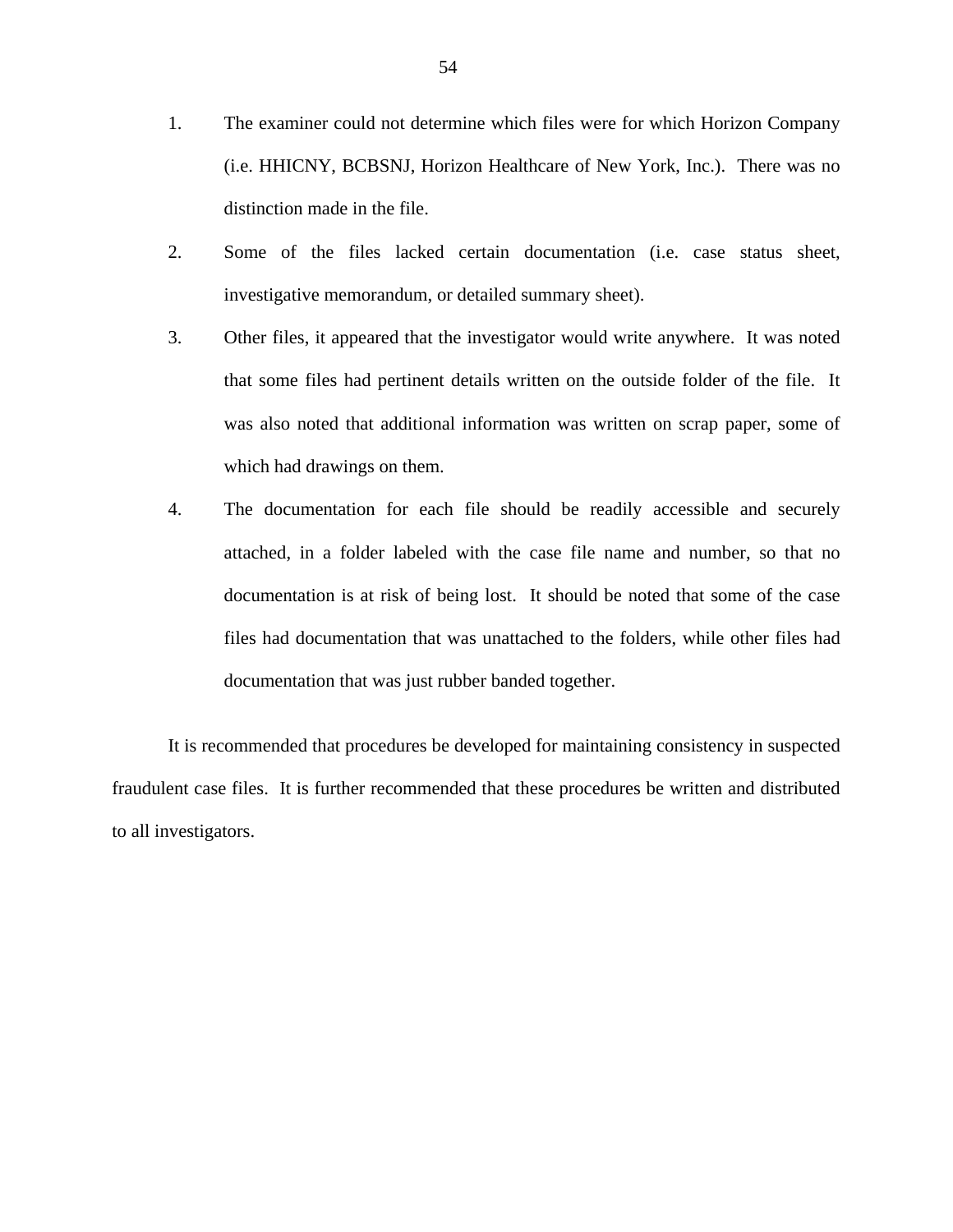#### 13. **Summary of Comments and Recommendations**

# **ITEM NO. Description** PAGE NO. **Management** i It is recommended that the Board of Directors appoint a 6 nominating committee prior to the annual shareholder's meeting in compliance with Article 2, Section 2.07 of the Company's bylaws. ii It is recommended that the Company's Board of Directors' 6 underwriting and surplus discussions be documented. iii It is recommended that all agreements within the holding  $\frac{7}{10}$ company system be approved by the Board of Directors prior to implementation. iv It is recommended that the Company's investments be approved  $\frac{7}{7}$ by its board of directors or a committee thereof in compliance with Section 1411(a) of the New York Insurance Law. v It is also recommended that HHICNY's board of directors  $7$ create and implement company specific policies and procedures that will enable it to approve the sales and purchases of its investments. **Holding Company System**  i It is recommended that the Company and BCBSNJ follow the 12 terms of the contract approved by the Department. ii It is recommended that HHICNY and BCBSNJ maintain 13 appropriate written agreements to formalize the services to be provided along with terms, conditions and the duties, of each company, and submit them to the Department pursuant to Section 1505(d). iii It is recommended that the Company settle its Federal income 15 tax recoverable account in cash or securities eligible as investments as required by the Tax Allocation Agreement and

Circular Letter 33 (1979).

A.

B.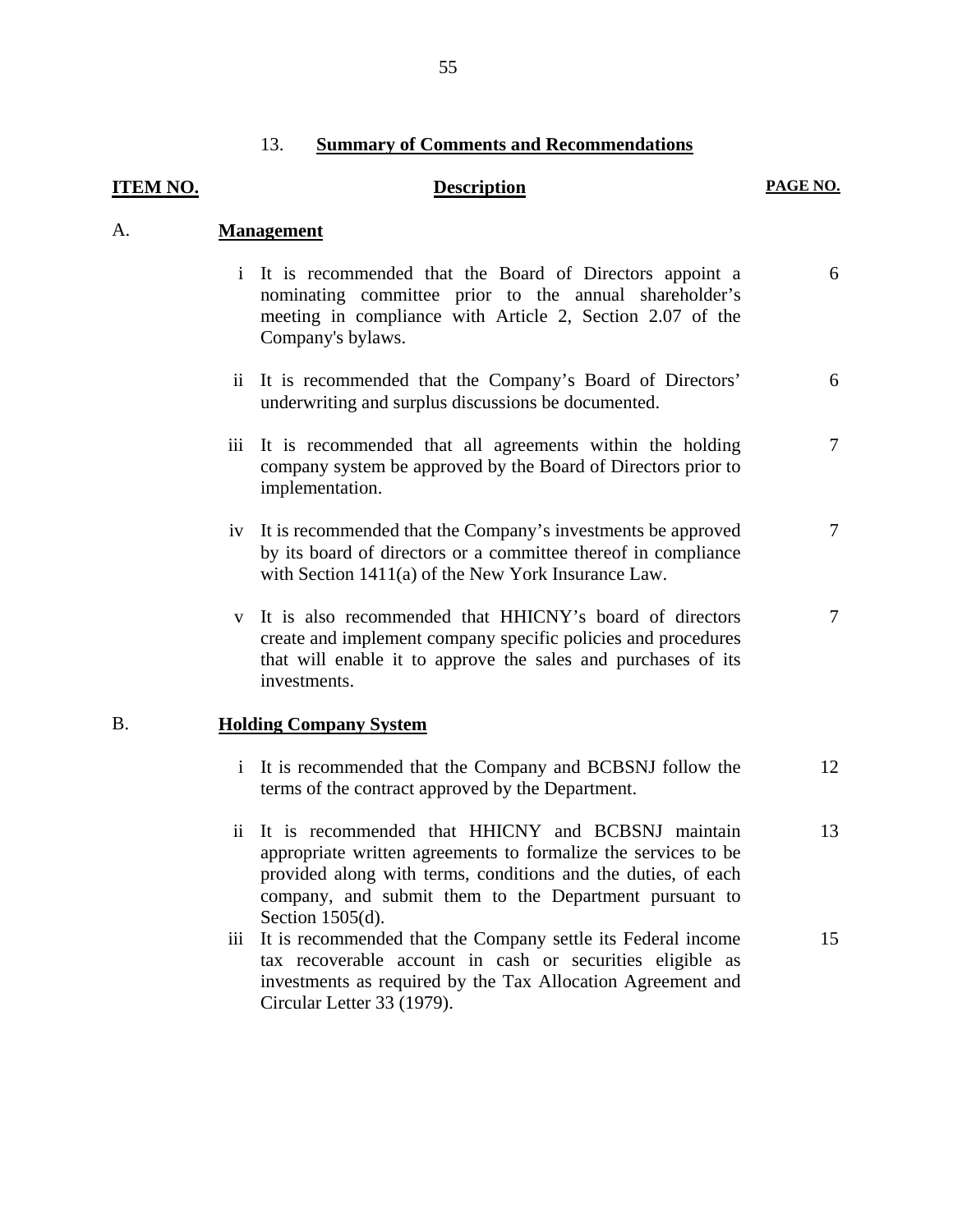| <u>ITEM NO.</u> |          |                                                                                                                                                                                                                                     | PAGE NO. |
|-----------------|----------|-------------------------------------------------------------------------------------------------------------------------------------------------------------------------------------------------------------------------------------|----------|
|                 |          | iv It is also recommended that the Company follow the terms of<br>the Tax Allocation Agreement and settle the Federal income tax<br>recoverable within the 30 day term specified in the agreement.                                  | 15       |
|                 |          | v It is recommended that the Company submit to the Department,<br>for approval, all holding company service agreements prior to<br>entering into transactions as required by Section $1505(d)(3)$ of<br>the New York Insurance Law. | 17       |
|                 | $\rm{V}$ | It is recommended that the Company provide more detail in the<br>management services agreement for portfolio management<br>including investment guidelines.                                                                         | 17       |
|                 |          | vii It is recommended that HHICNY create service agreements<br>with HHNJ and with HHH that formalizes any services<br>provided between the companies.                                                                               | 19       |
|                 | viii     | It is also recommended that such service agreements be<br>submitted to the New York Insurance Department for approval<br>as required by Section $1503(d)(3)$ of the New York Insurance<br>Law.                                      | 19       |
|                 | ix       | It is recommended that the Company take steps to strengthen<br>and improve adherence to accounting procedures and controls<br>concerning the issuance of wire transfers.                                                            | 20       |
|                 |          | x It is also recommended that the Company maintain a wire<br>transfer log or other adequate documentation that will provide<br>an audit trail allowing examiners to trace the flow of all wire<br>transfers.                        | 20       |
|                 |          | xi It is recommended that the Company create a basis for the<br>apportionment of those expenses requiring allocation in greater<br>compliance with SSAP No. 70 paragraphs 7 and 8.                                                  | 22       |
|                 | xii      | It is recommended that the Company comply with the<br>requirements of Section 1217 of the New York Insurance Law.                                                                                                                   | 23       |
|                 | xiii     | It is also recommended that the Company record the proper<br>amounts to its advertising expense.                                                                                                                                    | 23       |
|                 |          | xiv It is further recommended that the Company report expenses<br>that it (as opposed to its parent) has incurred.                                                                                                                  | 23       |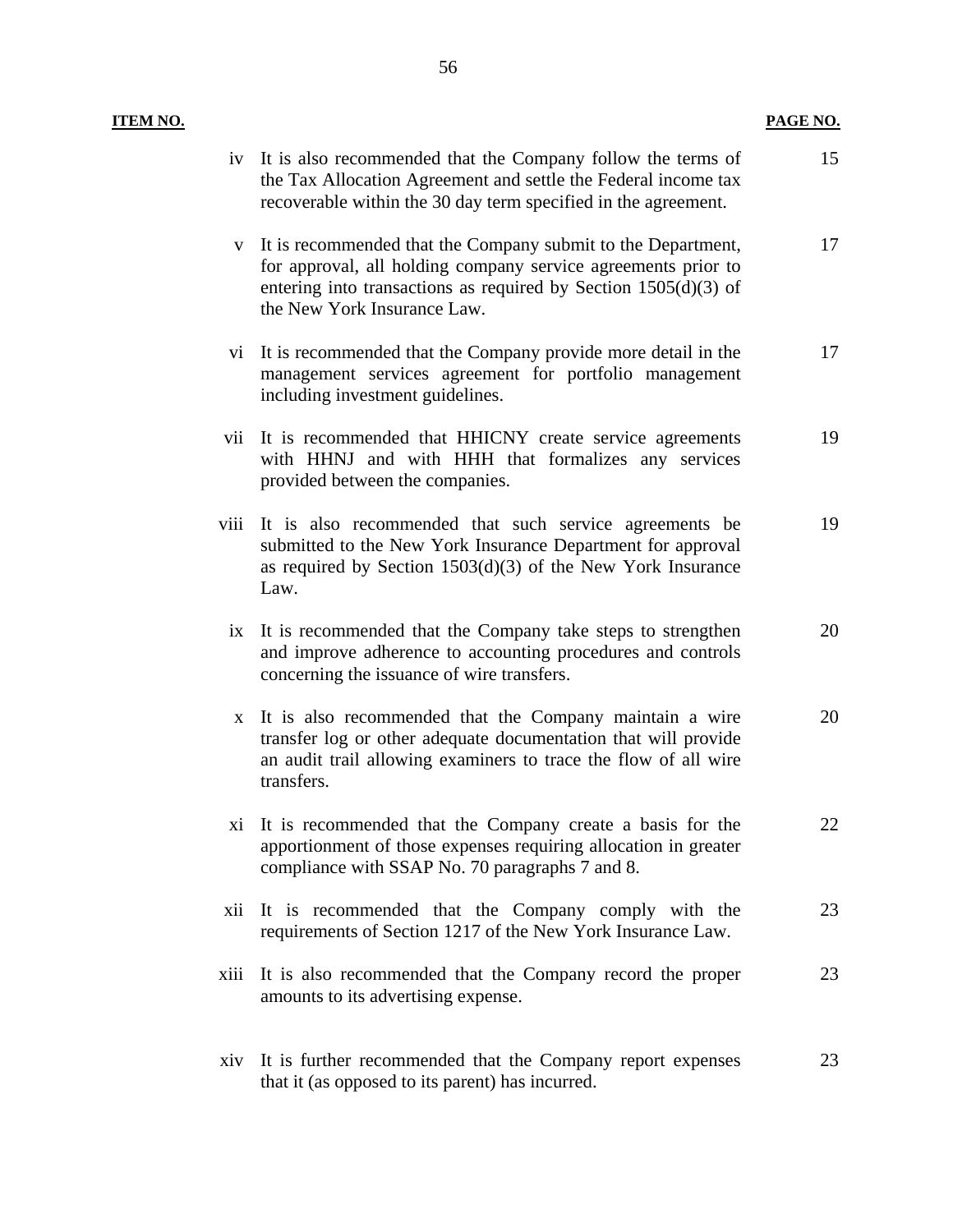<span id="page-59-0"></span>

| <b>ITEM NO.</b> |                                                                                                                                                                                                                                                                                    | PAGE NO. |
|-----------------|------------------------------------------------------------------------------------------------------------------------------------------------------------------------------------------------------------------------------------------------------------------------------------|----------|
|                 | It is recommended that the Company comply with Sections<br>XV<br>1505(b) and 1712 of the New York Insurance Law by taking<br>steps to more clearly define the New York entity and by<br>improving its compliance with Sections 1505(b) and 1712.                                   | 24       |
|                 | xvi It is recommended that the Company properly classify its<br>expenses.                                                                                                                                                                                                          | 24       |
| $\mathcal{C}$ . | <b>General Expenses Due or Accrued</b>                                                                                                                                                                                                                                             |          |
|                 | It is recommended that the Company not report items already<br>paid as liabilities in its filed annual or quarterly statements.                                                                                                                                                    | 29       |
| D.              | <b>Prompt Pay</b>                                                                                                                                                                                                                                                                  |          |
|                 | It is recommended that HHICNY comply with Section 3224-<br>$\mathbf{1}$<br>$a(a)$ and pay its claims in a timely manner.                                                                                                                                                           | 34       |
|                 | It is recommended that the Company complies with<br>$\overline{\mathbf{11}}$<br>Department Regulation 152 {11NYCRR 243.2}(b)(7) and<br>properly maintains all Prompt Pay Law interest checks for a<br>period of six years or until after the filing of a report on<br>examination. | 35       |
| Е.              | <b>Claim Attributes</b>                                                                                                                                                                                                                                                            |          |
|                 | i It is recommended that HHICNY maintain its claims records<br>in a manner that allows for the time of processing from the<br>receipt date to be readily determined and examined.                                                                                                  | 37       |
|                 | It is also recommended that the Company configure its claim<br>11<br>processing system to achieve the foregoing result.                                                                                                                                                            | 37       |
| F.              | <b>Explanation of Benefits Forms</b>                                                                                                                                                                                                                                               |          |
|                 | It is recommended that the Company identify itself in its<br>$\mathbf{i}$<br>EOB <sub>s</sub> .                                                                                                                                                                                    | 40       |
|                 | It is recommended that the Company change the language on<br>$\overline{11}$<br>the EOB to conform with Section 3234(b)(7) of the New<br>York Insurance Law.                                                                                                                       | 41       |
|                 | It is recommended that the Company create its EOBs in a<br>111<br>form that is easy to read and understand.                                                                                                                                                                        | 41       |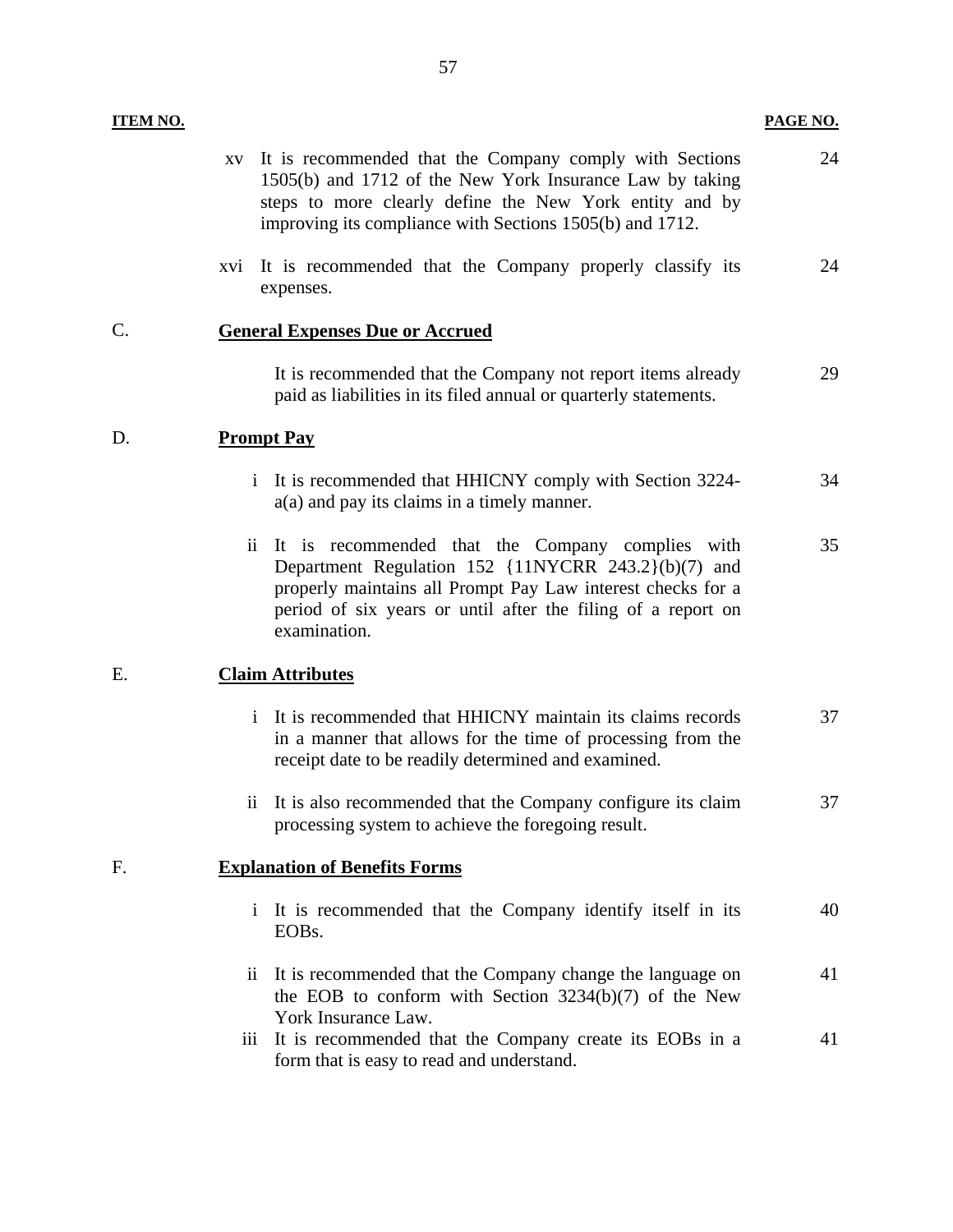#### **ITEM NO.**

**PAGE NO.** 

45

| 11 ERI 190. |                     |                                                                                                                                                                                      | <u>. AULTIV.</u> |
|-------------|---------------------|--------------------------------------------------------------------------------------------------------------------------------------------------------------------------------------|------------------|
|             | iv                  | It is also recommended that the Company's identity be<br>substituted for the holding company logo.                                                                                   | 41               |
|             | V                   | It is recommended that HHICNY display the date the claim<br>was received by it on all EOBs so that the length of the<br>processing cycle time can be determined.                     | 42               |
| G.          |                     | <b>Advertising</b>                                                                                                                                                                   |                  |
|             |                     | i It is recommended that the Company be in compliance with<br>Part 215.9(c) of Department Regulation No. 34 and identify<br>the source of all statistics used in its advertisements. | 42               |
|             | $\ddot{\mathbf{i}}$ | It is recommended that the Company comply with Part 215.1<br>of Department Regulation 34.                                                                                            | 43               |
|             | iii                 | It is recommended that the Company disclose the name of the<br>New York licensed insurer placing the advertisement as<br>required by Part 215.13(a) of Department Regulation 34.     | 43               |
|             | iv                  | It is recommended that the Company keep updated contracts<br>that it holds with its advertising agencies.                                                                            | 44               |
|             | $\mathbf{V}$        | It is further recommended that the Company obtain an<br>amended agreement to include itself with the agencies under<br>contract.                                                     | 44               |
|             | V1                  | It is again recommended that the Company comply with                                                                                                                                 | 45               |

#### H. **Sales**

i It is recommended that the Company comply with Section  $2102(a)(1)$ . 47

Section 1712 of the New York Insurance Law to assure that

the company has a separate legal and operating identity.

vii It is recommended that the Company comply with Part 215.17(a) of Department Regulation No. 34 and maintain a complete file containing every printed, published or prepared advertisement for a period of either four years or until the filing of the next regular report on examination of the insurer,

whichever is the longer period of time.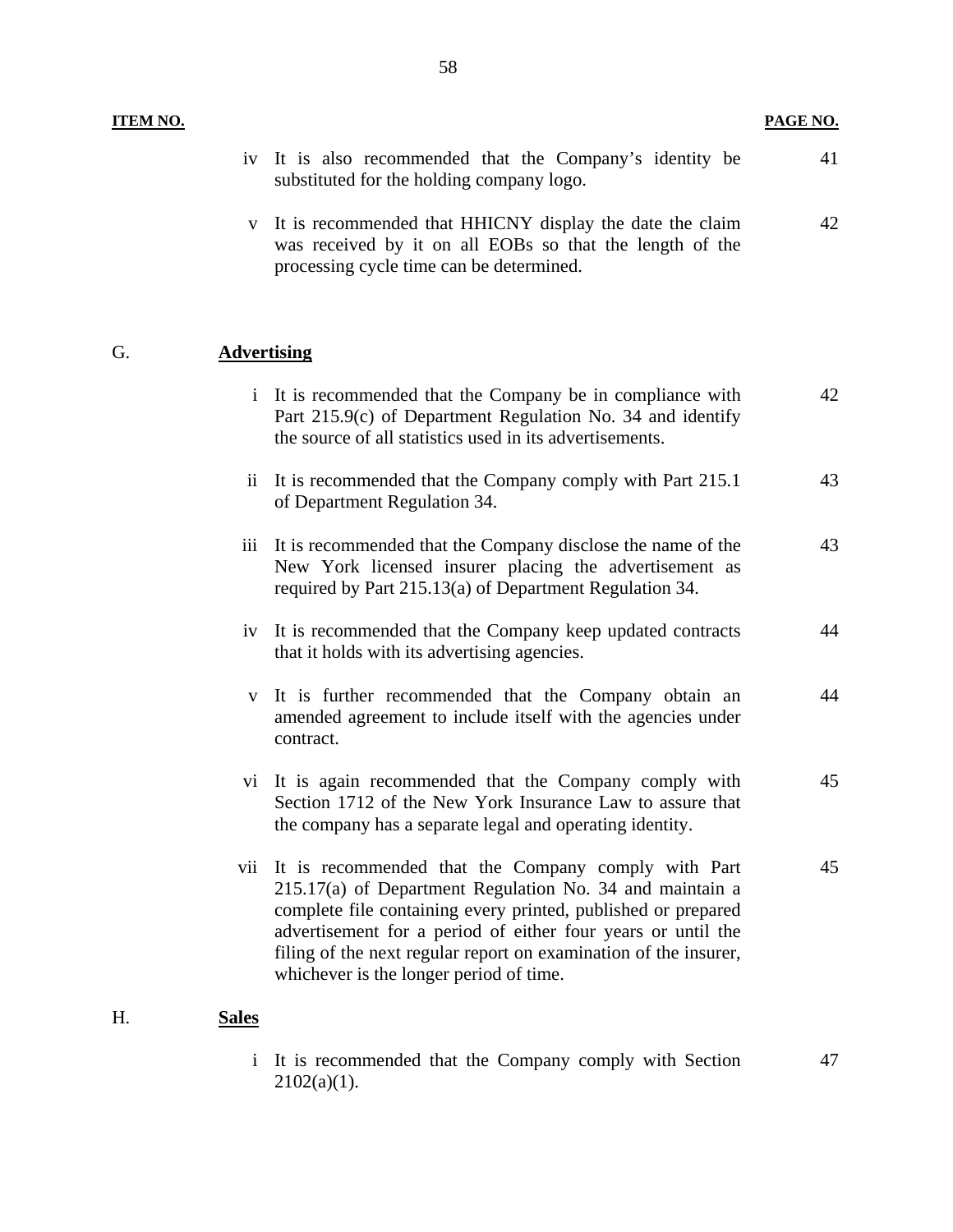<span id="page-61-0"></span>

| <b>ITEM NO.</b> |                     |                                                                                                                                                                                                            | PAGE NO. |
|-----------------|---------------------|------------------------------------------------------------------------------------------------------------------------------------------------------------------------------------------------------------|----------|
|                 |                     | ii It is recommended that HHICNY be in compliance with<br>Sections $2103(e)(2)$ and $2112(a)$ of the New York Insurance<br>Law and submit Form AGT-1 to the Department.                                    | 48       |
|                 | iii                 | It is recommended that HHICNY comply with Section<br>2112(d) of the New York Insurance Law.                                                                                                                | 48       |
| I.              | <b>Complaints</b>   |                                                                                                                                                                                                            |          |
|                 | $\mathbf{i}$        | It is recommended that all fields mentioned in the guidelines<br>of Circular Letter 11 (1978) be included in the company's<br>electronic complaint Log maintained within its IS systems or<br>otherwise.   | 50       |
|                 |                     | ii It is recommended that HHICNY keep a log of all complaints,<br>including direct complaints to the Company.                                                                                              | 51       |
|                 |                     | iii It is also recommended that the company comply with Part<br>243.2(b)(6) of Department Regulation 152.                                                                                                  | 51       |
|                 |                     | iv It is recommended that the Company adopt procedures to<br>reply in a timely manner to the Department's inquiries.                                                                                       | 51       |
| J.              | <b>Grievances</b>   |                                                                                                                                                                                                            |          |
|                 |                     | It is recommended that the Company take the immediate and<br>necessary steps to modify its reporting system so those<br>grievances applicable for each company, (the HMO or<br>HHICNY), can be determined. | 51       |
| Κ.              |                     | <b>Fraud Detection and Prevention</b>                                                                                                                                                                      |          |
|                 | $\mathbf{i}$        | It is recommended that the New York Investigator be<br>physically separated from Horizon's other personnel.                                                                                                | 53       |
|                 | $\ddot{\mathbf{i}}$ | It is recommended that procedures be developed for<br>maintaining consistency in suspected fraudulent case files.                                                                                          | 54       |
|                 | iii                 | It is further recommended that these procedures be written<br>and distributed to all investigators.                                                                                                        | 54       |